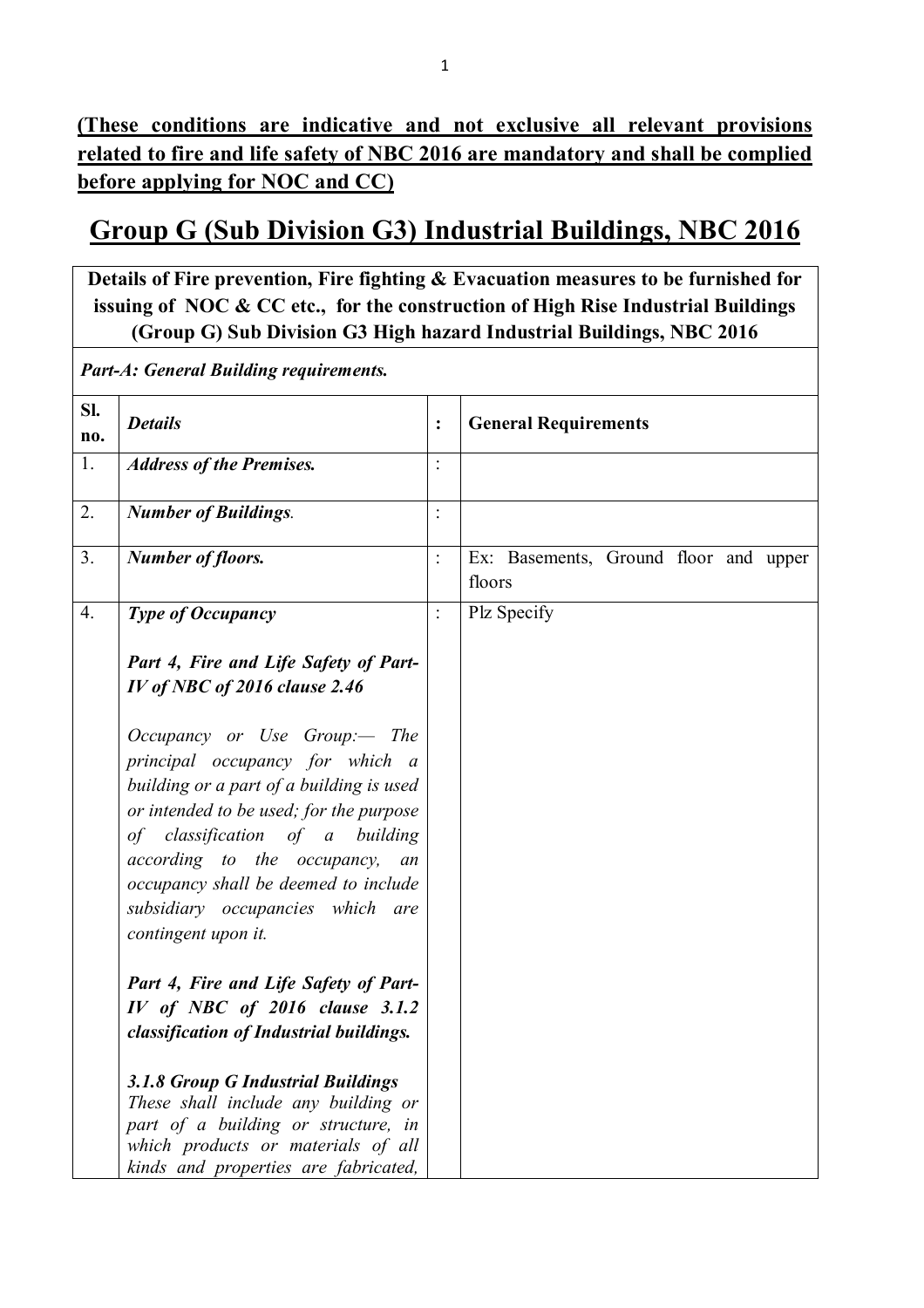|    | manufactured<br>assembled,<br>or                         |                |                                                |
|----|----------------------------------------------------------|----------------|------------------------------------------------|
|    | processed, for example, assembly                         |                |                                                |
|    | plants, industrial laboratories,<br>$\frac{d}{y}$        |                |                                                |
|    | <i>cleaning plants,</i><br>power<br><i>plants,</i>       |                |                                                |
|    | generating units, pumping stations,                      |                |                                                |
|    | fumigation chambers,<br><i>laundries,</i>                |                |                                                |
|    | buildings or structures in gas plants,                   |                |                                                |
|    | refineries, dairies and saw-mills, etc.                  |                |                                                |
|    | Buildings under Group G shall be                         |                |                                                |
|    | further subdivided as follows:                           |                |                                                |
|    | <b>Subdivision G-3 Buildings used for</b>                |                |                                                |
|    | high hazard industries                                   |                |                                                |
|    | <b>Subdivision G-3.</b> This subdivision                 |                |                                                |
|    | shall include any building in which the                  |                |                                                |
|    | contents or industrial processes or                      |                |                                                |
|    | operations conducted therein are                         |                |                                                |
|    | liable to give rise to a fire which will                 |                |                                                |
|    | burn with extreme rapidity or result in                  |                |                                                |
|    | other hazardous situation or from                        |                |                                                |
|    | which poisonous fumes or explosions                      |                |                                                |
|    | are to be feared in the event of a fire.                 |                |                                                |
| 5. | Floor wise details of the occupancy :-                   |                |                                                |
|    | <b>Basement</b>                                          | $\ddot{\cdot}$ | Parking & services. (details to be provided)   |
|    | Ground floor                                             | $\ddot{\cdot}$ | Details of occupancy. (details to be provided) |
|    | <b>Upper floors</b>                                      | $\ddot{\cdot}$ | Details of occupancy. (details to be provided) |
|    | Terrace floors                                           | $\ddot{\cdot}$ | Over head tanks lift Machine room. (details    |
|    |                                                          |                | to be provide)                                 |
| 6. | Height of the building.                                  | $\ddot{\cdot}$ | In Mtrs.                                       |
|    | As per Part 3 Development Control                        |                |                                                |
|    | <b>General</b><br>and<br><b>Rules</b><br><b>Building</b> |                | (Note 18: Buildings above 15 m in height       |
|    | Requirements clause 2.10 of NBC                          |                | not to be permitted for G-3 occupancies)       |
|    | 2016                                                     |                |                                                |
|    | <b>Building, Height of - 2.10 Building,</b>              |                |                                                |
|    |                                                          |                |                                                |
|    | Height of $-$ The vertical distance                      |                |                                                |
|    | measured in the case of flat roofs,                      |                |                                                |
|    | from the average level of the ground                     |                |                                                |
|    | around and contiguous to the building                    |                |                                                |
|    | or as decided by the Authority to the                    |                |                                                |
|    | terrace of last liveable floor of the                    |                |                                                |
|    | building adjacent to the external                        |                |                                                |
|    | walls; and in the case of pitched roofs,                 |                |                                                |
|    | up to the point where the external                       |                |                                                |
|    |                                                          |                |                                                |
|    | surface of the outer wall intersects the                 |                |                                                |
|    | finished surface of the sloping roof;                    |                |                                                |
|    | and in the case of gables facing the                     |                |                                                |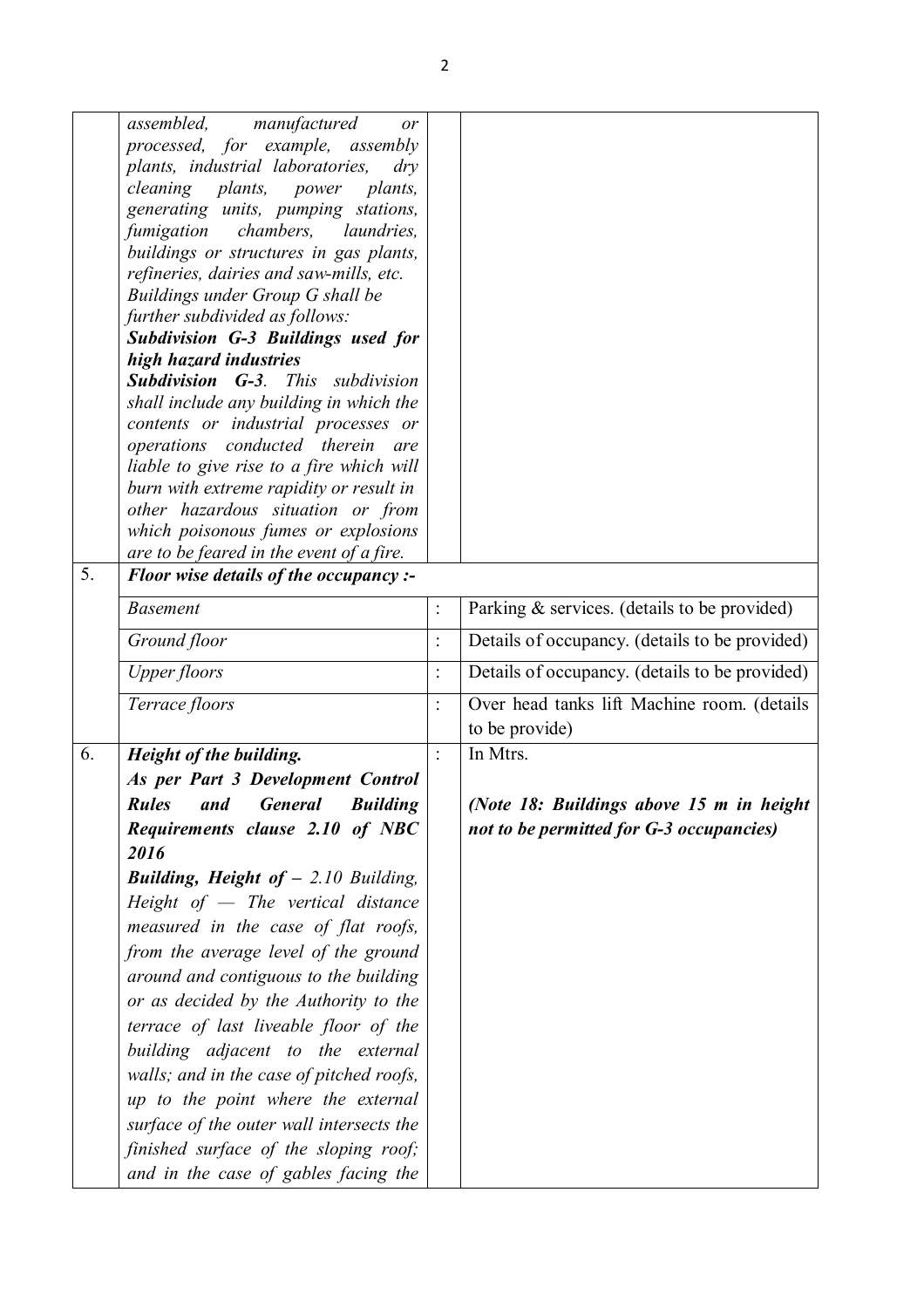|     | road, the mid-point between the eaves                    |                |                                                                                                |
|-----|----------------------------------------------------------|----------------|------------------------------------------------------------------------------------------------|
|     | level and the ridge. Architectural                       |                |                                                                                                |
|     | features serving no other function                       |                |                                                                                                |
|     | except that of decoration shall be                       |                |                                                                                                |
|     | excluded for the purpose of measuring                    |                |                                                                                                |
|     | heights.                                                 |                |                                                                                                |
| 7.  | Site Area.                                               | $\ddot{\cdot}$ | In Sq.Mtrs.                                                                                    |
|     | As per Part 3 Development Control                        |                |                                                                                                |
|     | <b>Rules</b><br><b>General</b><br>and<br><b>Building</b> |                |                                                                                                |
|     | Requirements clause 2.75 of NBC                          |                |                                                                                                |
|     | <b>Site (Plot)</b> $-A$ parcel (piece) of land           |                |                                                                                                |
|     | enclosed by definite boundaries.                         |                |                                                                                                |
| 8.  | <b>Built up area of each floor.</b>                      |                | In Sq.Mtrs.                                                                                    |
|     | (Block wise)                                             |                |                                                                                                |
| 9.  | <b>Total Built-up area.</b>                              | $\ddot{\cdot}$ | In Sq. Mtrs.                                                                                   |
|     |                                                          |                |                                                                                                |
| 10. | <b>Surrounding Properties.</b>                           |                |                                                                                                |
|     | Front (North                                             |                |                                                                                                |
|     | South )<br>Rear (                                        |                |                                                                                                |
|     |                                                          |                |                                                                                                |
|     | Side (East                                               |                |                                                                                                |
|     | Side (West                                               |                |                                                                                                |
|     |                                                          |                |                                                                                                |
|     |                                                          |                | B. Structural details indicating the fire prevention, fire fighting and evacuation measures to |
|     | be indicated in the drawings                             |                |                                                                                                |
|     | Sl. Details                                              |                | <b>General Requirements</b>                                                                    |
| 1.  | Width of the road to which the                           |                | Name of the Road                                                                               |
|     | building abuts and whether it is hard                    |                |                                                                                                |
|     | surfaced to carry the weight of 45000                    |                | Width of the Road<br>mtrs                                                                      |
|     | kgs.                                                     |                |                                                                                                |
|     | As per Part 3 Development Control                        |                | Type of Road___________(Asphalted or                                                           |
|     | <b>Rules</b><br><b>General</b><br>and<br><b>Building</b> |                | Kaccha road)                                                                                   |
|     | Requirements clause 2.83 of NBC                          |                |                                                                                                |
|     | 2016                                                     |                | Is road a Dead end                                                                             |
|     | <b>Street :</b> Any means of access, namely,             |                |                                                                                                |
|     | highway, street, lane, pathway, alley,                   |                |                                                                                                |
|     | stairway, passageway, carriageway,                       |                |                                                                                                |
|     | footway, square, place or bridge,                        |                |                                                                                                |
|     | whether a thoroughfare or not, over                      |                |                                                                                                |
|     | which the public have a right of                         |                |                                                                                                |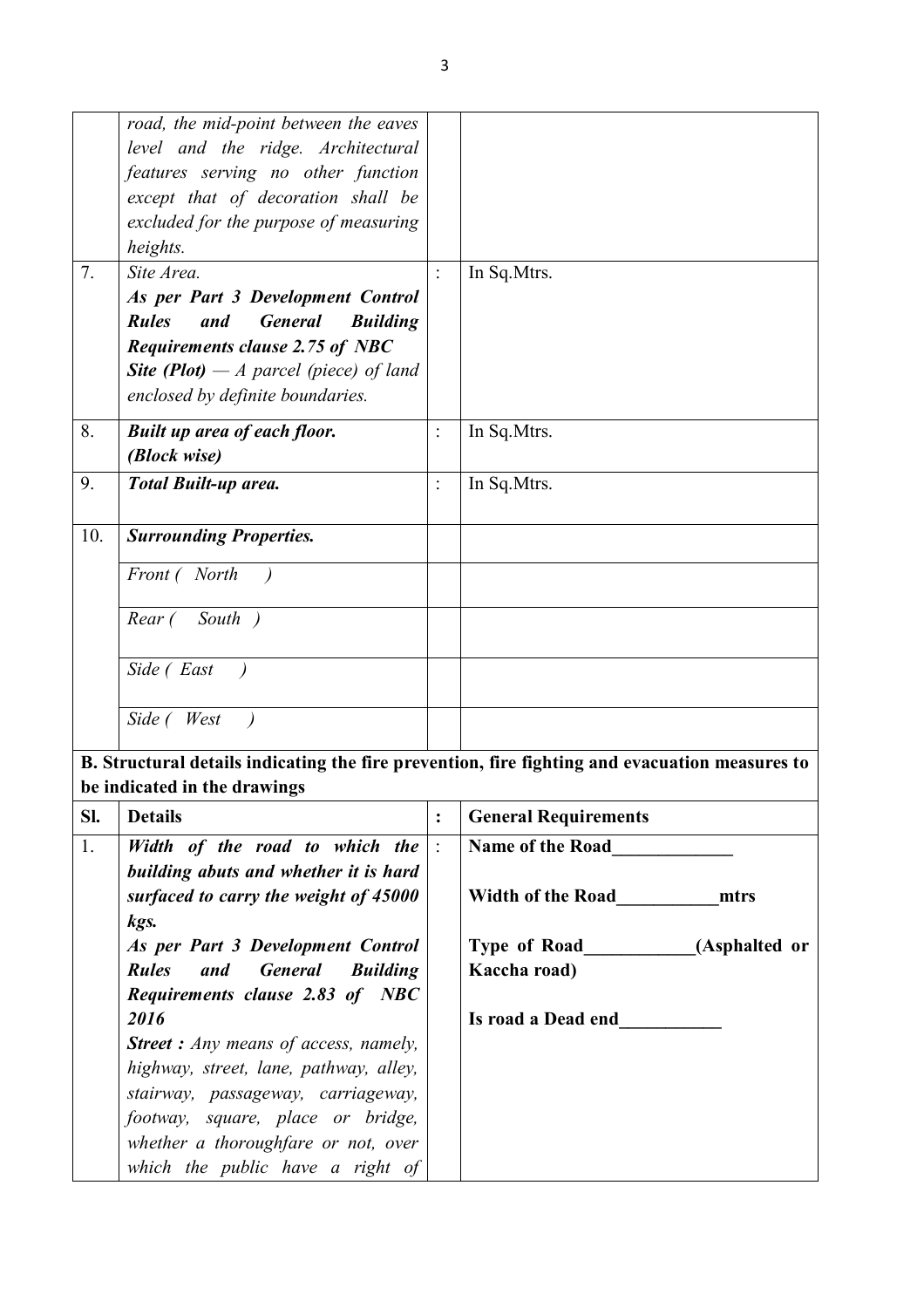|    | passage or access or have passed and                     |                |                              |
|----|----------------------------------------------------------|----------------|------------------------------|
|    | had access uninterruptedly for a                         |                |                              |
|    | specified period, whether existing or                    |                |                              |
|    | proposed in any scheme, and includes                     |                |                              |
|    | all bunds, channels, ditches, storm-                     |                |                              |
|    | water drains, culverts, footpaths,                       |                |                              |
|    | sidewalks, traffic islands, roadside                     |                |                              |
|    |                                                          |                |                              |
|    | trees and hedges, retaining walls,                       |                |                              |
|    | fences, barriers and railings within the                 |                |                              |
|    | street lines.                                            |                |                              |
| 2. | Number of entrances and width of                         | $\mathbb{R}^2$ | Main entrance width<br>mtrs  |
|    | each entrance to the premises &                          |                |                              |
|    | height clearance over the entrance.                      |                |                              |
|    |                                                          |                |                              |
|    | As per Part 3 Development Control                        |                |                              |
|    | <b>Rules</b><br><b>General</b><br>and<br><b>Building</b> |                | Is Entrance gate provisioned |
|    | Requirements clause 4.6 (d) of NBC                       |                |                              |
|    | 2016                                                     |                |                              |
|    |                                                          |                |                              |
|    | 1) The main entrance to the plot shall                   |                |                              |
|    | be of adequate width to allow easy                       |                |                              |
|    | access to the fire engine and in no                      |                | Is any Parabola planned __   |
|    | case shall it measure less than 6 m.                     |                |                              |
|    |                                                          |                |                              |
|    |                                                          |                |                              |
|    | 2) The entrance gate shall fold back                     |                |                              |
|    | against the compound wall of the                         |                |                              |
|    | premises, thus leaving the exterior                      |                |                              |
|    | access way within the plot free for                      |                |                              |
|    | movement of fire tender.                                 |                |                              |
|    | 3) If the main entrance at<br>the                        |                |                              |
|    | boundary wall is built over, the                         |                |                              |
|    | minimum clearance shall be 4.5 m.                        |                |                              |
|    | As per Part 3 Development Control                        |                |                              |
|    | <b>Rules</b><br><b>General</b><br>and<br><b>Building</b> |                |                              |
|    | Requirements clause 4.6 of NBC                           |                |                              |
|    | 2016                                                     |                |                              |
|    | a) The width of the main street on                       |                |                              |
|    | which the building abuts shall not be                    |                |                              |
|    | less than 12 m and one end of this                       |                |                              |
|    |                                                          |                |                              |
|    | street shall join another street not less                |                |                              |
|    | than 12 m in width.                                      |                |                              |
|    | b) The road shall not terminate in a                     |                |                              |
|    | dead end; except in the case of                          |                |                              |
|    | residential building, up to a height                     |                |                              |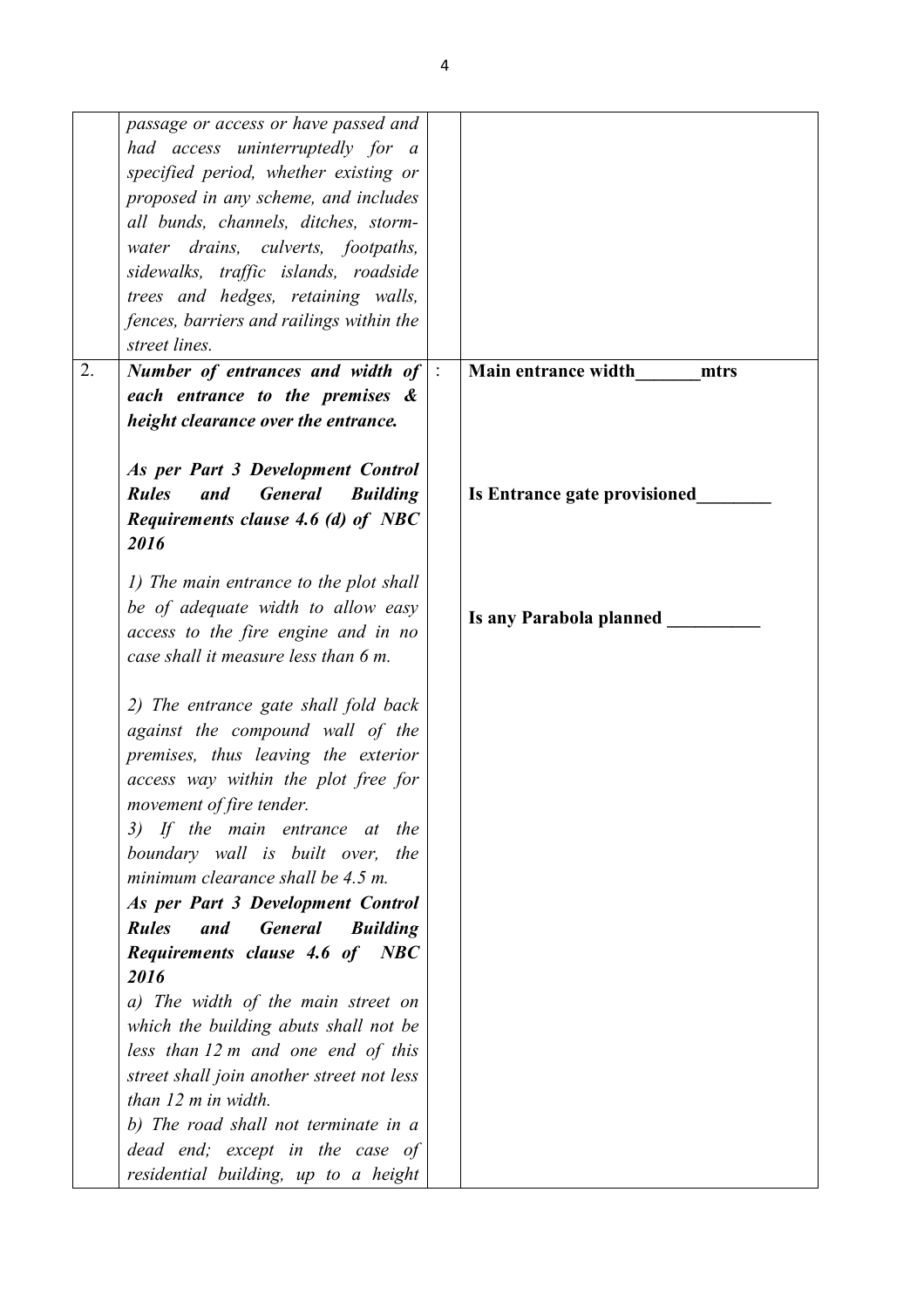| of $30$ m.                                                                                                                                                                                                                                                                                                                          |                                                                                                                                                                                                                                                                                                                                                                                                                                                                                                                                                                                                                                                                                                                                                                                                                                                                                                                                                                                                                                                                  |                                                                                                                                                                                                                                                           |
|-------------------------------------------------------------------------------------------------------------------------------------------------------------------------------------------------------------------------------------------------------------------------------------------------------------------------------------|------------------------------------------------------------------------------------------------------------------------------------------------------------------------------------------------------------------------------------------------------------------------------------------------------------------------------------------------------------------------------------------------------------------------------------------------------------------------------------------------------------------------------------------------------------------------------------------------------------------------------------------------------------------------------------------------------------------------------------------------------------------------------------------------------------------------------------------------------------------------------------------------------------------------------------------------------------------------------------------------------------------------------------------------------------------|-----------------------------------------------------------------------------------------------------------------------------------------------------------------------------------------------------------------------------------------------------------|
| <b>Width of open space (Setbacks)</b>                                                                                                                                                                                                                                                                                               |                                                                                                                                                                                                                                                                                                                                                                                                                                                                                                                                                                                                                                                                                                                                                                                                                                                                                                                                                                                                                                                                  | <b>Height of the building</b><br>mtrs                                                                                                                                                                                                                     |
| <b>Rules</b><br>and<br><b>Requirements of NBC 2016</b><br>respective plot boundaries.<br>boundary of the plot.<br>the rear boundary of the plot.<br>the side boundary of the plot.<br><b>Rules</b><br>and<br>8.2.3.1)<br>SI<br>Height of<br>No.<br>the<br><b>Building</b><br>10<br>1.<br>15<br>2.<br><b>NOTES:</b><br>space of 6 m. | As per Part 3 Development Control<br><b>General</b><br><b>Building</b><br><b>Clause 2.57 Open Space:</b> $-An$ area,<br>forming an integral part of the plot,<br>left open to the sky. NOTE $-$ The<br>open space shall be the minimum<br>distance measured between the front,<br>rear and side of the building and the<br>2.58 Open Space, Front $-$ An open<br>space across the front of a plot<br>between the building line and front<br>2.59 Open Space, Rear $-$ An open<br>space across the rear of a plot<br>between the rear of the building and<br><b>2.60</b> Open Space, Side $-$ An open<br>space across the side of the plot<br>between the side of the building and<br>As per Part 3 Development Control<br><b>General</b><br><b>Building</b><br><b>Requirements clause of NBC 2016</b><br>Table 4 Side and Rear Open spaces to<br>be left around the Building (Clause<br>Side and rear<br>open spaces to<br>be left around<br>the building<br>$\mathfrak{Z}$<br>5<br>1 For buildings above 24 m in height,<br>there shall be a minimum front open | Setback space left mtrs<br>Driveway space left<br>mtrs.<br>$a. 6.00$ mtrs. upto $30.0$ m height<br>$b. 8.00$ mtrs. above $30.0$ m height.<br>Note: Any specific claims on relaxation of<br>setback to be notified with necessary<br>supporting documents. |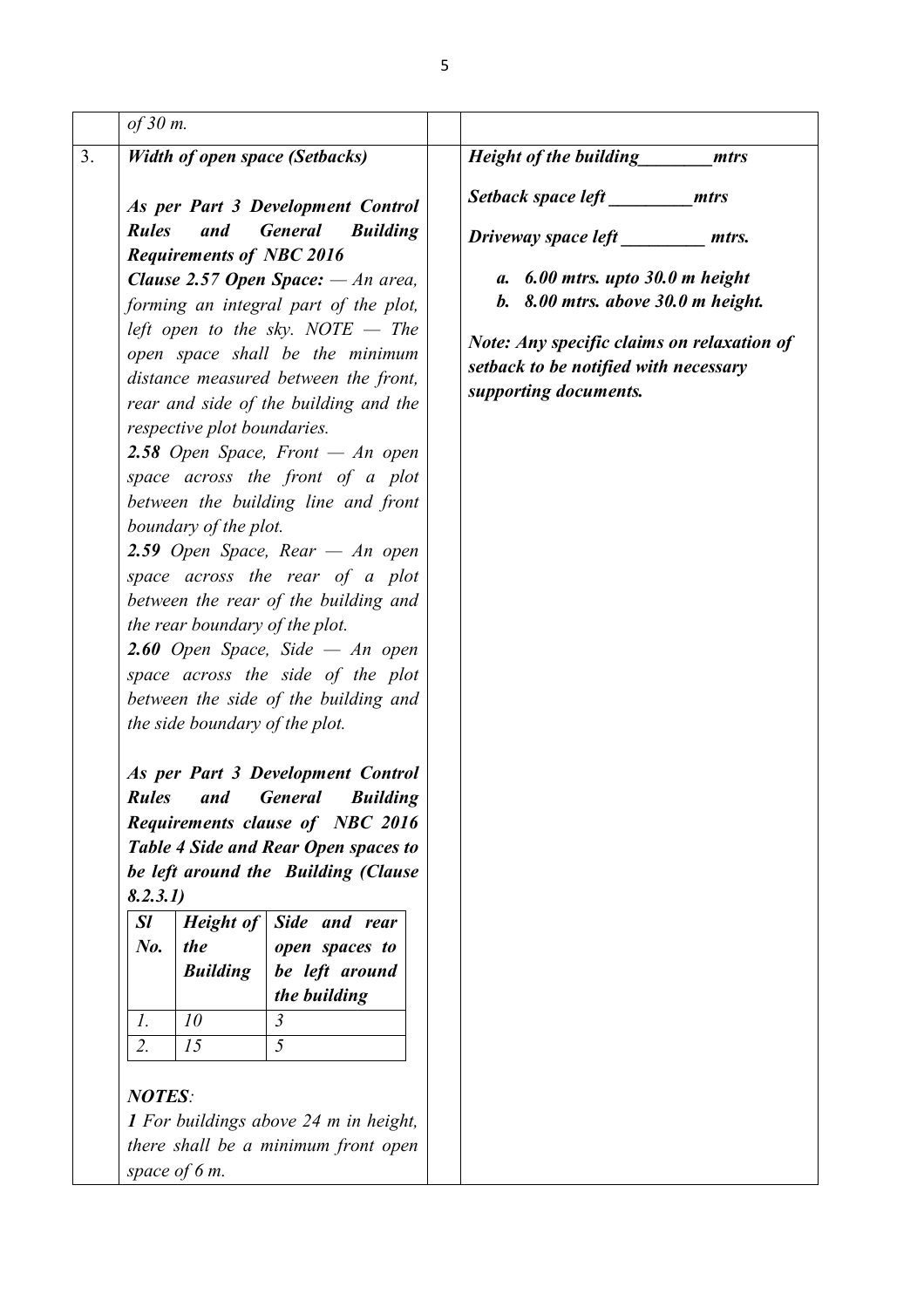|    | As per Part 3 Development Control                                            |                | Please mention if applicable.    |
|----|------------------------------------------------------------------------------|----------------|----------------------------------|
| 4. | <b>Width of means of access</b>                                              | $\ddot{\cdot}$ | <b>Street/Road width</b><br>mtrs |
|    | minimum clearance shall be 4.5 m.                                            |                |                                  |
|    | boundary wall is built over,<br>the                                          |                |                                  |
|    | 3) If the main entrance at<br>the                                            |                |                                  |
|    | be used for parking.                                                         |                |                                  |
|    | spaces around the building shall not                                         |                |                                  |
|    | motorable. The compulsory open                                               |                |                                  |
|    | kept free of obstructions and shall be                                       |                |                                  |
|    | Fire Officer of the city, which shall be                                     |                |                                  |
|    | be done in consultation with the Chief                                       |                |                                  |
|    | space for fire tender movement shall                                         |                |                                  |
|    | Department. The layout for the open                                          |                |                                  |
|    | requirement laid down by the Fire                                            |                |                                  |
|    | tender loads shall be as per the                                             |                |                                  |
|    | surface capable of taking the fire                                           |                |                                  |
|    | width, turning radius and the hard                                           |                |                                  |
|    | For heavier fire tenders, the minimum                                        |                |                                  |
|    | tender, weighing up to $45$ t minimum.                                       |                |                                  |
|    | capable of taking the mass of fire                                           |                |                                  |
|    | 2) The same shall be hard surface                                            |                |                                  |
|    | be provided for fire tender movement<br>of fire tenders weighing up to 45 t. |                |                                  |
|    | turning radius of minimum 9 m shall                                          |                |                                  |
|    | not less than 6 m in width, and a                                            |                |                                  |
|    | open spaces on all its sides shall be                                        |                |                                  |
|    | 1) The approach to the building and                                          |                |                                  |
|    | Clause 4.6 $(C)$ :                                                           |                |                                  |
|    |                                                                              |                |                                  |
|    | <b>Requirements clause of NBC 2016</b>                                       |                |                                  |
|    | <b>Rules</b><br><b>General</b><br><b>Building</b><br>and                     |                |                                  |
|    | As per Part 3 Development Control                                            |                |                                  |
|    | requirement of 20 m.                                                         |                |                                  |
|    | 4.0 m subject to maximum<br>minus                                            |                |                                  |
|    | percent of length or depth of building                                       |                |                                  |
|    | exceeds $40$ m, add to col $(3)$ ten                                         |                |                                  |
|    | 3. If the length or depth of the building                                    |                |                                  |
|    | further projections shall be permitted.                                      |                |                                  |
|    | of 3 m and a maximum of 8 m. No                                              |                |                                  |
|    | reduced by $1$ m subject to a minimum                                        |                |                                  |
|    | space as given in col 3 may be                                               |                |                                  |
|    | space, the width of such exterior open                                       |                |                                  |
|    | and ventilation from the exterior open                                       |                |                                  |
|    | 2. Where rooms do not derive light                                           |                |                                  |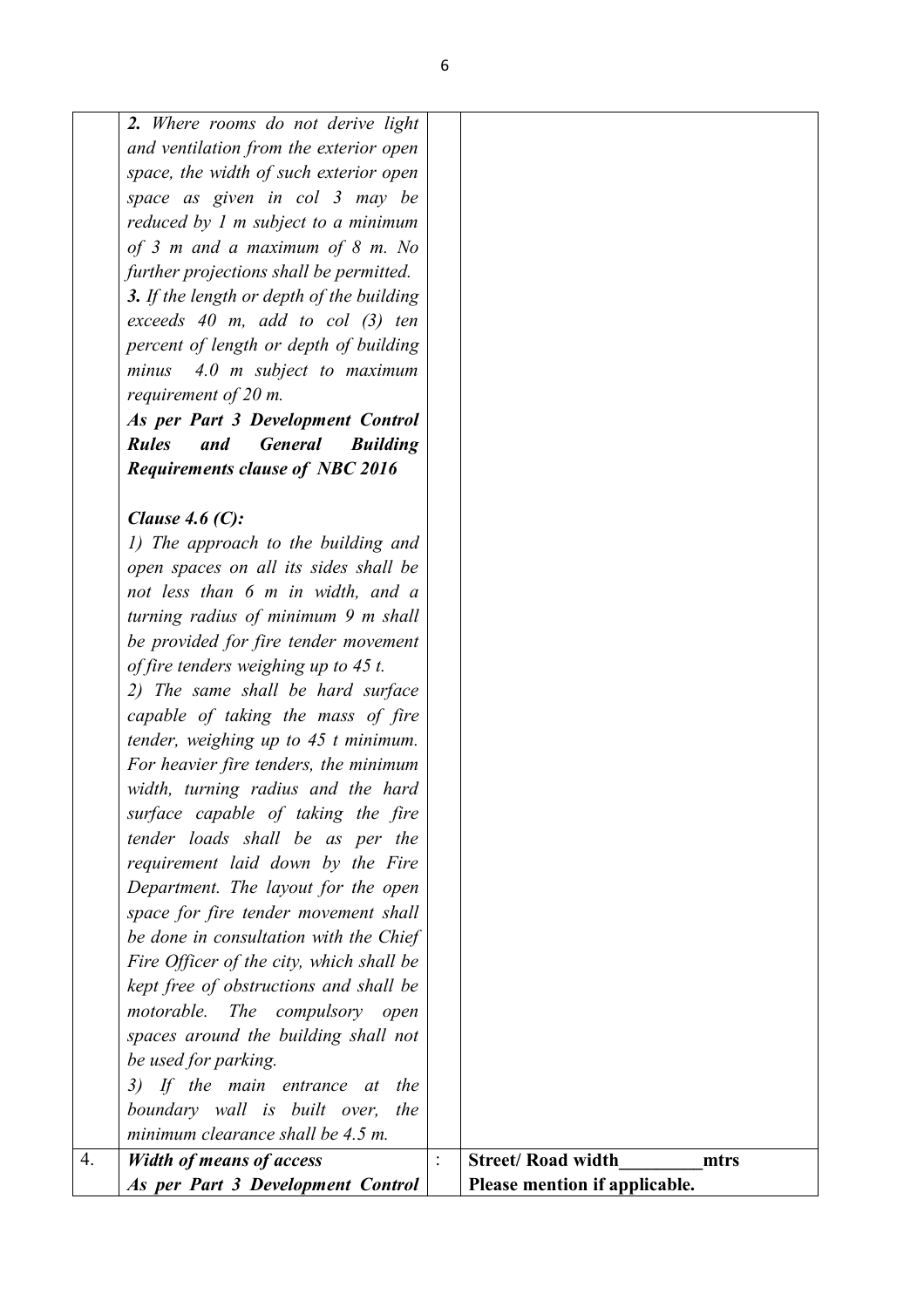|    | <b>Rules</b><br><b>Access</b><br>markets,<br>following: | and<br><b>General</b><br><b>Requirements of NBC 2016</b><br>hospitals; | <b>Building</b><br>Clause 4.3.1 Width of Means of<br>For all assembly buildings like,<br>theatres, cinema houses assembly<br>halls, stadia; educational buildings;<br>industrial<br>buildings and other buildings which<br>attract large crowd, the means of<br>access shall not be less than the |                                                             |
|----|---------------------------------------------------------|------------------------------------------------------------------------|---------------------------------------------------------------------------------------------------------------------------------------------------------------------------------------------------------------------------------------------------------------------------------------------------|-------------------------------------------------------------|
|    | Sl no.                                                  | Width<br>of<br>of<br>means                                             | Length<br>of<br>of<br>means                                                                                                                                                                                                                                                                       |                                                             |
|    |                                                         | access                                                                 | access                                                                                                                                                                                                                                                                                            |                                                             |
|    | $\left( l\right)$                                       | (2)                                                                    | (3)                                                                                                                                                                                                                                                                                               |                                                             |
|    | i.<br>ii.                                               | 12.0<br>15.0                                                           | 200<br>400                                                                                                                                                                                                                                                                                        |                                                             |
|    | iii.                                                    | 18.00                                                                  | 600                                                                                                                                                                                                                                                                                               |                                                             |
|    | iv.                                                     | 24.00                                                                  | Above 600                                                                                                                                                                                                                                                                                         |                                                             |
|    | subdivision.                                            |                                                                        | Further, in no case shall the means of<br>access be lesser in width than the<br>internal access ways in layouts and                                                                                                                                                                               |                                                             |
| 5. | and ramps.                                              |                                                                        | Arrangement for parking the cars                                                                                                                                                                                                                                                                  | $\ddot{\cdot}$<br>No. of car parkings<br>No. of ramps _____ |
|    |                                                         |                                                                        | As per Part 3 Development Control                                                                                                                                                                                                                                                                 |                                                             |
|    | <b>Rules</b>                                            | and<br><b>General</b>                                                  | <b>Building</b>                                                                                                                                                                                                                                                                                   | Width of Ramp<br>mtr                                        |
|    |                                                         | <b>Requirements of NBC 2016</b>                                        |                                                                                                                                                                                                                                                                                                   |                                                             |
|    |                                                         |                                                                        | Clause 2.63: Parking Space $- An$                                                                                                                                                                                                                                                                 | Type of Ramp; Single or double (one way/                    |
|    |                                                         |                                                                        | area enclosed or unenclosed, covered<br>or open, sufficient in size to park                                                                                                                                                                                                                       |                                                             |
|    |                                                         |                                                                        | vehicles, together with a drive-way<br>connecting the parking space with a                                                                                                                                                                                                                        | <b>Location of Ramp</b>                                     |
|    |                                                         | and egress of the vehicles.                                            | street or alley and permitting ingress                                                                                                                                                                                                                                                            | <b>Gradation</b>                                            |
|    | of <b>BDA</b><br><b>Ramps</b>                           |                                                                        | Note: As per Clause 3.10) of ZR 2007                                                                                                                                                                                                                                                              |                                                             |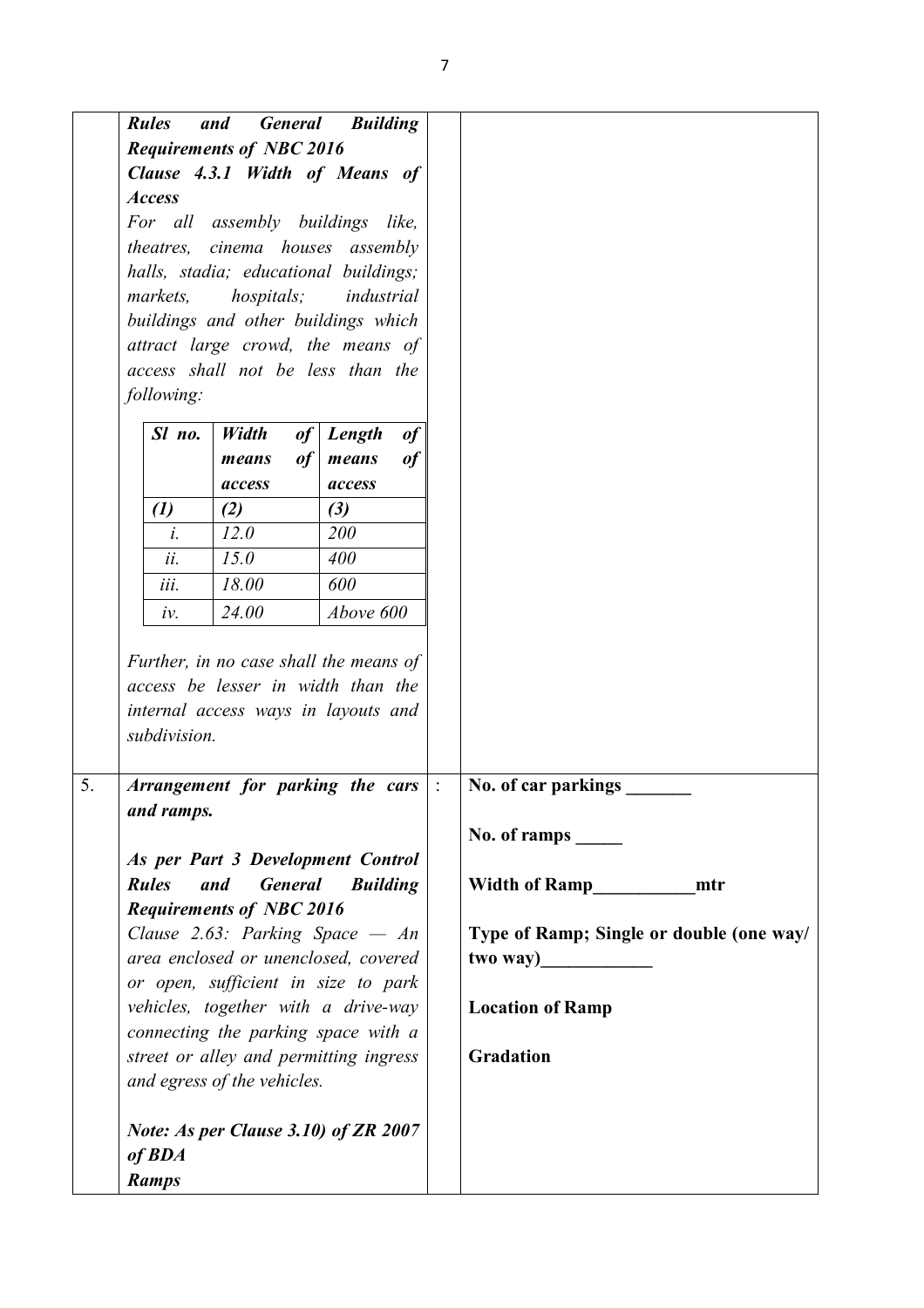| Provision for ramp shall have a<br>i.<br>minimum width of $3.5$ m and a<br>slope of not less than $1$ in $12$ or $1$<br>in $10$ and $1$ in $8$ in special cases.<br>The ramp and the driveway in the<br>basement shall be provided after<br>leaving a clear gap of minimum<br>$2.0$ m from the common property<br>line/ set back line. The slope of the<br>ramp shall commence from 1.5 m |                                                                              |
|-------------------------------------------------------------------------------------------------------------------------------------------------------------------------------------------------------------------------------------------------------------------------------------------------------------------------------------------------------------------------------------------|------------------------------------------------------------------------------|
| of the edge of property line.                                                                                                                                                                                                                                                                                                                                                             |                                                                              |
| Staircases.<br>6.                                                                                                                                                                                                                                                                                                                                                                         | No of staircases Blocks / Wing wise<br>$\ddot{\cdot}$                        |
| As per NBC 2016, Part 4, Fire and<br>Life<br><b>Safety</b><br>clause<br>4.4.2.4.3<br>Staircases,<br>As mentioned in Part 4, Fire and Life<br>Safety clause 1.2 All buildings, shall                                                                                                                                                                                                       |                                                                              |
| have a minimum of two staircases.<br>The provisions of this Part are<br>applicable to,<br>a) all high rise buildings; where any<br>of these buildings have floor area                                                                                                                                                                                                                     | Area of Basement sqmt<br>No. of Basement                                     |
| more than 500 $m^2$ on any one or more<br>floors;<br>6) Buildings with two basements or                                                                                                                                                                                                                                                                                                   | Thread width<br>mm                                                           |
| more, or with one basement of area<br>more than 500 $m^2$ unless otherwise                                                                                                                                                                                                                                                                                                                | nos                                                                          |
| mentioned specifically in<br>the<br>provisions.                                                                                                                                                                                                                                                                                                                                           | Fire Rating<br>min                                                           |
| The minimum width of tread without<br>nosing shall be 250 mm for staircase<br>of Industrial buildings. The treads                                                                                                                                                                                                                                                                         | <b>Stairs around Lift: YES/NO</b>                                            |
| shall be constructed and maintained in<br>a manner to prevent slipping. The<br>maximum height of riser shall be 150<br>mm. The number of risers shall be                                                                                                                                                                                                                                  | Stairs are clear from any other service routings<br>: <b>YES</b> / <b>NO</b> |
| limited to 12 per flight. The staircases<br>may be internal staircases or external<br>staircases.<br>4.4.2.4.3.2 Internal staircases<br><i>internal staircases</i><br><i>The</i><br>may<br>be<br>constructed with an external wall, or                                                                                                                                                    | <i>No other services is taken inside the stairs :</i><br>YES/NO              |
| otherwise, and shall comply with the                                                                                                                                                                                                                                                                                                                                                      | Staircase width:<br>mtrs                                                     |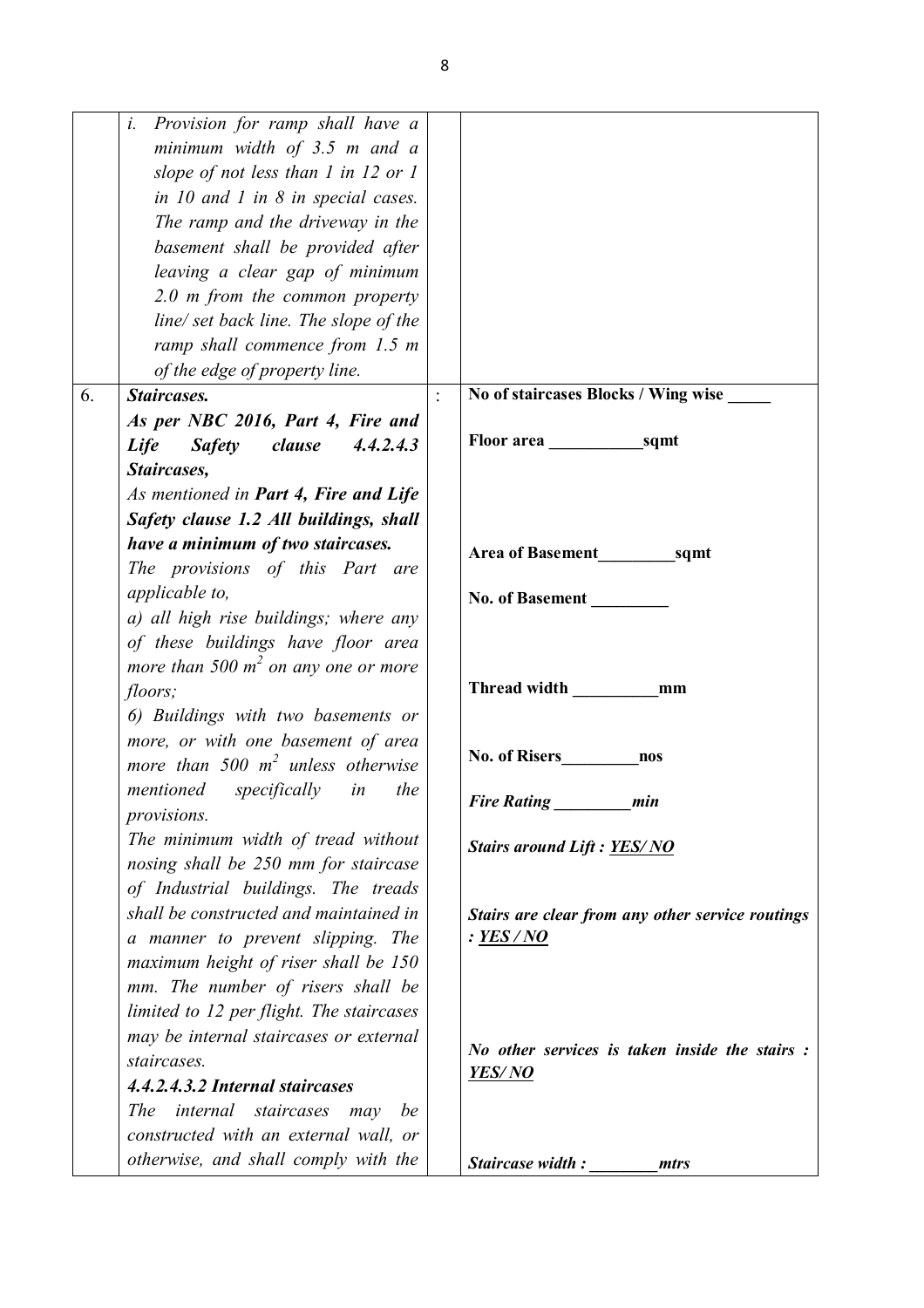*following:* 

*a) Internal stairs shall be constructed of non- combustible materials throughout, and shall have fire resistant rating of minimum 120 min. b) A staircase shall not be arranged round a lift shaft.* 

*c) Exits shall not be used as a portion of a supply, return or exhaust air system serving adjoining areas. Any opening(s) shall not be permitted in walls or in doors, separating exits from adjoining areas.* 

*d) No flue chimney, electromechanical equipment, air conditioning units, gas piping or electrical panels shall be allowed in the stairway.* 

*e) Notwithstanding the detailed provision for exits in accordance with 4.2 and 4.3, the following minimum width shall be provided for staircases for respective occupancies:*

*1) Industrial G-3 : 1.50 m.*

*f) A handrail shall be provided on one side of the staircase of width less than 1 500 mm, and on both sides of the staircase of width 1 500mm and more. The projection of handrail(s) in the staircase width shall not be more than 115 mm.* 

*h) The design of staircase shall also take into account the following:* 

*1) The minimum headroom in a passage under the landing of a staircase and under the staircase shall be 2.2 m* 

*2) Access to exit staircase shall be through a fire door of a minimum 120 min fire resistance rating.* 

*3) No living space, store or other fire risk shall open directly into staircases. 4) The exit (including staircases) shall be continuous from refuge floors or* 

*Staircase head room: \_\_\_\_\_\_mtrs*

*Fire door rating : \_\_\_\_\_\_\_\_\_\_min*

*Fire Signage board : YES/ NO*

**Staircase terminated at Ground level: YES/ NO**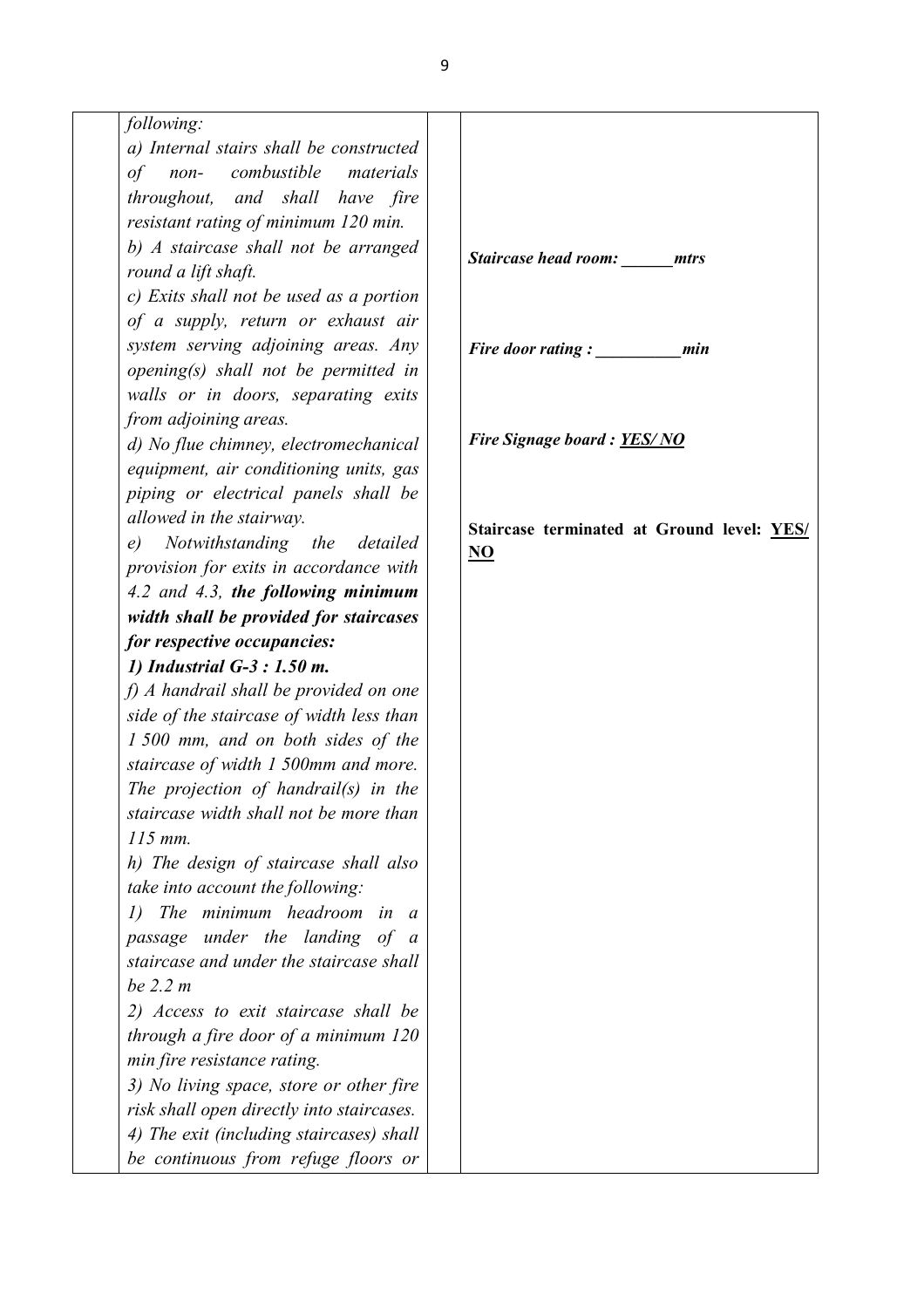|    | terrace level, as applicable, to the<br>level of exit discharge.<br>5) No electrical shafts/air conditioning<br>ducts or gas pipes, etc, shall pass<br>through or open in the staircases.<br>6) Lifts shall not open in staircase.<br>7) No combustible material shall be<br>used for decoration/wall panelling in<br>the staircase.<br>8) Beams/columns and other building<br>features shall not reduce the head<br>room/ width of the staircase.<br>9)<br>The floor indication<br>board,<br>indicating the location/designated<br>number of staircase, respective floor<br>number and direction to exit discharge<br>shall be placed inside the staircase, on<br>the wall nearest to the fire door. It<br>shall be of size not less than 300 mm $\times$<br>200 mm (see Fig. 9).<br>Individual floors<br>10)<br>shall<br>be<br>prominently indicated on the wall<br>outside the staircase and facing it.<br>11) All staircases shall terminate at<br>the level of exit discharge. The access<br>to the basement shall be by a separate<br>staircase.<br>12) Scissors type staircases shall not |                                     |
|----|--------------------------------------------------------------------------------------------------------------------------------------------------------------------------------------------------------------------------------------------------------------------------------------------------------------------------------------------------------------------------------------------------------------------------------------------------------------------------------------------------------------------------------------------------------------------------------------------------------------------------------------------------------------------------------------------------------------------------------------------------------------------------------------------------------------------------------------------------------------------------------------------------------------------------------------------------------------------------------------------------------------------------------------------------------------------------------------------------|-------------------------------------|
|    | be treated as part of exit.                                                                                                                                                                                                                                                                                                                                                                                                                                                                                                                                                                                                                                                                                                                                                                                                                                                                                                                                                                                                                                                                      |                                     |
| 7. | <b>EXTERNAL STAIRCASE</b>                                                                                                                                                                                                                                                                                                                                                                                                                                                                                                                                                                                                                                                                                                                                                                                                                                                                                                                                                                                                                                                                        | Type of External staircase:         |
|    | 4.4.2.4.3.4 External staircases<br>The external staircases are<br>the                                                                                                                                                                                                                                                                                                                                                                                                                                                                                                                                                                                                                                                                                                                                                                                                                                                                                                                                                                                                                            | <b>Location of External stairs:</b> |
|    | staircases provided on the external                                                                                                                                                                                                                                                                                                                                                                                                                                                                                                                                                                                                                                                                                                                                                                                                                                                                                                                                                                                                                                                              |                                     |
|    | wall / facade, and shall comply with                                                                                                                                                                                                                                                                                                                                                                                                                                                                                                                                                                                                                                                                                                                                                                                                                                                                                                                                                                                                                                                             | <b>YES/NO</b>                       |
|    | the following:<br>a) External stairs shall always be kept                                                                                                                                                                                                                                                                                                                                                                                                                                                                                                                                                                                                                                                                                                                                                                                                                                                                                                                                                                                                                                        |                                     |
|    | in sound and usable condition.                                                                                                                                                                                                                                                                                                                                                                                                                                                                                                                                                                                                                                                                                                                                                                                                                                                                                                                                                                                                                                                                   | Fire rating of door<br>min          |
|    | b) All external stairs shall be directly                                                                                                                                                                                                                                                                                                                                                                                                                                                                                                                                                                                                                                                                                                                                                                                                                                                                                                                                                                                                                                                         |                                     |
|    | connected to the ground.<br>c) Entrance to the external stairs shall                                                                                                                                                                                                                                                                                                                                                                                                                                                                                                                                                                                                                                                                                                                                                                                                                                                                                                                                                                                                                             |                                     |
|    | be separate and remote from the<br>internal staircase.                                                                                                                                                                                                                                                                                                                                                                                                                                                                                                                                                                                                                                                                                                                                                                                                                                                                                                                                                                                                                                           | Width of stairs: mtrs               |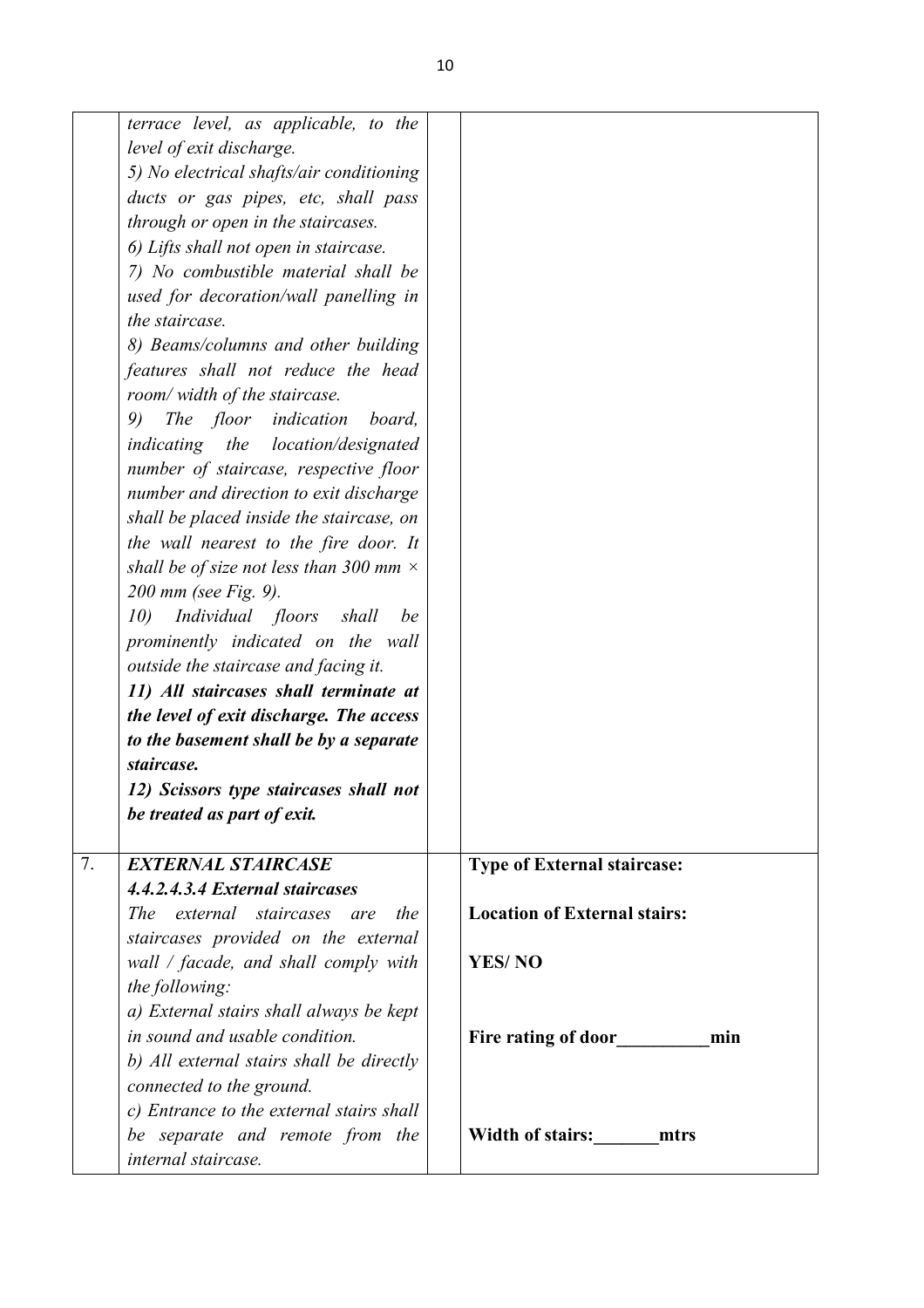| Where an external staircase is<br>$\left( d\right)$ | <b>Section &amp; Elevation of stairs:</b> |
|-----------------------------------------------------|-------------------------------------------|
| provided, it shall be ensured that the              |                                           |
| use of it at the time of fire is not                |                                           |
| prejudiced by smoke and flame from                  |                                           |
| openings (for example, windows,                     |                                           |
| doors) in the external face of the                  |                                           |
| building. Care shall be taken to ensure             |                                           |
| that no external wall or window                     |                                           |
| opening opens on to or close to an                  |                                           |
| external stair. If such openings exists             |                                           |
| within 3 m from an external staircase,              |                                           |
| they shall be protected with fire rated             |                                           |
| doors/window assemblies with rating                 |                                           |
| of at least 60 min.                                 |                                           |
| e) The external stairs shall<br>be                  |                                           |
| constructed of non-<br>combustible                  |                                           |
| materials, and any doorway leading to               |                                           |
| it shall have minimum 120 min fire                  |                                           |
| resistance.                                         |                                           |
| f) No external staircase shall be                   |                                           |
| inclined at an angle greater than $45^{\circ}$      |                                           |
| from the horizontal.                                |                                           |
| g) External stairs shall have straight              |                                           |
| flight not less than $1500$ mm wide. h)             |                                           |
| Handrails, to be provided on both                   |                                           |
| sides, shall be of a height not less than           |                                           |
| 1 000 mm and not exceeding 1 200                    |                                           |
| mm. There shall be provisions of                    |                                           |
| balusters with maximum gap of 150                   |                                           |
| mm.                                                 |                                           |
|                                                     |                                           |
| <b>Staircase Size:</b>                              |                                           |
| Width of the staircases.<br>а.                      |                                           |
| As per Clause 4.4.2.4.3.2 of Part 4                 |                                           |
| Fire and Life Safety of NBC 2016                    |                                           |
| The following minimum width shall be                |                                           |
| provided for:                                       |                                           |
| 1) Industrial G-3 : 1.50 m                          |                                           |
| b. Width of treads                                  |                                           |
| As per clause 4.4.2.4.3.1 of Part 4                 |                                           |
| Fire and Life Safety of NBC 2016:                   |                                           |
| The minimum width of tread without                  |                                           |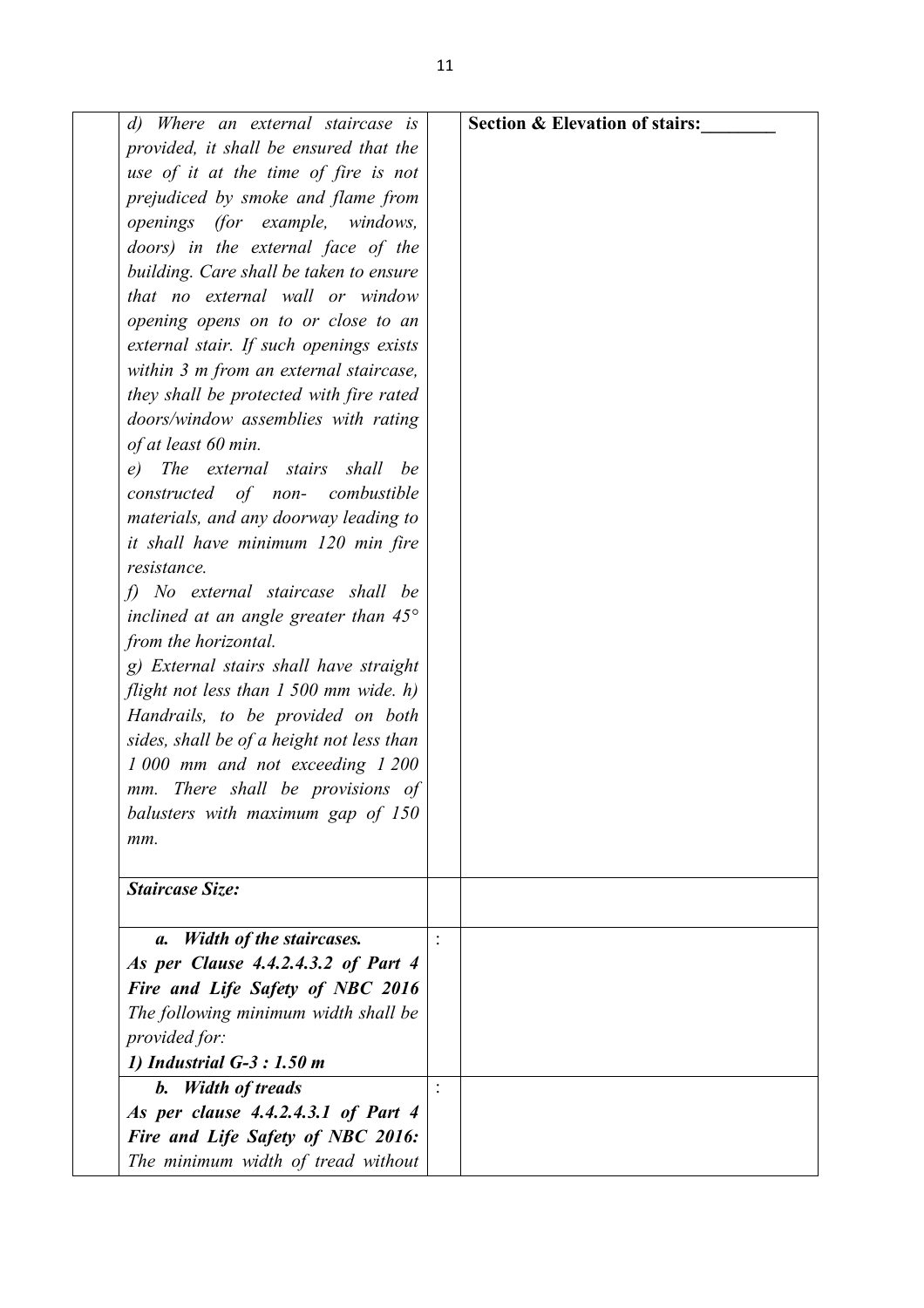| nosing shall be 300 mm for staircase<br>of Industrial G-3 buildings.        |  |
|-----------------------------------------------------------------------------|--|
| c. Height of riser.                                                         |  |
| As per clause 4.4.2.4.3.1 of Part 4                                         |  |
| <b>Fire and Life Safety of NBC 2016</b> :                                   |  |
| The maximum height of riser shall be                                        |  |
| 150 mm for staircase of <b>Industrial G-</b>                                |  |
| 2 buildings.                                                                |  |
| d. Number of risers in a flight                                             |  |
| As per clause 4.4.2.4.3.1 of Part 4                                         |  |
| Fire and Life Safety of NBC 2016:                                           |  |
| The number of risers shall be limited                                       |  |
|                                                                             |  |
| to 12 per flight.<br>e. Height of hand rails                                |  |
| As per clause 4.4.2.4.3.2 (f) of Part 4                                     |  |
| Fire and Life Safety of NBC 2016:                                           |  |
| Handrails shall be provided at a                                            |  |
| height of 1 000 mm to be measured                                           |  |
| from the base of the middle of the                                          |  |
|                                                                             |  |
| treads to the top of the handrails.                                         |  |
| Balusters/railing shall be provided                                         |  |
| such that the width of staircase does<br>not reduce.                        |  |
|                                                                             |  |
| f. Head room clearance                                                      |  |
| As per Part 3 Development Control                                           |  |
| <b>General</b><br><b>Rules</b><br>and<br><b>Building</b>                    |  |
| <b>Requirements clause 2.70 of NBC</b>                                      |  |
| 2016                                                                        |  |
| As per clause 4.4.2.4.3.2 (h) (1) of                                        |  |
| <b>Part 4 Fire and Life Safety of NBC</b><br>2016:                          |  |
|                                                                             |  |
| The minimum headroom in a passage                                           |  |
| under the landing of a staircase and<br>under the staircase shall be 2.2 m. |  |
|                                                                             |  |
| <b>Fire Tower</b>                                                           |  |
| As per Part-4, NBC 2016, 2.24                                               |  |
| <b>Firefighting Shaft (Fire Tower)</b> -An                                  |  |
| enclosed shaft having protected area                                        |  |
| of 120 min fire resistance rating                                           |  |
| comprising protected lobby, staircase                                       |  |
| and fireman's lift, connected directly                                      |  |
| to exit discharge or through exit                                           |  |
| <i>120</i><br>passageway with<br>min<br>fire                                |  |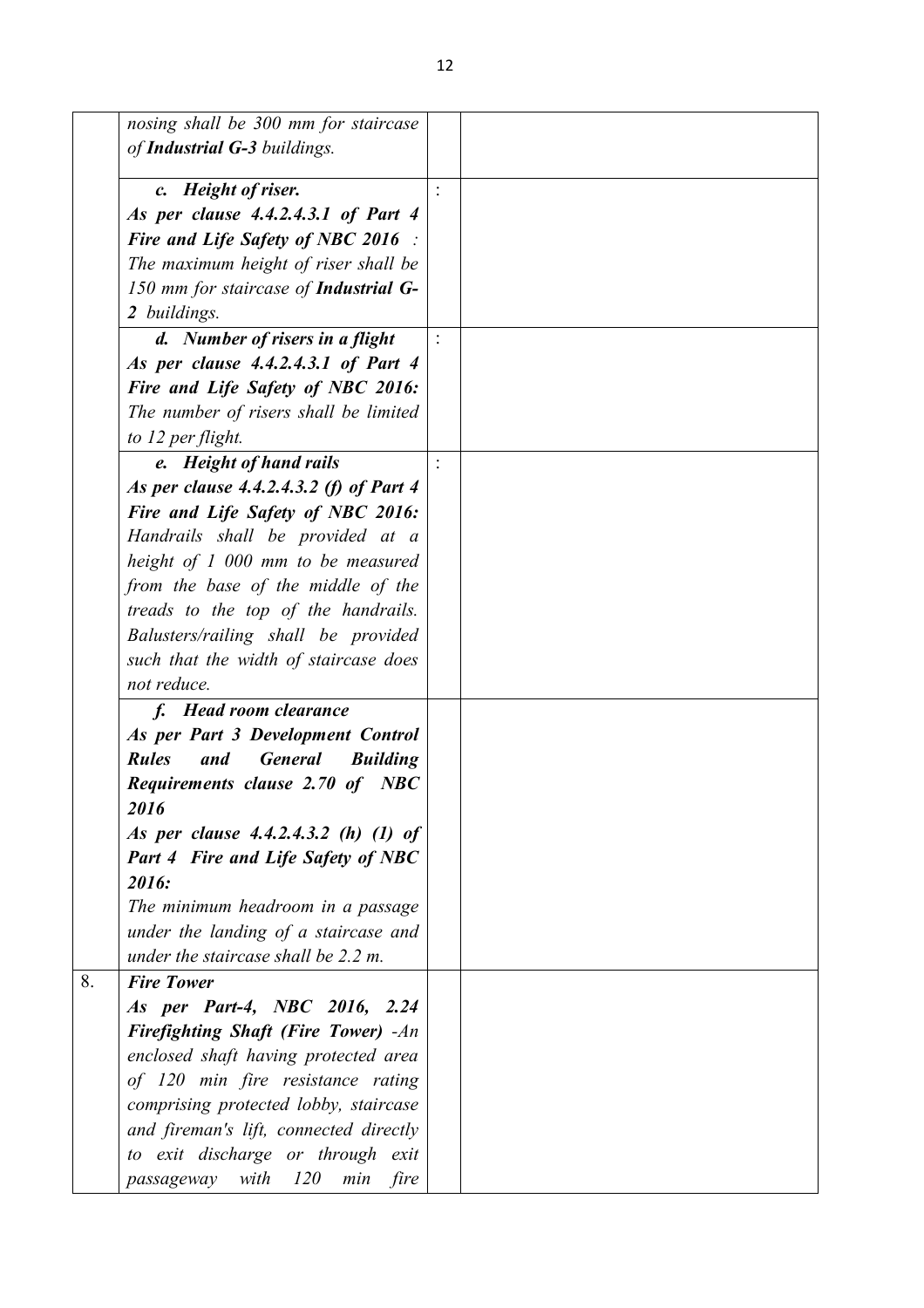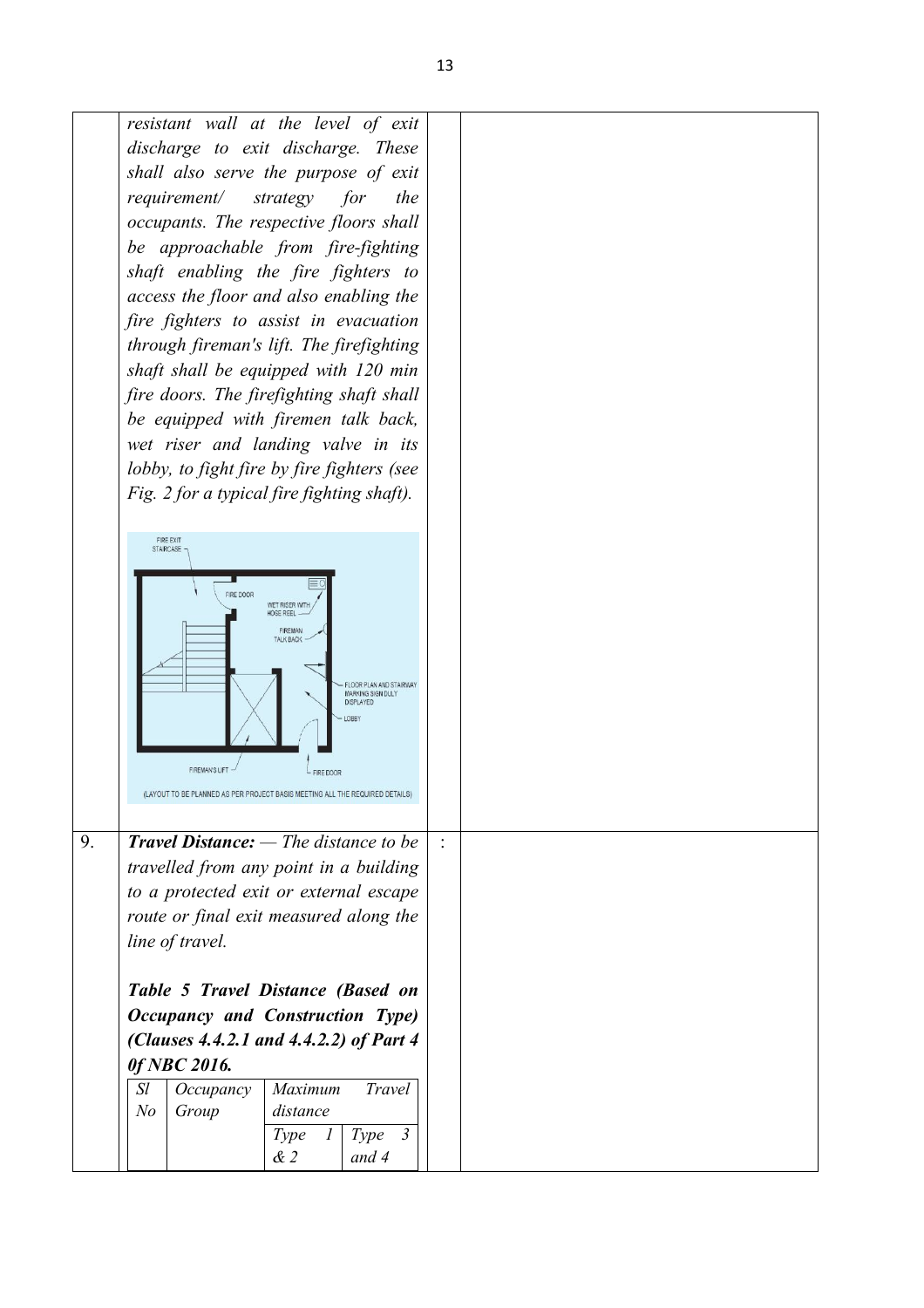|     | <b>Industrial</b>                             |                        |           |
|-----|-----------------------------------------------|------------------------|-----------|
|     | i.<br>$(G-3)$                                 | 22.50                  | Note 3    |
|     | Notes:                                        |                        |           |
|     | 1. For fully sprinklered building, the        |                        |           |
|     | travel distance may be increased              |                        |           |
|     | by 50 percent of the values                   |                        |           |
|     | specified.                                    |                        |           |
|     | 2. Ramp shall not be counted as an            |                        |           |
|     | exit in case of basement below the            |                        |           |
|     | first basement in car parking.                |                        |           |
|     | 3. Construction of Type 3 or Type 4           |                        |           |
|     | is not permitted.                             |                        |           |
| 10. | <b>Number of lifts and capacity.</b>          |                        |           |
|     |                                               |                        |           |
|     | An appliance designed<br>Lift:                |                        | to        |
|     | transport<br>persons                          | or                     | materials |
|     | between two or more levels in a               |                        |           |
|     | vertical or                                   | substantially vertical |           |
|     | direction by means of a guided car or         |                        |           |
|     | a platform. The word elevator is also         |                        |           |
|     | synonymously used for lift.                   |                        |           |
|     | As per clause 4.15.1 of Part-4 Fire           |                        |           |
|     | and Life Safety of NBC-2005                   |                        |           |
|     | Where applicable, fire lifts shall be         |                        |           |
|     | provided with a minimum capacity for          |                        |           |
|     | 8 passengers and fully automated with         |                        |           |
|     | emergency switch on ground level. In          |                        |           |
|     | general, buildings 15 m in height or          |                        |           |
|     | above shall be provided with fire lifts.      |                        |           |
|     |                                               |                        |           |
|     | <b>Fire Lifts</b> $-$ Following details shall |                        |           |
|     | apply for a fire lift:                        |                        |           |
|     | 1) To enable fire services personnel to       |                        |           |
|     | reach the upper floors with the               |                        |           |
|     | minimum delay, one fire lift per 1 200        |                        |           |
|     | $m2$ of floor area shall be provided and      |                        |           |
|     | shall be available for the exclusive use      |                        |           |
|     | of the firemen in an emergency.               |                        |           |
|     | 2) The lift shall have a floor area of        |                        |           |
|     | not less than 1.4 $m^2$ . It shall have       |                        |           |
|     | loading capacity of not less than 545         |                        |           |
|     | kg (8 persons lift) with automatic            |                        |           |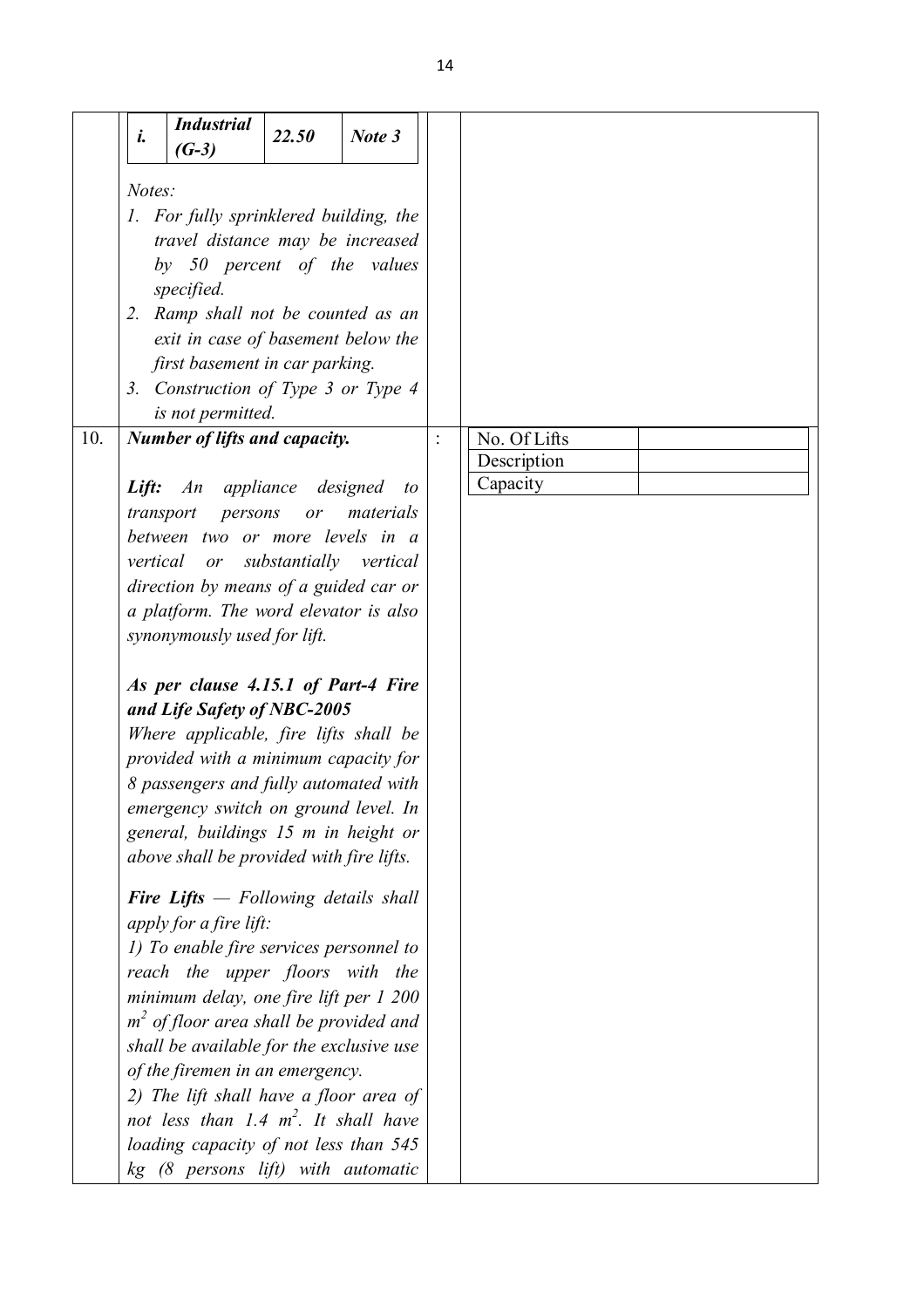*closing doors of minimum 0.8 m width. 3) The electric supply shall be on a separate service from electric supply mains in a building and the cables run in a route safe from fire, that is, within the lift shaft. Lights and fans in the elevators having wooden panelling or sheet steel construction shall be operated on 24 V supply.*

*4) Fire fighting lift should be provided with a ceiling hatch for use in case of emergency, so that when the car gets stuck up, it shall be easily openable.*

*5) In case of failure of normal electric supply, it shall automatically trip over to alternate supply. Alternatively, the lift shall be so wired that in case of power failure, it comes down at the ground level and comes to stand-still with door open.*

*6) The operation of a fire lift is by a simple toggle or two-button switch situated in a glass-fronted box adjacent to the lift at the entrance level. When the switch is on, landing call-points will become inoperative and the lift will be on car control only or on a priority control device. When the switch is off, the lift will return to normal working. This lift can be used by the occupants in normal times.*

*7) The words 'Fire Lift' shall be conspicuously displayed in fluorescent paint on the lift landing doors at each floor level.*

*8) The speed of the fire lift shall be such that it can reach the top floor from ground level within 1 min.*

*Specification of lifts:*

*C-1.5 Lifts*

*General requirements of lifts shall be as follows:*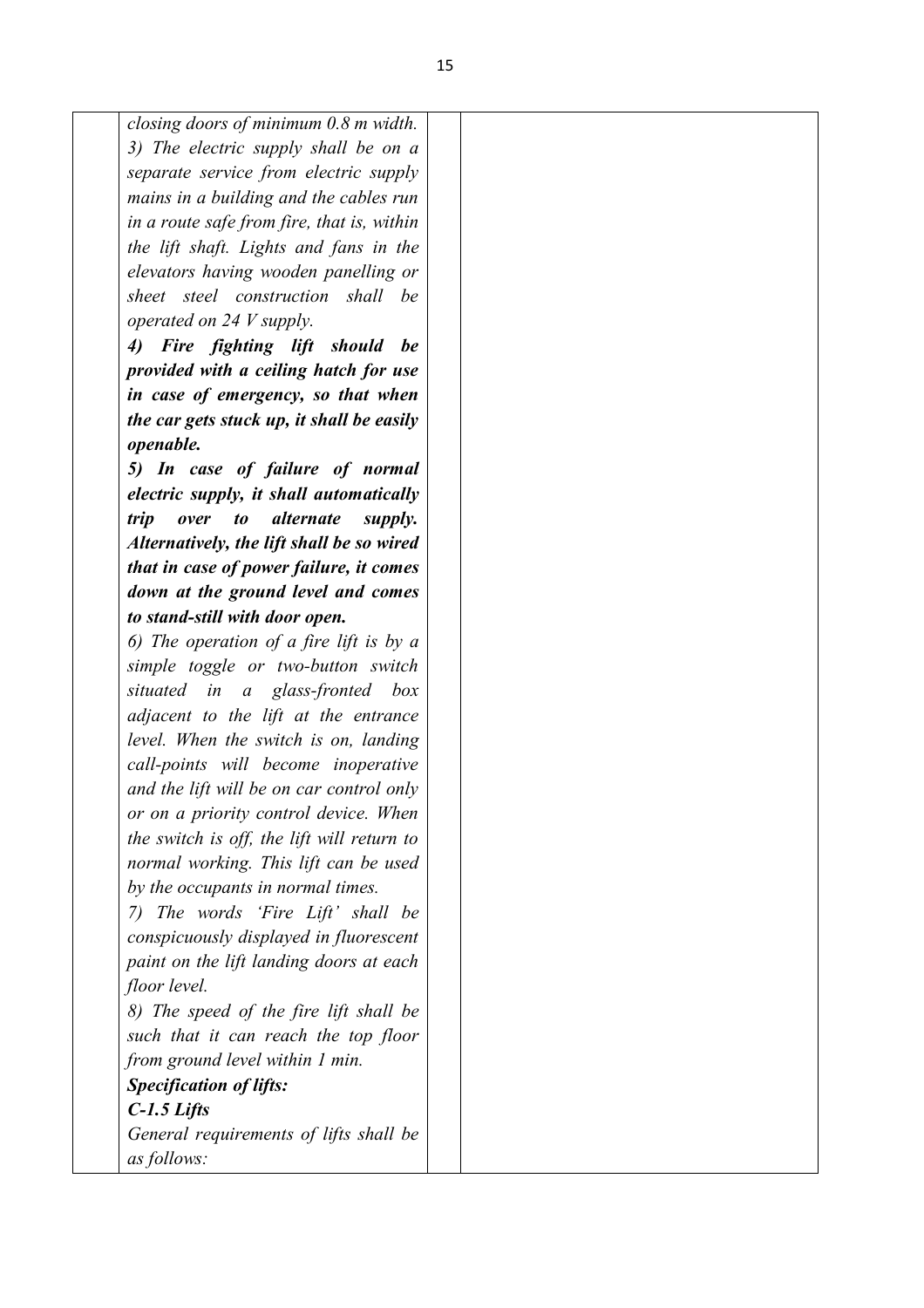| a) Walls of lift enclosures shall have a         |  |
|--------------------------------------------------|--|
| fire rating of $2$ h; lifts shafts shall have    |  |
| a vent at the top of area not less than          |  |
| $0.2 m2$ .                                       |  |
| b) Lift motor room shall be located              |  |
| preferably on top of the shaft and               |  |
| separated from the shaft by the floor            |  |
| of the room.                                     |  |
| c) Landing doors in lift enclosures              |  |
| shall have a fire resistance of not less         |  |
| than $1 h$ .                                     |  |
| d) The number of lifts in one row for a          |  |
| lift bank shall not exceed 4 and the             |  |
| total number of lifts in the bank (of            |  |
| two rows) shall not exceed 8. A wall of          |  |
| h fire rating shall separate<br>2                |  |
| individual shafts in a bank.                     |  |
| e) Lift car door shall have a fire               |  |
| resistance rating of half an hour.               |  |
| Collapsible gates shall not be<br>$\mathfrak{h}$ |  |
| permitted for lifts and shall have solid         |  |
| doors with fire resistance of at least 1         |  |
| h.                                               |  |
| g) If the lift shaft and lobby is in the         |  |
| core of the building, a positive                 |  |
| pressure between 25 and 30 Pa shall              |  |
| be maintained in the lobby and a                 |  |
| positive pressure of 50 Pa shall be              |  |
| maintained in the lift shaft.<br><i>The</i>      |  |
| mechanism for pressurization shall act           |  |
| automatically with the fire alarm; it            |  |
| shall be possible to operate this                |  |
| mechanically also.                               |  |
| h) Exit from the lift lobby, if located in       |  |
| the core of the building, shall be               |  |
| through a self closing smoke stop door           |  |
| of half an hour fire resistance.                 |  |
| j)Lifts shall not normally communicate           |  |
| with the basement; if, however, lifts            |  |
| are in communication, the lift lobby of          |  |
| the basements shall be pressurized as            |  |
| in $(g)$ , with self-closing door as in $(h)$ .  |  |
| k) Grounding switch(es), at ground               |  |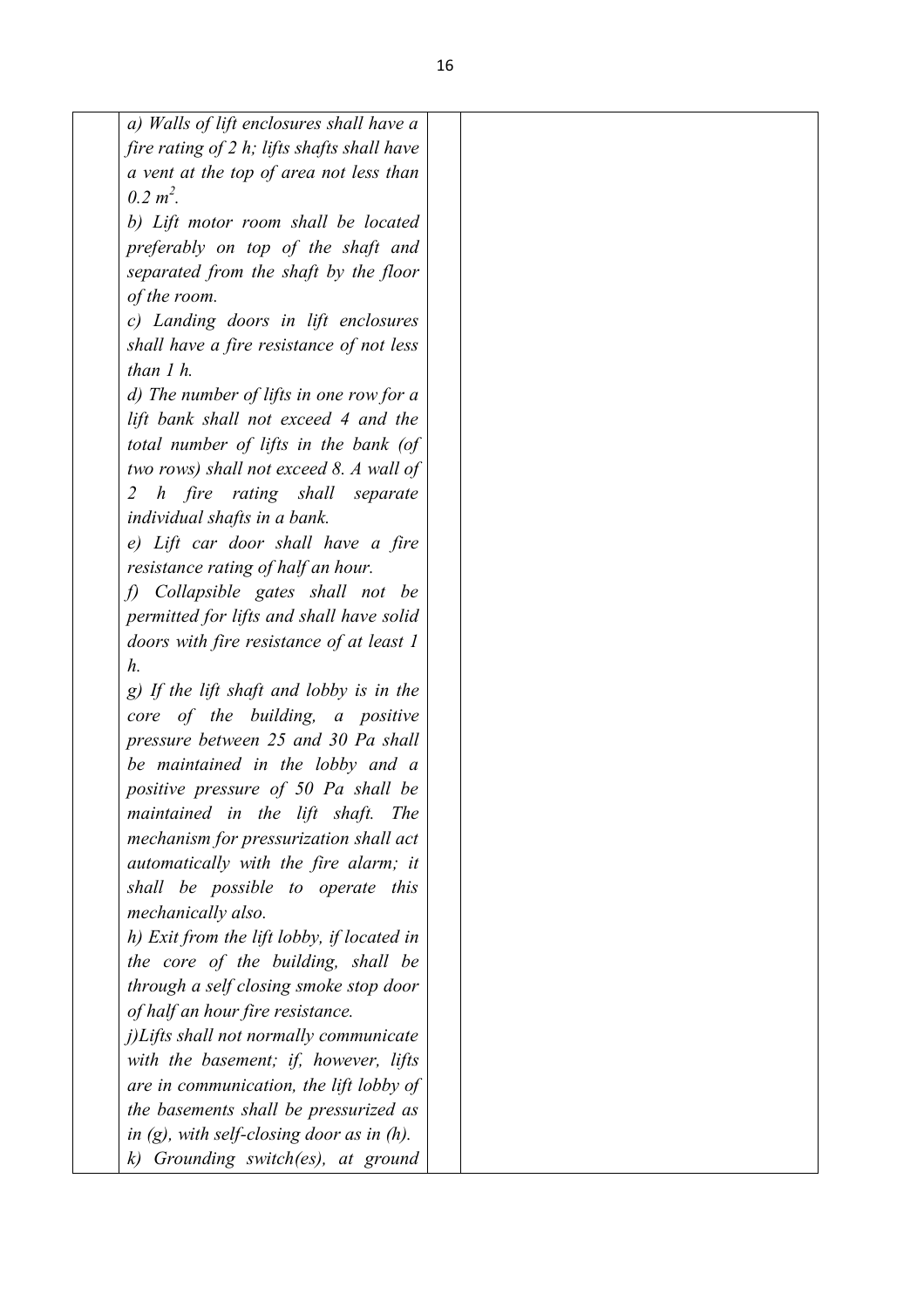|     | floor level, shall be provided on all the |  |  |
|-----|-------------------------------------------|--|--|
|     | lifts to enable the fire service to       |  |  |
|     | ground the lifts.                         |  |  |
|     | m) Telephone or other communication       |  |  |
|     | facilities shall be provided in lift cars |  |  |
|     | for building of 30 m in height and        |  |  |
|     | above. Communication system for lifts     |  |  |
|     | shall be connected to fire control room   |  |  |
|     | for the building.                         |  |  |
|     | Suitable arrangements such as<br>n)       |  |  |
|     | providing slope in the floor of lift      |  |  |
|     | lobby, shall be made to prevent water     |  |  |
|     | used during fire fighting, etc, at any    |  |  |
|     | landing from entering the lift shafts.    |  |  |
|     | A sign shall be posted and<br>$p$ )       |  |  |
|     | maintained on every floor at or near      |  |  |
|     | the lift indicating that in case of fire, |  |  |
|     | occupants shall use the stairs            |  |  |
|     | unless instructed otherwise. The sign     |  |  |
|     | shall also contain a plan for each        |  |  |
|     | floor showing the locations of the        |  |  |
|     | stairways.                                |  |  |
|     | Alternate source of power supply shall    |  |  |
|     | be provided for all the lifts through a   |  |  |
|     | manually operated changeover switch.      |  |  |
| 11. | <b>Structural material</b>                |  |  |
|     |                                           |  |  |
|     | RCC materials and brick walls of not      |  |  |
|     | less than two hours fire resistance       |  |  |
|     | should be used for the construction of    |  |  |
|     | structures. Only fire<br>resistant        |  |  |
|     | materials or materials treated with       |  |  |
|     | fire retardant chemicals, should be       |  |  |
|     | used for interior decoration work.        |  |  |
|     | While<br>attending<br>the<br>interior     |  |  |
|     | decoration the fixed fire fighting        |  |  |
|     | systems like sprinklers / risers etc.,    |  |  |
|     | should not be covered or shifted from     |  |  |
|     | their original location.                  |  |  |
|     |                                           |  |  |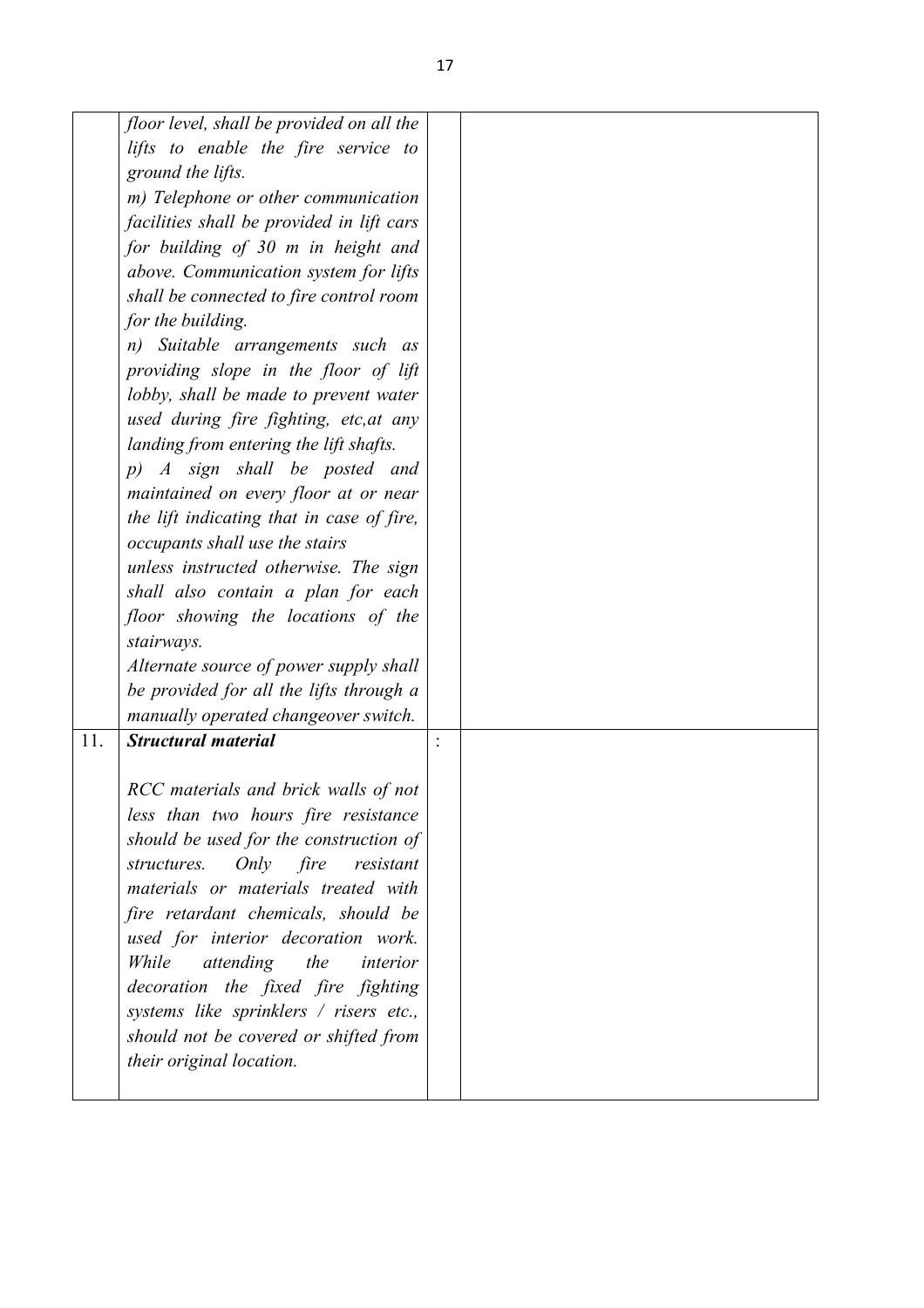| 12. | <b>Basements:-</b>                       |  |
|-----|------------------------------------------|--|
|     | 12.9.3. The basement shall have the      |  |
|     | following requirements:                  |  |
|     | a) Every basement shall be in every      |  |
|     | part at least 2.4 m in height from the   |  |
|     | floor to the underside of the roof slab  |  |
|     | or ceiling;                              |  |
|     | b) Adequate ventilation shall<br>be      |  |
|     | provided for the basement.<br><i>The</i> |  |
|     | ventilation requirements shall           |  |
|     | be the same as required by the           |  |
|     | particular occupancy according to        |  |
|     | byelaws. Any deficiency may be met by    |  |
|     | providing adequate mechanical            |  |
|     | ventilation in the form of blowers,      |  |
|     | exhaust fans, air conditioning systems,  |  |
|     | etc.                                     |  |
|     | c) The height of the ceiling of any      |  |
|     | basement shall be minimum 0.9 m and      |  |
|     | the maximum, $1.2 \text{ m}$ above the   |  |
|     | average surrounding ground level.        |  |
|     | However,<br>in case<br>of parking,       |  |
|     | Industrial occupancy at ground floor,    |  |
|     | minimum height of the ceiling of the     |  |
|     | basement may be $0.3$ m above the        |  |
|     | average surroundings ground level        |  |
|     | to mechanical ventilation<br>subject     |  |
|     | being provided (see Fig. 11);            |  |
|     | d) Adequate arrangements shall be        |  |
|     | made such that surface<br>drainage       |  |
|     | does not enter the basement;             |  |
|     | e) The walls and floors of the           |  |
|     | basement shall be watertight and be so   |  |
|     | designed that the effects of the         |  |
|     | surrounding soil and moisture, if any,   |  |
|     | are taken into account in design and     |  |
|     | adequate damp proofing treatment is      |  |
|     | given;                                   |  |
|     | f) The access to the basement shall be   |  |
|     | the main<br>separate room<br>and         |  |
|     | alternative staircase providing access   |  |
|     | and exit from higher floors.             |  |
|     | Where the staircase is continuous in     |  |
|     | the case of buildings served by more     |  |
|     | than one staircase, the same shall be    |  |
|     | of enclosed type serving as a fire       |  |
|     | separation from the basement floor       |  |
|     | and higher floors. Open ramps shall      |  |
|     | be permitted if they are constructed     |  |
|     | within the building line subject to the  |  |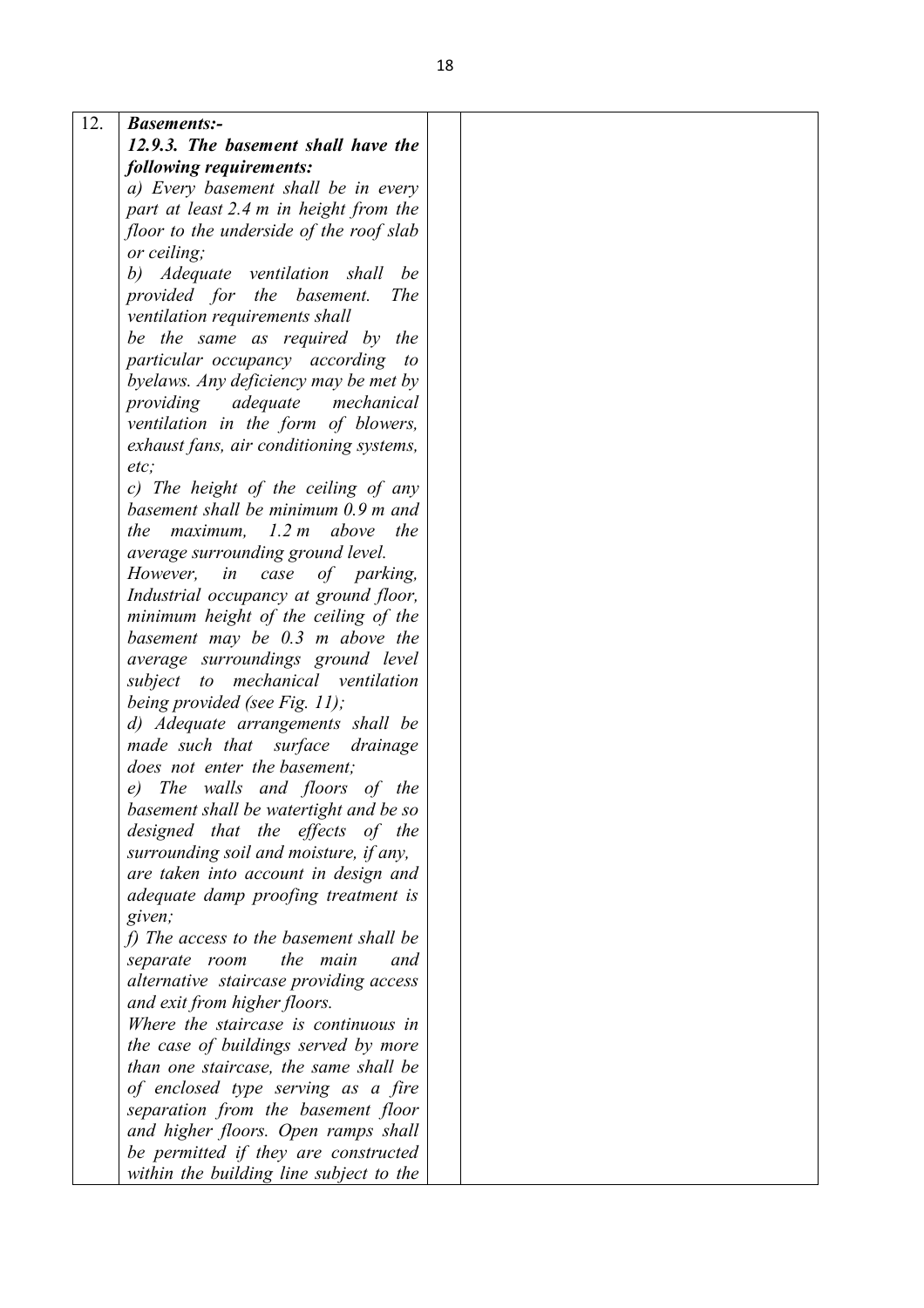|     | provision of $(d)$ ;                                                         |  |
|-----|------------------------------------------------------------------------------|--|
|     | g) Access to basements through ramps                                         |  |
|     | shall be permitted subject to provision                                      |  |
|     | of (d). The requirements for<br>the<br>in accordance<br>shall<br>be<br>ramps |  |
|     | with 4.6.1.3 [see also Fig. 8 (b)];                                          |  |
|     | h) For all public buildings and uses                                         |  |
|     | including group housing, having                                              |  |
|     | basement going up to more than one                                           |  |
|     | level, access to all levels shall also be                                    |  |
|     | provided through lift.<br><i>The</i><br>exit                                 |  |
|     | requirements in basements<br>shall                                           |  |
|     | comply with the provisions of Part 4                                         |  |
|     | .Fire and Life Safety. of the Code.                                          |  |
|     | Pressurization of staircases & lift                                          |  |
|     | lobbies may be recommended as per                                            |  |
|     | requirement mentioned in Table-6.                                            |  |
|     |                                                                              |  |
| 13. | <b>Smoke control of exits</b>                                                |  |
|     | NBC 2016, Part 4, Fire and Life                                              |  |
|     | Safety Clause 4.4.2.5 Smoke control                                          |  |
|     | of exits a) In building design,                                              |  |
|     | compartmentation plays a vital part in                                       |  |
|     | limiting the spread of fire and smoke.                                       |  |
|     | The design should ensure avoidance of                                        |  |
|     | spread of smoke to adjacent spaces                                           |  |
|     | through the various leakage openings                                         |  |
|     | in the compartment enclosure, such as                                        |  |
|     | cracks, openings around pipes ducts,                                         |  |
|     | airflow grills and doors. In the                                             |  |
|     | absence of proper sealing of all these                                       |  |
|     | openings, smoke and toxic gases will                                         |  |
|     | obstruct the free movement<br>of                                             |  |
|     | occupants of the building through the                                        |  |
|     | exits. Pressurization of staircases is of                                    |  |
|     | great importance for the exclusion of                                        |  |
|     | smoke and toxic gases from the                                               |  |
|     | protected exit.                                                              |  |
|     | b) Pressurization is a method adopted                                        |  |
|     | for protecting the exits from ingress of                                     |  |
|     | smoke,<br>especially in<br>high-rise                                         |  |
|     | buildings. In pressurization, air is                                         |  |
|     | injected into the staircases, lobbies,                                       |  |
|     | etc, as applicable, to raise their                                           |  |
|     |                                                                              |  |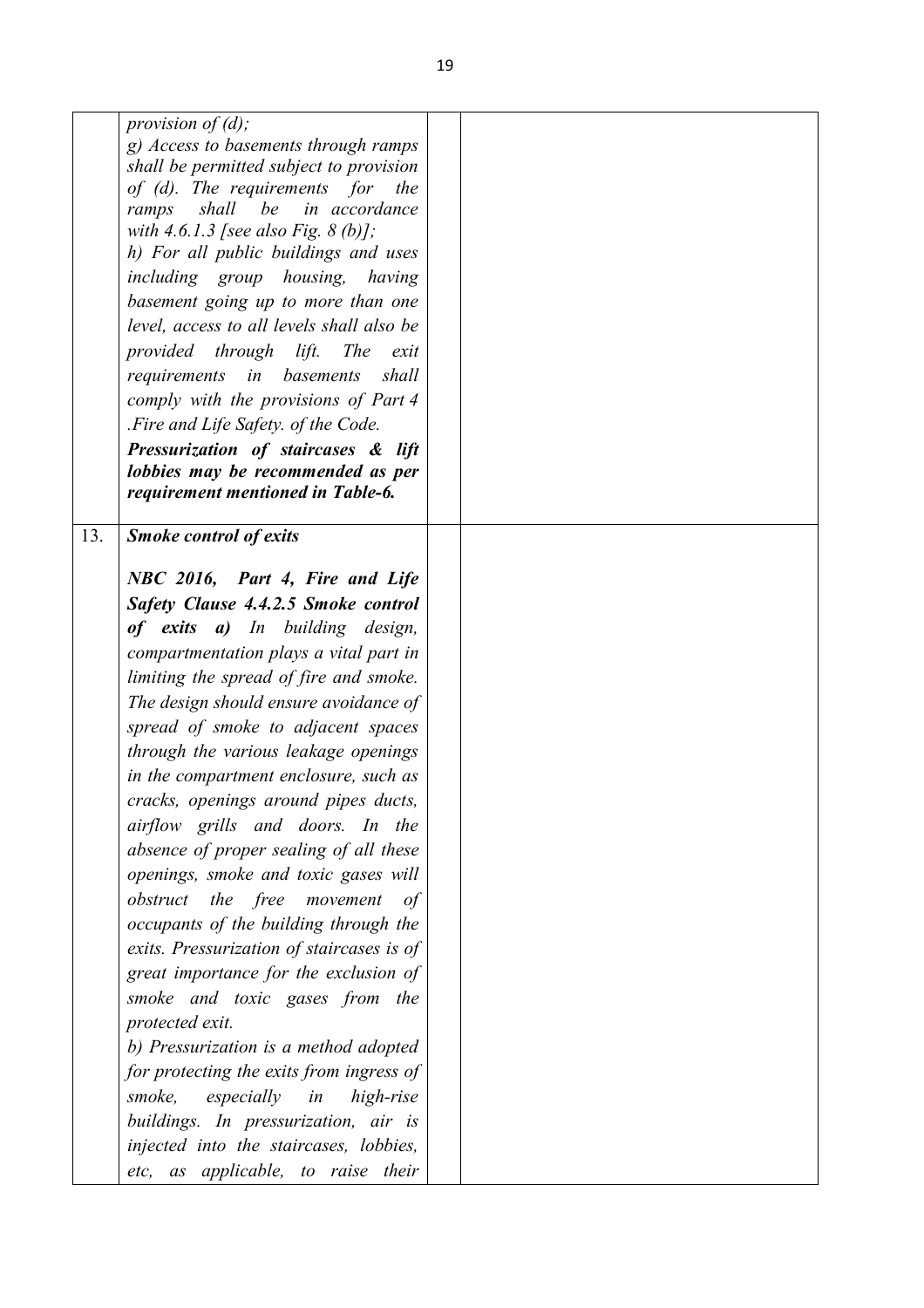*pressure slightly above the pressure in adjacent parts of the building. As a result, ingress of smoke or toxic gases into the exits will be prevented. The pressurization of staircases and lift lobbies shall be adopted as given in Table 6. The pressure difference for staircases shall be 50 Pa. Pressure differences for lobbies (or corridors) shall be between 25 Pa and 30 Pa. Further, the pressure differential for enclosed staircase adjacent to such lobby (or corridors) shall be 50 Pa. For enclosed staircases adjacent to non-pressurized lobby (or corridors), the pressure differential shall be 50 Pa. c) Equipment and ductwork for* 

*staircase pressurization shall be in accordance with one of the following: 1) Directly connected to the stairway by ductwork enclosed in noncombustible construction.* 

*2) If ducts used to pressurize the system are passed through shafts and grills are provided at each level, it shall be ensured that hot gases and smoke from the building cannot ingress into the staircases under any circumstances.* 

*d) The normal air conditioning system and the pressurization system shall be designed and interfaced to meet the requirements of emergency services. When the emergency pressurization is brought into action, the following changes in the normal air conditioning system shall be effected: 1) Any re-circulation of air shall be stopped and all exhaust air vented to atmosphere.* 

*2) Any air supply to the spaces/areas other than exits shall be stopped.*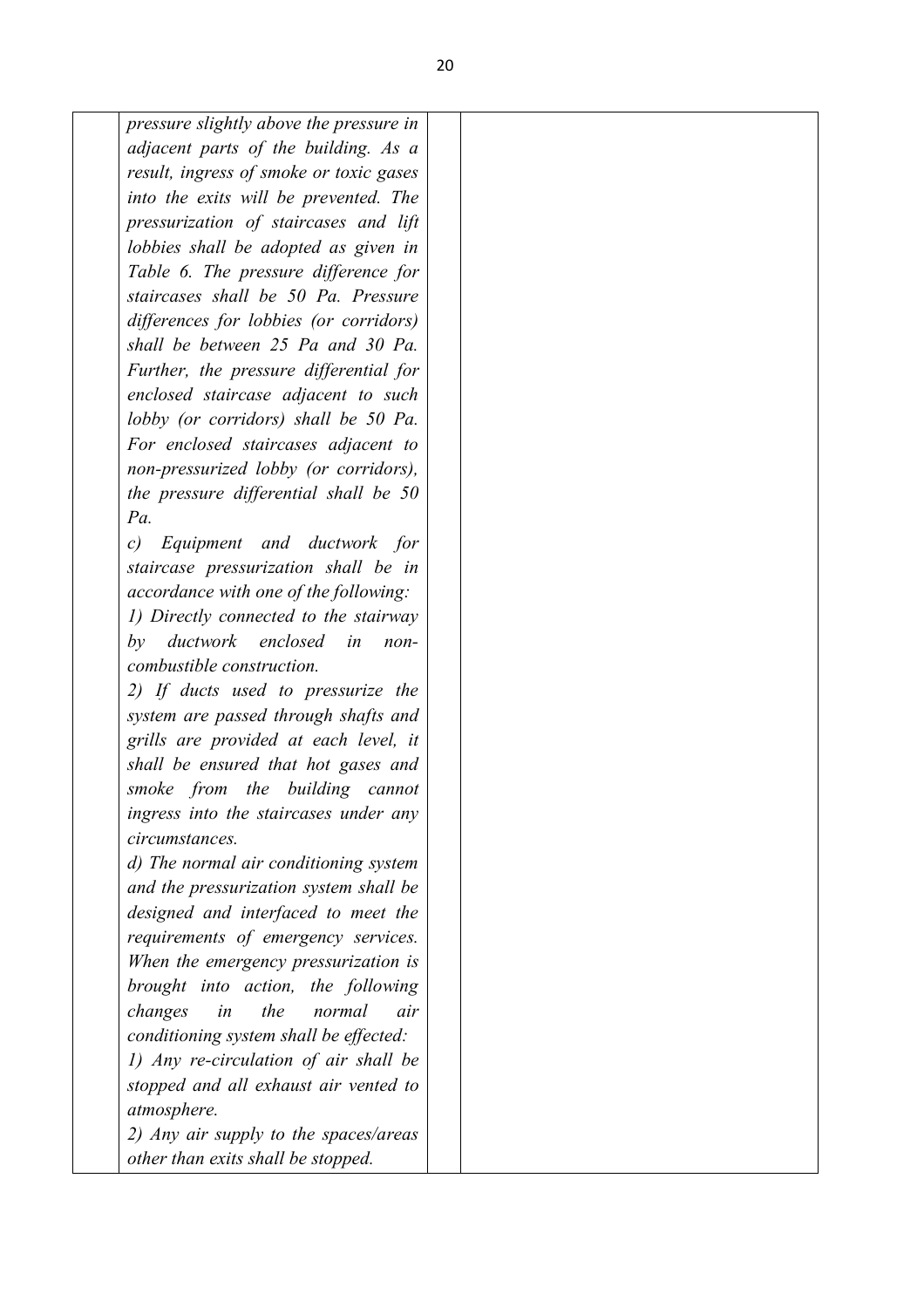| <i>The</i><br>exhaust<br>3)<br>be<br>system<br>may<br>continued provided,<br><i>i)</i> the positions of the extraction grills<br>permit a general air flow away from<br>the means of egress;<br>ii) the construction of the ductwork<br>and fans is such that, it will not be<br>rendered inoperable by hot gases and<br>smoke; and<br><i>iii</i> ) there is no danger of spread of<br>smoke to other floors by the path of<br>the extraction system which can be<br>ensured by keeping the extraction fans<br>running.<br>e) For pressurized stair enclosure<br>systems, the activation of the systems<br>shall be initiated by signalling from<br>fire alarm panel.<br>f) Pressurization system shall be<br>integrated and supervised with the<br>automatic/manual fire alarm system<br>for actuation.<br>g) Wherever pressurized staircase is<br>to be connected to unpressurized area,<br>the two areas shall be segregated by<br>120 min fire resistant wall.<br>h) Fresh air intake for pressurization<br>shall be away (at least 4 m) from any<br>of the exhaust outlets/grille. |  |
|-----------------------------------------------------------------------------------------------------------------------------------------------------------------------------------------------------------------------------------------------------------------------------------------------------------------------------------------------------------------------------------------------------------------------------------------------------------------------------------------------------------------------------------------------------------------------------------------------------------------------------------------------------------------------------------------------------------------------------------------------------------------------------------------------------------------------------------------------------------------------------------------------------------------------------------------------------------------------------------------------------------------------------------------------------------------------------------------|--|
|                                                                                                                                                                                                                                                                                                                                                                                                                                                                                                                                                                                                                                                                                                                                                                                                                                                                                                                                                                                                                                                                                         |  |
|                                                                                                                                                                                                                                                                                                                                                                                                                                                                                                                                                                                                                                                                                                                                                                                                                                                                                                                                                                                                                                                                                         |  |
|                                                                                                                                                                                                                                                                                                                                                                                                                                                                                                                                                                                                                                                                                                                                                                                                                                                                                                                                                                                                                                                                                         |  |
|                                                                                                                                                                                                                                                                                                                                                                                                                                                                                                                                                                                                                                                                                                                                                                                                                                                                                                                                                                                                                                                                                         |  |
|                                                                                                                                                                                                                                                                                                                                                                                                                                                                                                                                                                                                                                                                                                                                                                                                                                                                                                                                                                                                                                                                                         |  |
|                                                                                                                                                                                                                                                                                                                                                                                                                                                                                                                                                                                                                                                                                                                                                                                                                                                                                                                                                                                                                                                                                         |  |
|                                                                                                                                                                                                                                                                                                                                                                                                                                                                                                                                                                                                                                                                                                                                                                                                                                                                                                                                                                                                                                                                                         |  |
|                                                                                                                                                                                                                                                                                                                                                                                                                                                                                                                                                                                                                                                                                                                                                                                                                                                                                                                                                                                                                                                                                         |  |
|                                                                                                                                                                                                                                                                                                                                                                                                                                                                                                                                                                                                                                                                                                                                                                                                                                                                                                                                                                                                                                                                                         |  |
|                                                                                                                                                                                                                                                                                                                                                                                                                                                                                                                                                                                                                                                                                                                                                                                                                                                                                                                                                                                                                                                                                         |  |
|                                                                                                                                                                                                                                                                                                                                                                                                                                                                                                                                                                                                                                                                                                                                                                                                                                                                                                                                                                                                                                                                                         |  |
|                                                                                                                                                                                                                                                                                                                                                                                                                                                                                                                                                                                                                                                                                                                                                                                                                                                                                                                                                                                                                                                                                         |  |
|                                                                                                                                                                                                                                                                                                                                                                                                                                                                                                                                                                                                                                                                                                                                                                                                                                                                                                                                                                                                                                                                                         |  |
|                                                                                                                                                                                                                                                                                                                                                                                                                                                                                                                                                                                                                                                                                                                                                                                                                                                                                                                                                                                                                                                                                         |  |
|                                                                                                                                                                                                                                                                                                                                                                                                                                                                                                                                                                                                                                                                                                                                                                                                                                                                                                                                                                                                                                                                                         |  |
|                                                                                                                                                                                                                                                                                                                                                                                                                                                                                                                                                                                                                                                                                                                                                                                                                                                                                                                                                                                                                                                                                         |  |
|                                                                                                                                                                                                                                                                                                                                                                                                                                                                                                                                                                                                                                                                                                                                                                                                                                                                                                                                                                                                                                                                                         |  |
|                                                                                                                                                                                                                                                                                                                                                                                                                                                                                                                                                                                                                                                                                                                                                                                                                                                                                                                                                                                                                                                                                         |  |
|                                                                                                                                                                                                                                                                                                                                                                                                                                                                                                                                                                                                                                                                                                                                                                                                                                                                                                                                                                                                                                                                                         |  |
|                                                                                                                                                                                                                                                                                                                                                                                                                                                                                                                                                                                                                                                                                                                                                                                                                                                                                                                                                                                                                                                                                         |  |
|                                                                                                                                                                                                                                                                                                                                                                                                                                                                                                                                                                                                                                                                                                                                                                                                                                                                                                                                                                                                                                                                                         |  |
|                                                                                                                                                                                                                                                                                                                                                                                                                                                                                                                                                                                                                                                                                                                                                                                                                                                                                                                                                                                                                                                                                         |  |
|                                                                                                                                                                                                                                                                                                                                                                                                                                                                                                                                                                                                                                                                                                                                                                                                                                                                                                                                                                                                                                                                                         |  |
|                                                                                                                                                                                                                                                                                                                                                                                                                                                                                                                                                                                                                                                                                                                                                                                                                                                                                                                                                                                                                                                                                         |  |
|                                                                                                                                                                                                                                                                                                                                                                                                                                                                                                                                                                                                                                                                                                                                                                                                                                                                                                                                                                                                                                                                                         |  |
|                                                                                                                                                                                                                                                                                                                                                                                                                                                                                                                                                                                                                                                                                                                                                                                                                                                                                                                                                                                                                                                                                         |  |
|                                                                                                                                                                                                                                                                                                                                                                                                                                                                                                                                                                                                                                                                                                                                                                                                                                                                                                                                                                                                                                                                                         |  |
|                                                                                                                                                                                                                                                                                                                                                                                                                                                                                                                                                                                                                                                                                                                                                                                                                                                                                                                                                                                                                                                                                         |  |
|                                                                                                                                                                                                                                                                                                                                                                                                                                                                                                                                                                                                                                                                                                                                                                                                                                                                                                                                                                                                                                                                                         |  |
|                                                                                                                                                                                                                                                                                                                                                                                                                                                                                                                                                                                                                                                                                                                                                                                                                                                                                                                                                                                                                                                                                         |  |
| As per clause 2.49 of Part 4 Fire and                                                                                                                                                                                                                                                                                                                                                                                                                                                                                                                                                                                                                                                                                                                                                                                                                                                                                                                                                                                                                                                   |  |
| Life Safety of NBC 2016:                                                                                                                                                                                                                                                                                                                                                                                                                                                                                                                                                                                                                                                                                                                                                                                                                                                                                                                                                                                                                                                                |  |
|                                                                                                                                                                                                                                                                                                                                                                                                                                                                                                                                                                                                                                                                                                                                                                                                                                                                                                                                                                                                                                                                                         |  |
| <b>Pressurization</b> — The establishment of                                                                                                                                                                                                                                                                                                                                                                                                                                                                                                                                                                                                                                                                                                                                                                                                                                                                                                                                                                                                                                            |  |
| a pressure difference across a barrier<br>to protect a stairway, lobby, escape                                                                                                                                                                                                                                                                                                                                                                                                                                                                                                                                                                                                                                                                                                                                                                                                                                                                                                                                                                                                          |  |
| route or room of a building from                                                                                                                                                                                                                                                                                                                                                                                                                                                                                                                                                                                                                                                                                                                                                                                                                                                                                                                                                                                                                                                        |  |
| smoke penetration.                                                                                                                                                                                                                                                                                                                                                                                                                                                                                                                                                                                                                                                                                                                                                                                                                                                                                                                                                                                                                                                                      |  |
|                                                                                                                                                                                                                                                                                                                                                                                                                                                                                                                                                                                                                                                                                                                                                                                                                                                                                                                                                                                                                                                                                         |  |
| <b>Smoke exhaust and Pressurization of</b>                                                                                                                                                                                                                                                                                                                                                                                                                                                                                                                                                                                                                                                                                                                                                                                                                                                                                                                                                                                                                                              |  |
| areas above ground as per clause                                                                                                                                                                                                                                                                                                                                                                                                                                                                                                                                                                                                                                                                                                                                                                                                                                                                                                                                                                                                                                                        |  |
| 4.6.1 of Part 4 Fire and Life Safety                                                                                                                                                                                                                                                                                                                                                                                                                                                                                                                                                                                                                                                                                                                                                                                                                                                                                                                                                                                                                                                    |  |
| $of$ NBC $2016$<br>Corridors in exit access (exit access                                                                                                                                                                                                                                                                                                                                                                                                                                                                                                                                                                                                                                                                                                                                                                                                                                                                                                                                                                                                                                |  |
| corridor) are created for meeting the                                                                                                                                                                                                                                                                                                                                                                                                                                                                                                                                                                                                                                                                                                                                                                                                                                                                                                                                                                                                                                                   |  |
| requirement of use, privacy and layout                                                                                                                                                                                                                                                                                                                                                                                                                                                                                                                                                                                                                                                                                                                                                                                                                                                                                                                                                                                                                                                  |  |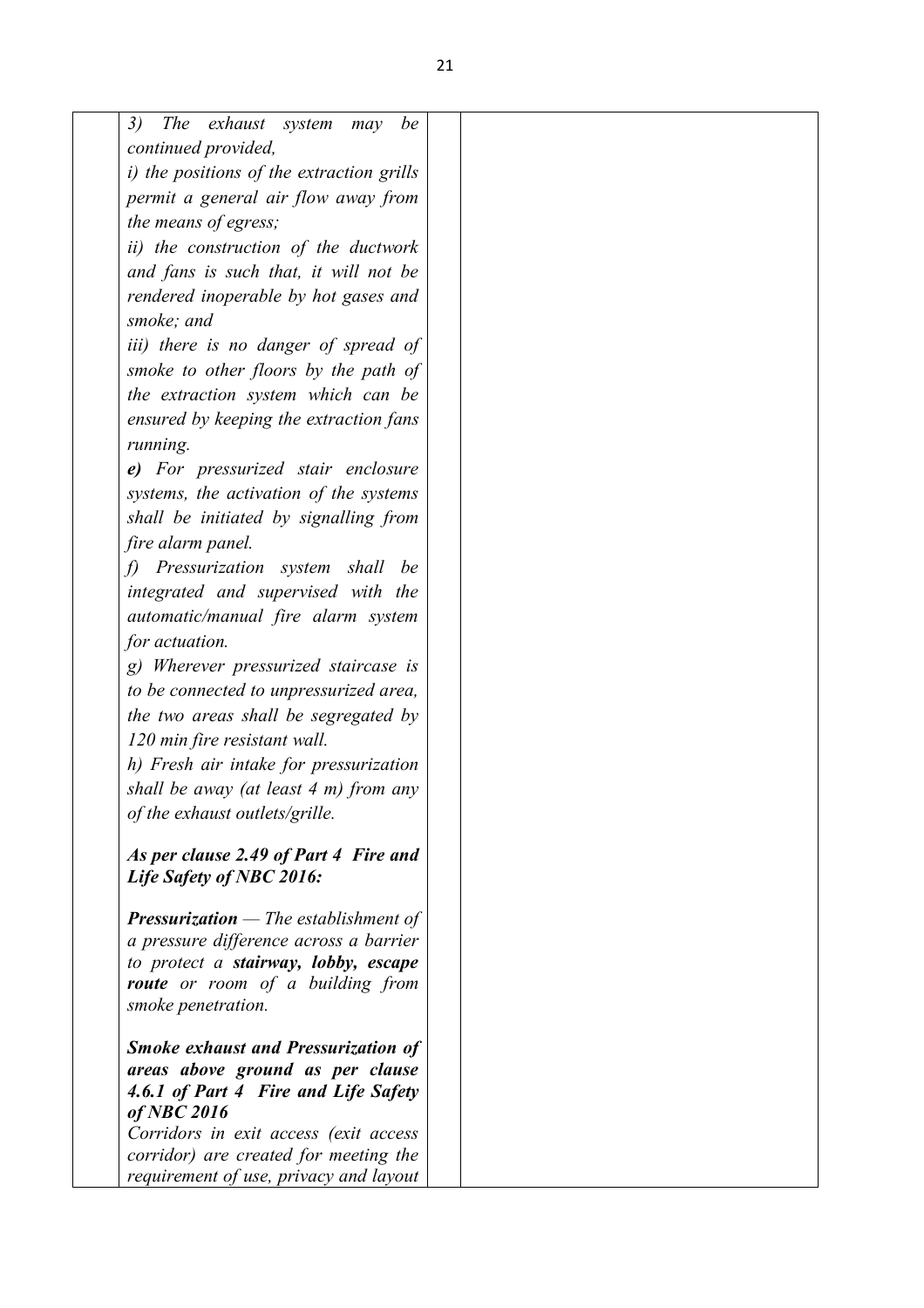| in various occupancies. These are<br>most often noted in hospitality, health<br><i>occupancies</i> and<br>sleeping<br>care<br>accommodations.                                                                                                                                                                                                                                                                                        |  |
|--------------------------------------------------------------------------------------------------------------------------------------------------------------------------------------------------------------------------------------------------------------------------------------------------------------------------------------------------------------------------------------------------------------------------------------|--|
|                                                                                                                                                                                                                                                                                                                                                                                                                                      |  |
| Smoke exhaust system having make-up<br>air and exhaust air system or<br>alternatively pressurization<br>system<br>with supply air system for these exit<br>access corridors shall be required.                                                                                                                                                                                                                                       |  |
| Smoke exhaust system having make-up<br>air and exhaust air system shall also<br>be required for theatres/auditoria.<br>Such smoke exhaust system shall also<br>be required for large lobbies and<br>which have exit through staircase<br>leading to exit discharge. This would<br>enable eased exit of people through<br>smoke controlled area<br>$\omega$<br>exit<br>discharge.                                                     |  |
| All exit passageways (from exit to exit<br>discharge) shall be pressurized or<br>naturally ventilated. The mechanical<br>shall<br>be<br>pressurization<br>system<br>automatic in action with manual<br>controls in addition. All such exit<br>passageway shall be maintained with<br>integrity for safe means of egress and<br>evacuation. Doors provided in such<br>exit passageway shall be fire rated<br>doors of 120 min rating. |  |
| Smoke exhaust system where provided,<br>for above areas and occupancies shall<br>have a minimum of 12 air changes per<br>smoke exhaust mechanism.<br>hour<br>Pressurization system where provided<br>shall have a minimum pressure<br>differential of 25-30 Pa in relationship<br>to other areas.                                                                                                                                    |  |
| The smoke exhaust fans<br>in the<br>mechanical ventilation system shall be<br>fire rated, that is, $250^{\circ}$ C for 120 min.<br>For<br>naturally<br>cross-ventilated<br>corridors or corridors with operable<br>windows, such smoke exhaust system<br>or pressurization system will not be                                                                                                                                        |  |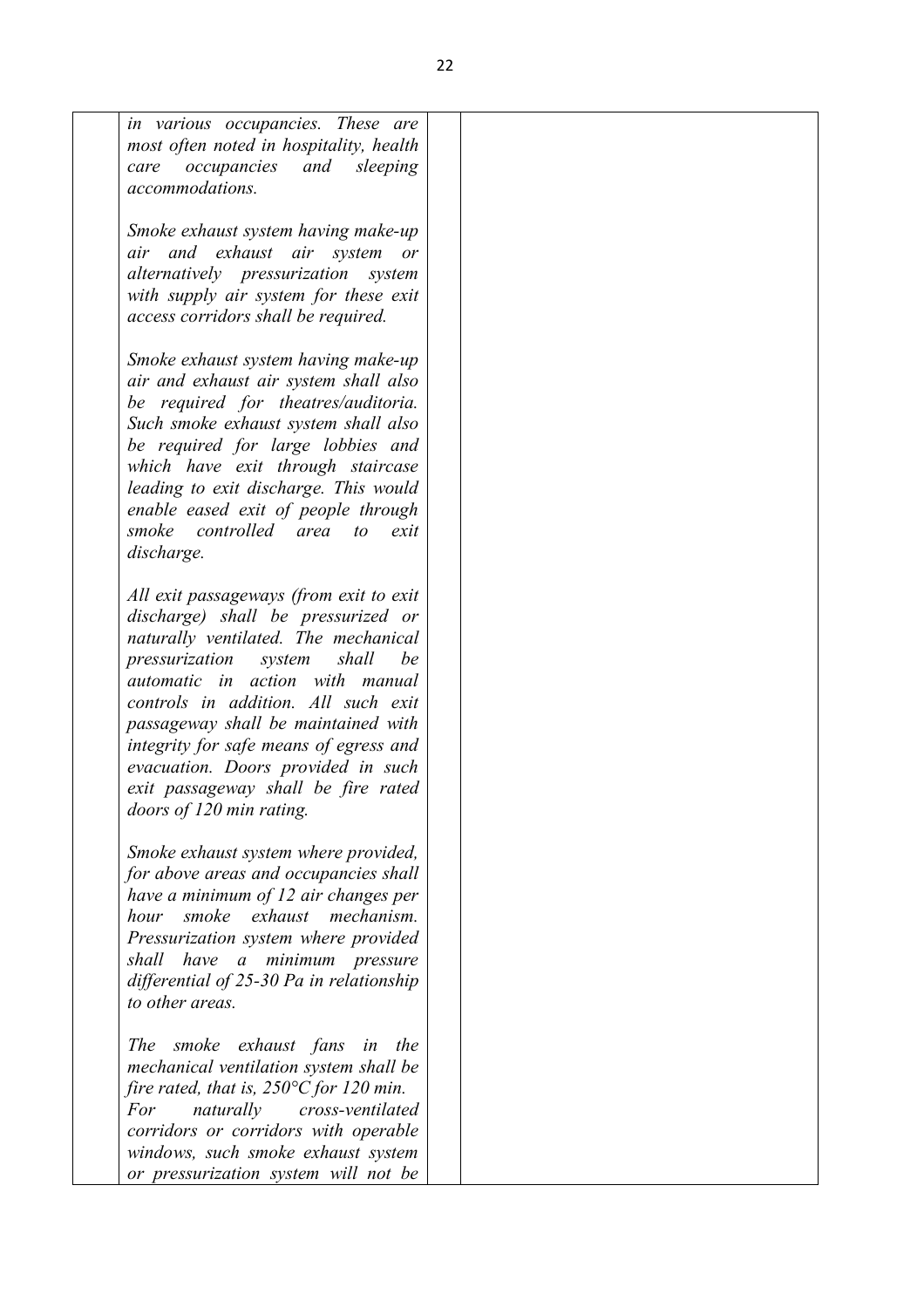#### *required.*

## *Smoke Exhaust and Pressurization of areas below Ground.*

## *As per clause 4.6.2 of Part 4 Fire and Life Safety of NBC 2016:*

*Each basement shall be separately ventilated. Vents with cross-sectional area (aggregate) not less than 2.5 percent of the floor area spread evenly round the perimeter of the basement shall be provided in the form of grills, or breakable stall board lights or pavement lights or by way of shafts. Alternatively, a system of mechanical ventilation system may be provided with following requirements: a) Mechanical ventilation system shall be designed to permit 12 air changes per hour in case of fire or distress call. However, for normal operation, air changes schedule shall be as given in Part 8 'Building Services, Section 3 Air conditioning, Heating and Mechanical Ventilation' of the Code. b) In multi-level basements, independent air intake and smoke exhaust shafts (masonry or reinforced concrete) for respective basement levels and compartments therein shall be planned with its make-up air and exhaust air fans located on the respective level and in the respective compartment. Alternatively, in multilevel basements, common intake masonry (or reinforced cement concrete) shaft may serve respective compartments aligned at all basement levels. Similarly, common smoke exhaust/outlet masonry (or reinforced cement concrete) shafts may also be planned to serve such compartments at all basement levels. All supply air and exhaust air fans on respective*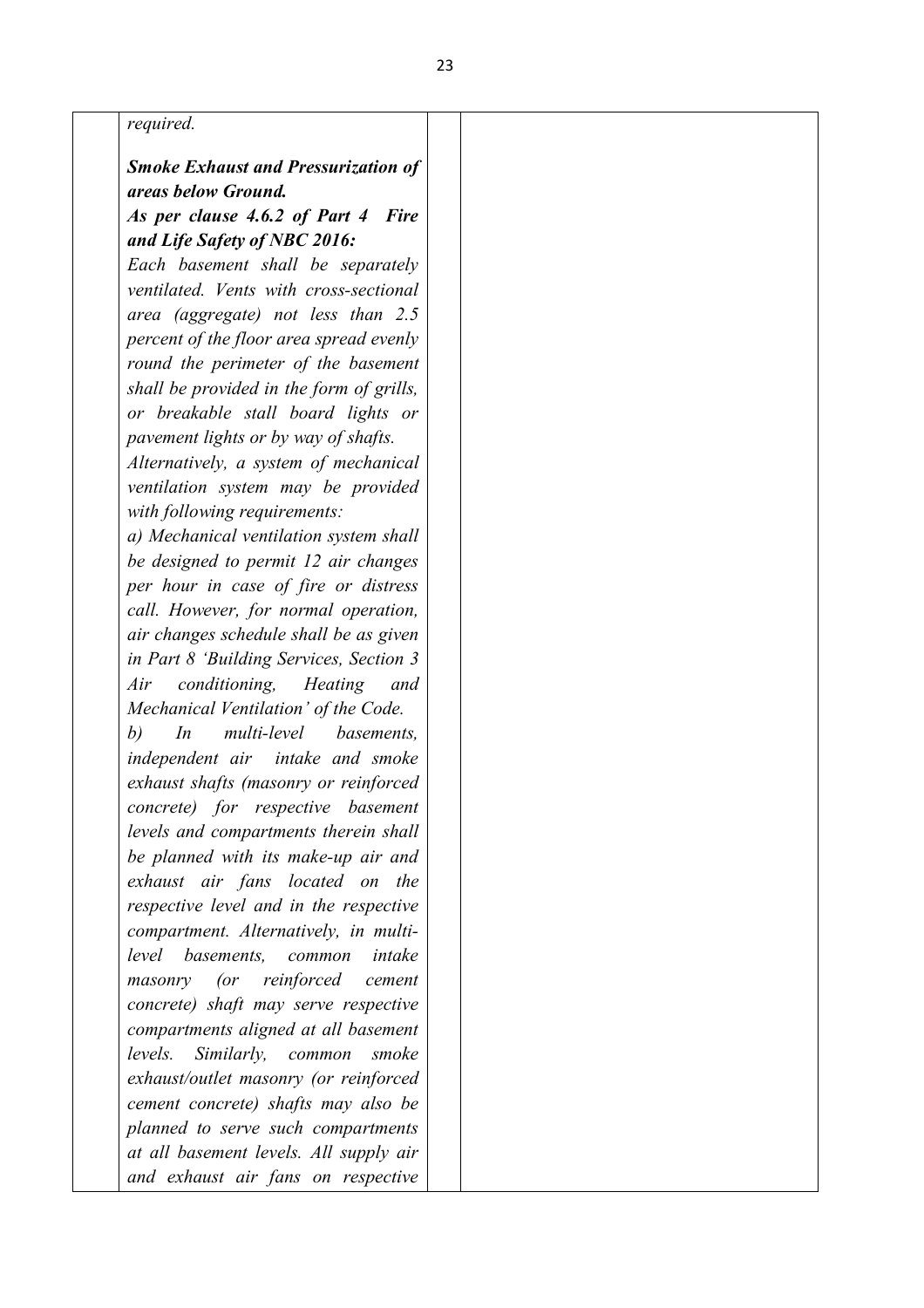*levels shall be installed in fire resisting room of 120 min. Exhaust fans at the respective levels shall be provided with back draft damper connection to the common smoke exhaust shaft ensuring complete isolation and compartmentation of floor isolation to eliminate spread of fire and smoke to the other compartments/floors. c) Due consideration shall be taken* 

*for ensuring proper drainage of such shafts to avoid insanitation condition. Inlets and extracts may be terminated at ground level with stall board or pavement lights as before. Stall board and pavement lights should be in positions easily accessible to the fire brigade and clearly marked 'AIR INLET' or 'SMOKE OUTLET' with an indication of area served at or near the opening.* 

*d) Smoke from any fire in the basement shall not obstruct any exit serving the ground and upper floors of the building.* 

*e) The smoke exhaust fans in the mechanical ventilation system shall be fire rated, that is, 250°C for 120 min.* 

*f) The smoke ventilation of the basement car parking areas shall be through provision of supply and exhaust air ducts duly installed with its supports and connected to supply air and exhaust fans. Alternatively, a system of impulse fans (jet fans) may be used for meeting the requirement of smoke ventilation complying with the following:* 

*1) Structural aspects of beams and other down stands/services shall be*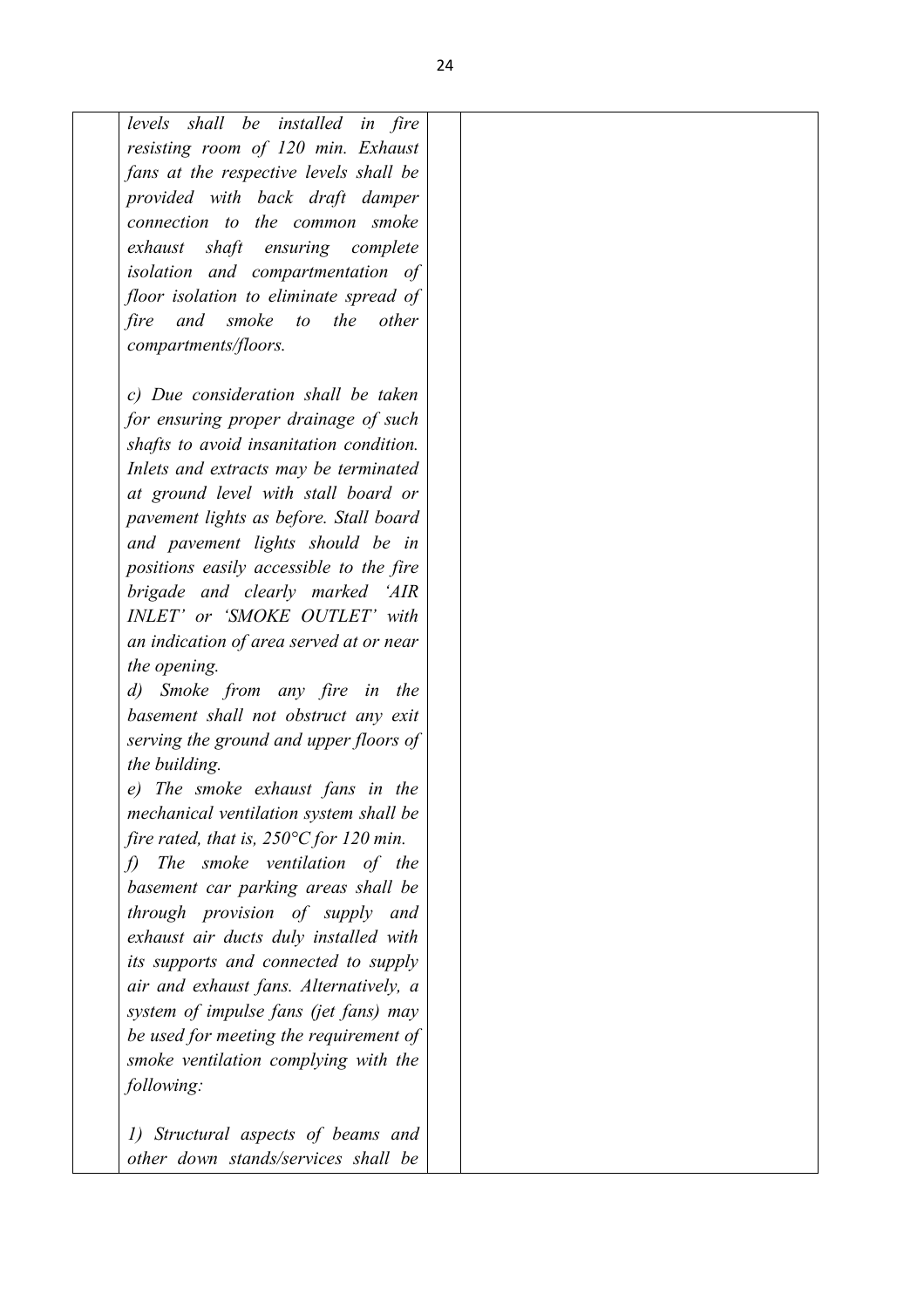|     | taken care of in the planning and                 |  |
|-----|---------------------------------------------------|--|
|     | provision of the jet fans.                        |  |
|     | 2) Fans shall be fire rated, that is,             |  |
|     | $250^{\circ}$ C for 120 min.                      |  |
|     | 3) Fans shall be adequately supported             |  |
|     | to enable operations for the duration             |  |
|     | as above.                                         |  |
|     | 4) Power supply panels for the fans               |  |
|     | shall be located in fire safe zone to             |  |
|     | ensure continuity of power supply.                |  |
|     | 5) Power supply cabling shall meet                |  |
|     | integrity requirement<br>circuit<br>in            |  |
|     | accordance with accepted standard                 |  |
|     | $[4(13)]$ .                                       |  |
|     | The smoke extraction system shall                 |  |
|     | operate on actuation of flow switch               |  |
|     | actuation of sprinkler system. In                 |  |
|     | a local and/or remote<br>addition,                |  |
|     | start-stop control/switch'<br>'manual             |  |
|     | shall be provided for operations by the           |  |
|     | fire fighters. Visual indication of the           |  |
|     | operation status of the fans shall also           |  |
|     | be provided with the remote control.              |  |
|     | relating to<br>No<br>system<br>smoke              |  |
|     | ventilation shall be allowed<br>$\boldsymbol{to}$ |  |
|     | interface or cross the transformer                |  |
|     | area, electrical switchboard, electrical          |  |
|     | rooms or exits. Smoke exhaust system              |  |
|     | having make-up air and exhaust air                |  |
|     | system for areas other than car                   |  |
|     | parking shall be required for common              |  |
|     | areas and exit access corridor in                 |  |
|     | basements/ underground structures                 |  |
|     | and shall be completely separate and              |  |
|     | independent of car parking areas and              |  |
|     | other mechanical areas.                           |  |
|     | Supply air shall not be less than 5 m             |  |
|     | from any exhaust discharge openings               |  |
|     |                                                   |  |
| 14. | <b>Compartmentation</b>                           |  |
|     | As per clause 4.5 of Part 4 Fire and              |  |
|     | Life Safety of NBC 2016:                          |  |
|     | 4.5.1 General                                     |  |
|     |                                                   |  |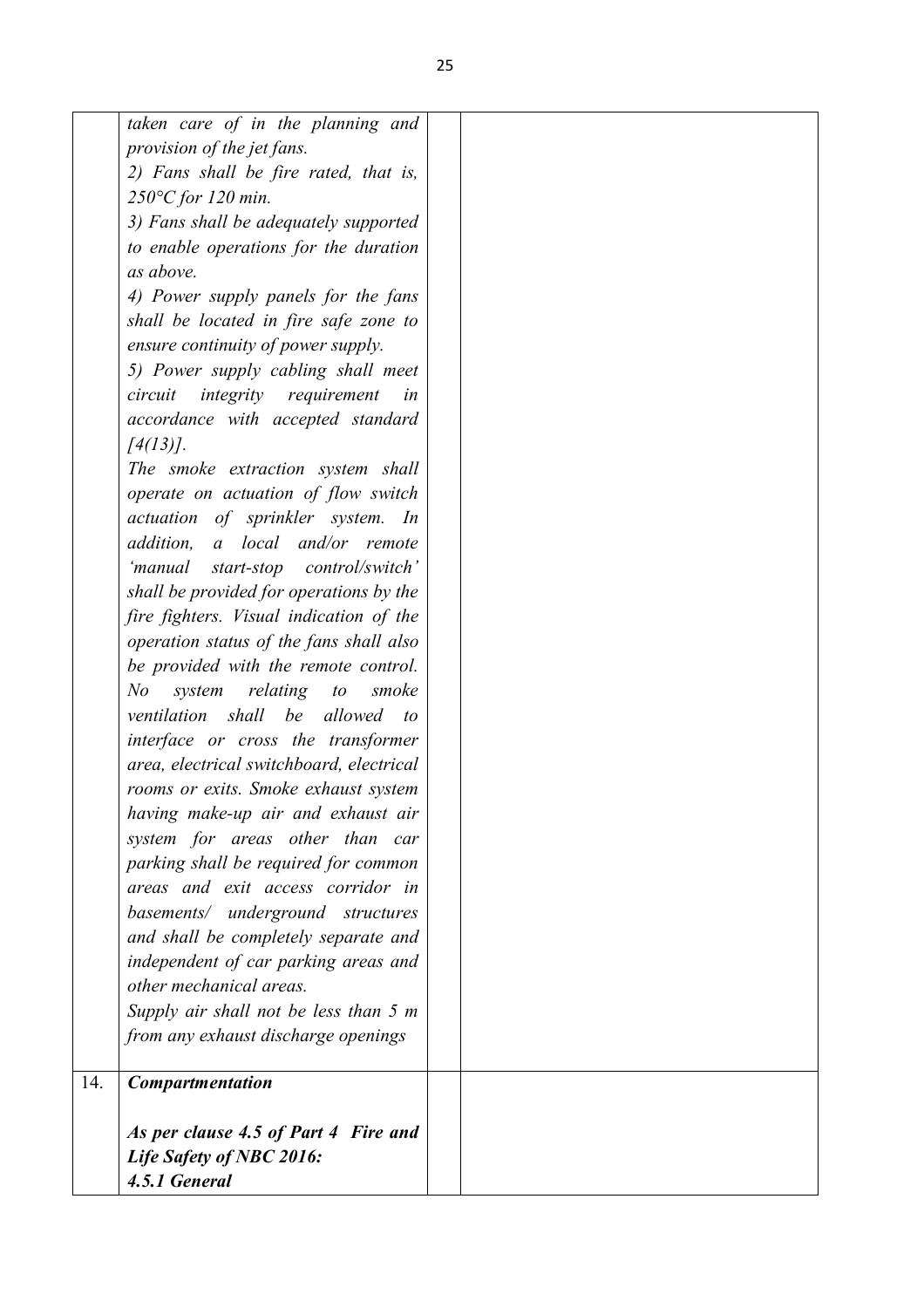*a) It is important to limit the spread of a fire in any building. The usual method is to use fire barriers. In some instances these barriers need to be penetrated for ductwork, plumbing and electrical systems, and in such cases, use of passive fire protection measures shall be done so that the integrity of these barriers is not compromised.* 

*b) Floor(s) shall be compartmented with area as given below.* 

*4.5.2 All floors shall be compartmented / zoned with area of each compartment being not more than 750 m<sup>2</sup> . The maximum size of the compartment shall be as follows, in case of sprinklered Basement / Building:*

| Sl<br>No         | <b>Use</b>             | Compartment-<br>ation Area m <sup>2</sup> |
|------------------|------------------------|-------------------------------------------|
| 1.               | <b>Basement</b><br>car | <i>3000</i>                               |
|                  | parking                |                                           |
| 2.               | <i>Basements</i>       | 2000                                      |
|                  | (other than<br>car     |                                           |
|                  | <i>parking</i> )       |                                           |
| $\mathfrak{Z}$ . | Compartmentatio        | 750                                       |
|                  | n for High hazard      |                                           |
|                  | industrial             |                                           |
|                  | buildings shall be     |                                           |
|                  | done<br>in             |                                           |
|                  | consultation           |                                           |
|                  | which local fire       |                                           |
|                  | department.            |                                           |

*of a minimum of two compartments if the floor plate size is equal or less than the areas mentioned above. However, such requirement of minimum two compartments shall not be required, if the floor plate is less than 750 m<sup>2</sup> . Compartmentation shall be achieved by means of fire barrier having fire resistance rating of 120*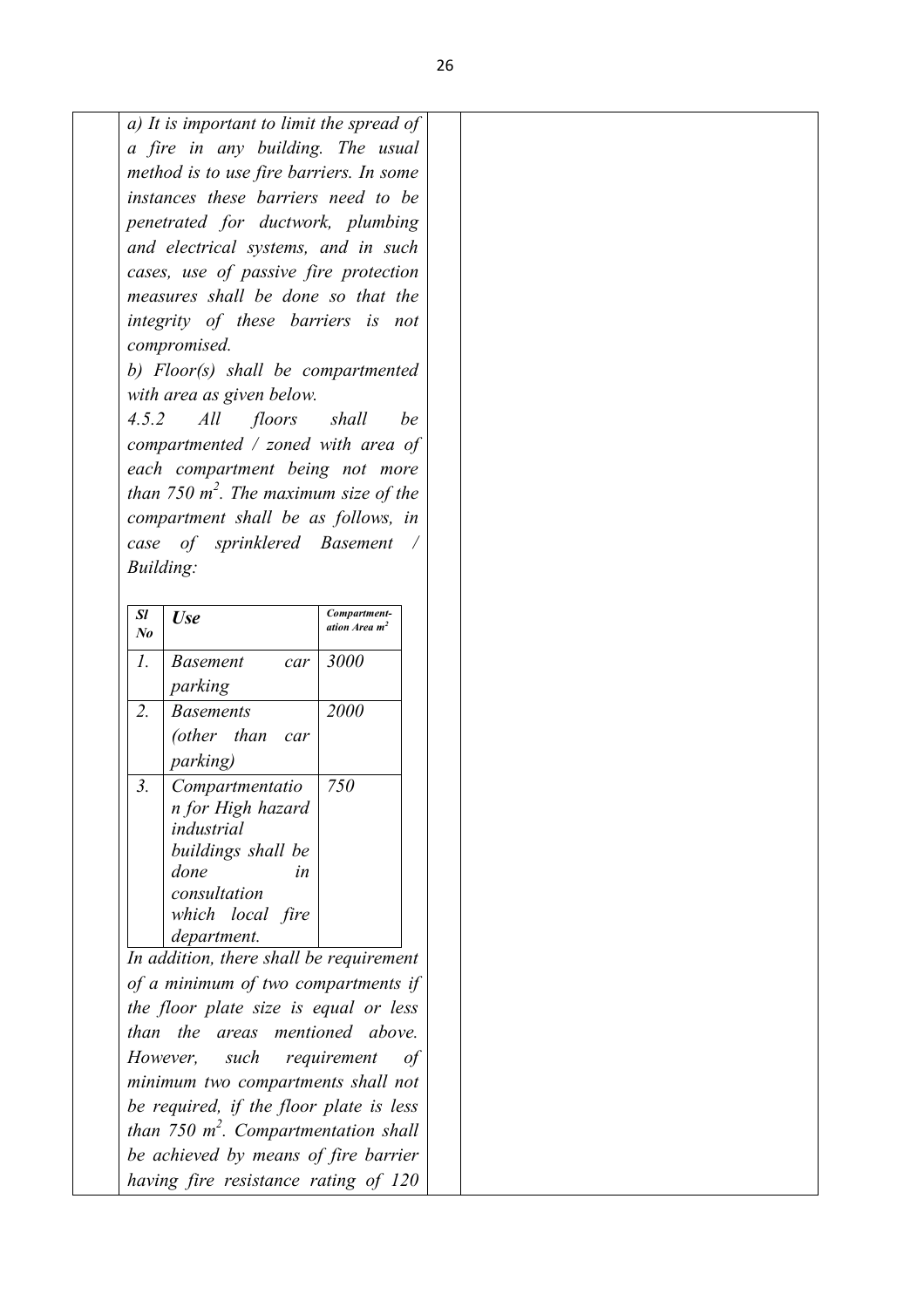|     | min.                                         |  |
|-----|----------------------------------------------|--|
| 15. | <b>Gas Supply</b>                            |  |
|     |                                              |  |
|     | As per clause 4.7.1 of Part 4<br><b>Fire</b> |  |
|     | and Life Safety of NBC 2016:                 |  |
|     | Town Gas/LPG supply pipes                    |  |
|     | Where gas pipes are run in buildings,        |  |
|     | the same shall be run in separate            |  |
|     | shafts exclusively for this purpose and      |  |
|     | these shall be on external walls, away       |  |
|     | from the staircases. Gas distribution        |  |
|     | pipes shall always be below the false        |  |
|     | ceiling. The length of these pipes shall     |  |
|     | be as short as possible. In the case of      |  |
|     | kitchen cooking range area, hood             |  |
|     | should have grease filters<br>using          |  |
|     | metallic grill to trap oil vapours           |  |
|     | escaping into the fume hood.                 |  |
|     | $NOTE - For detailed information on$         |  |
|     | gas pipe installations, reference may        |  |
|     | be made to Part 9 'Plumbing Services,        |  |
|     | Section 4 Gas Supply' of the Code.           |  |
|     | 4.7.2 Thermal detectors These shall be       |  |
|     | installed into fume hoods of large           |  |
|     | kitchens for hotels, hospitals, and          |  |
|     | similar areas located in high rise           |  |
|     | buildings. Arrangements shall be             |  |
|     | made for automatic tripping of the           |  |
|     | exhaust fan in case of fire. If gas is       |  |
|     | used, the same shall be shut off. The        |  |
|     | voltage shall be $24$ V or 100 V d.c.        |  |
|     | operated with external rectifier. The        |  |
|     | valve shall be of the hand re-set type       |  |
|     | and shall be located in an area              |  |
|     | segregated from cooking ranges.              |  |
|     | Valves shall be easily accessible. The       |  |
|     | hood shall have manual facility for          |  |
|     | steam or suitable hood extinguishing         |  |
|     | gas released depending on duty               |  |
|     | condition.                                   |  |
|     | 4.7.3 Gas cylinders and manifold shall       |  |
|     | need to be housed in a detached              |  |
|     | location with no other occupancy             |  |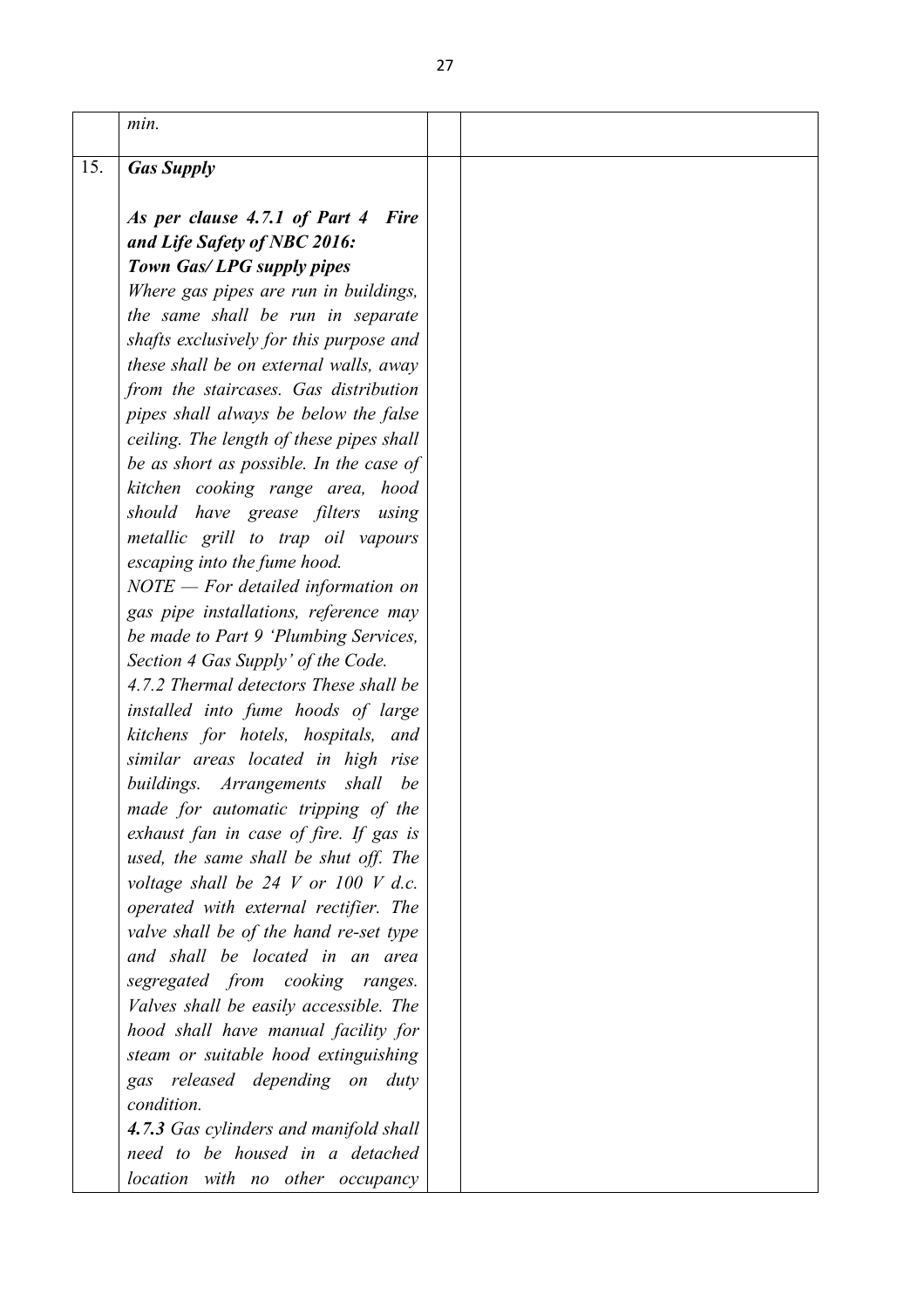|     | within distances prescribed in good      |  |
|-----|------------------------------------------|--|
|     | practice $[4(14)]$ thereof. There shall  |  |
|     | be an enclosure suitably ventilated. It  |  |
|     | is desirable to provide medium           |  |
|     | velocity spray nozzles which can be      |  |
|     | operated by quick opening valve          |  |
|     | situated away from the enclosure.        |  |
|     | 4.7.4 In the case of gas cylinders, if   |  |
|     | manifold has to be installed on          |  |
|     | podium/close to podium, the same         |  |
|     | shall be away from any<br>air            |  |
|     | intakes/smoke exhaust openings/ any      |  |
|     | windows.                                 |  |
|     | 4.7.6 Gas meters shall be housed in a    |  |
|     |                                          |  |
|     | suitably constructed metal cupboard      |  |
|     | located in a well-ventilated space,      |  |
|     | keeping in view the fact that LPG is     |  |
|     | heavier than air and town gas is         |  |
|     | lighter than air.                        |  |
|     | 4.7.7 Wherever LPG reticulation/         |  |
|     | cylinders are used in buildings above    |  |
|     | 100 m, gas leak detectors shall be       |  |
|     | provided at the usage points and         |  |
|     | monitored from fire command centre.      |  |
|     | The cables used for signalling shall be  |  |
|     | circuit integrity cables. 4.7.8 The gas  |  |
|     | lines shall not be installed through any |  |
|     | electrical shafts, escape routes, refuge |  |
|     | areas / refuge floors. $4.7.9$ Kitchens  |  |
|     | working on LPG fuel shall not be         |  |
|     | permitted in basements.                  |  |
| 16. | 3.4.5.4 Service ducts and shafts         |  |
|     | Openings in walls or floors which are    |  |
|     | necessary to be provided to allow        |  |
|     | passages of all building services like   |  |
|     | cables, electrical wirings, telephone    |  |
|     | cables, plumbing pipes, etc, shall be    |  |
|     | protected by enclosure in the form of    |  |
|     | ducts/shafts having a fire resistance    |  |
|     | not less than 120 min. The inspection    |  |
|     | door for electrical shafts/ducts low     |  |
|     | voltage wiring running in shafts/ducts,  |  |
|     | shall either be armoured type or run     |  |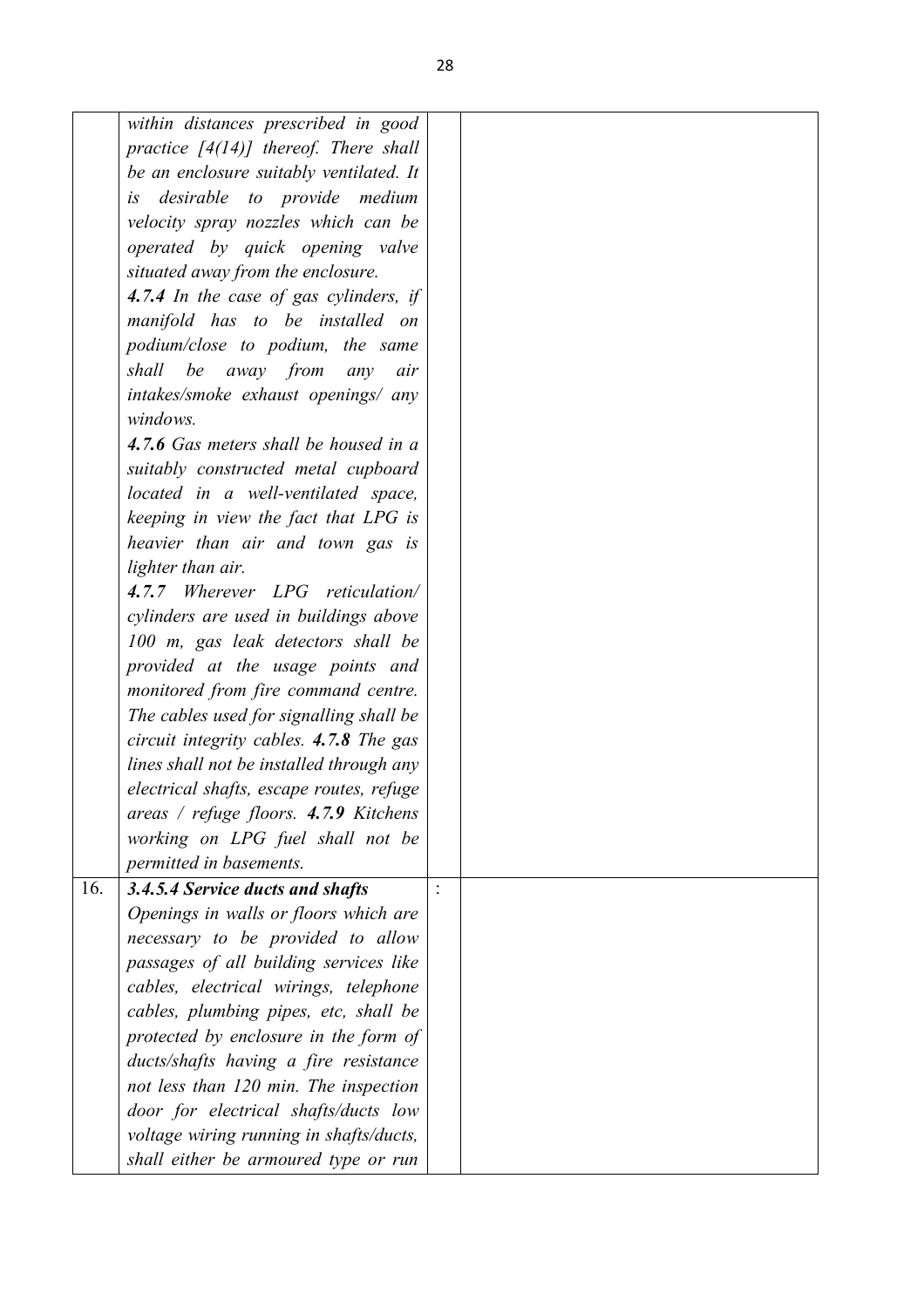|     | through metal conduits. The space          |  |
|-----|--------------------------------------------|--|
|     | between the electrical cables/conduits     |  |
|     | and the walls/slabs shall be filled in by  |  |
|     | a fire stop material having fire           |  |
|     | resistance rating of not less than 120     |  |
|     | min. This shall exclude requirement of     |  |
|     | fire stop sealing for low voltage          |  |
|     | services shaft.                            |  |
|     | For plumbing shafts in the core of the     |  |
|     | building, with shaft door opening          |  |
|     | inside the building, the shafts shall      |  |
|     | have inspection doors having fire          |  |
|     | resistance rating not less than 30 min.    |  |
|     | For plumbing shafts doors which open       |  |
|     | in wet areas or in naturally ventilated    |  |
|     | areas or on external wall of the           |  |
|     | building, the shafts may not require       |  |
|     | doors having any specified fire rating.    |  |
|     | <b>3.4.6 Electrical Installation</b>       |  |
|     | The electric distribution<br>3.4.6.1       |  |
|     | cables/wiring shall be laid in a           |  |
|     | separate shaft. The shaft shall be         |  |
|     | sealed at every floor with fire stop       |  |
|     | materials having the same<br>fire          |  |
|     | resistance as that of the floor. High,     |  |
|     | medium<br>and low voltage<br>wiring        |  |
|     | running in shaft and in false ceiling      |  |
|     | shall run in separate shaft/conduits.      |  |
|     | Water mains, gas pipes, telephone          |  |
|     | lines, intercom lines or any other         |  |
|     | service line shall not be laid in the      |  |
|     | duct for electrical cables; use of bus     |  |
|     | ducts/solid rising mains instead of        |  |
|     | cables is preferred.                       |  |
| 17. | <b>Escape Lighting and Exit Signage's.</b> |  |
|     |                                            |  |
|     | 3.4.7 Escape Lighting and Exit             |  |
|     | <b>Signage</b> Exit access, exits and exit |  |
|     | discharge shall be properly identified,    |  |
|     | with adequate lighting maintained in       |  |
|     | the elements of the egress systems so      |  |
|     | that all occupants shall be able to        |  |
|     | leave the facility safely.                 |  |
|     |                                            |  |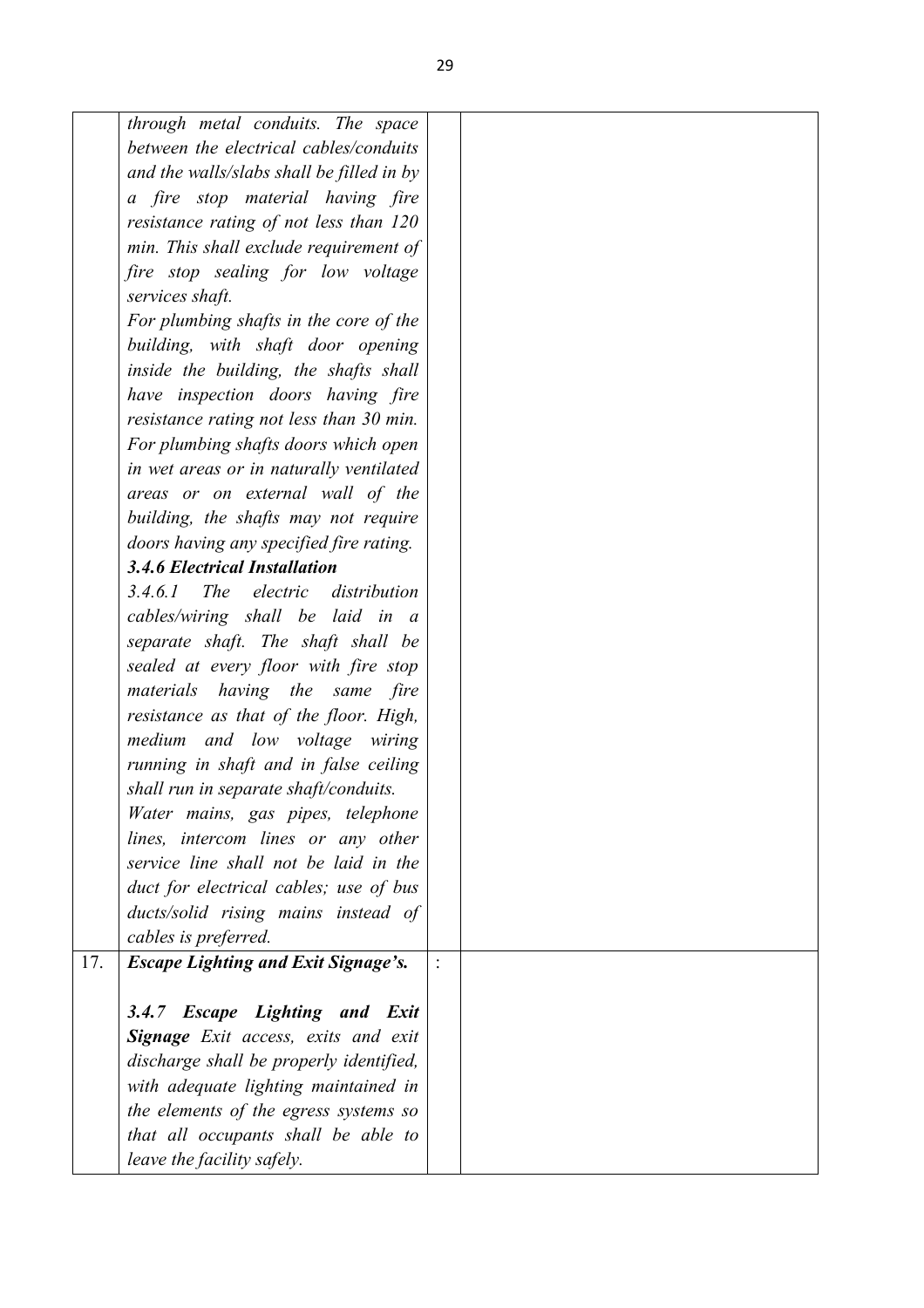### *3.4.7.1 Lighting*

*a) The exit, exit access and exit discharge systems shall be illuminated continuously. The floors of the means of egress shall be illuminated at all points, including angles and intersections, in corridors and passageways, stairwells, landings of stairwells and exit.*

*b) Emergency lighting shall be powered from a source independent of that supplying the normal lighting.*

*c) Escape lighting shall be capable of,*

*1) indicating clearly and unambiguously the escape routes;*

*2) providing adequate illumination along such routes to allow safe movement of persons towards and through the exits; and*

*3) Ensuring that fire alarm call points and Fire fighting equipment provided along the escape routes can be readily located.*

*d) The horizontal luminance at floor level on the centreline of an escape route shall not be less than 10 lumen / m 2 . In addition, for escape routes up to 2 m wide, 50 percent of the route width shall be lit to a minimum of 5 lumen / m<sup>2</sup> .*

*e) Required illumination shall be arranged such that the failure of any single lighting unit, such as the burning out of one luminaire, will not leave any area in darkness and does not impede the functioning of the system further.*

*f) The emergency lighting shall be provided to be put on within 5 s of the failure of the normal lighting supply. Also, emergency lighting shall be able to maintain the required illumination level for a period of not less than 90*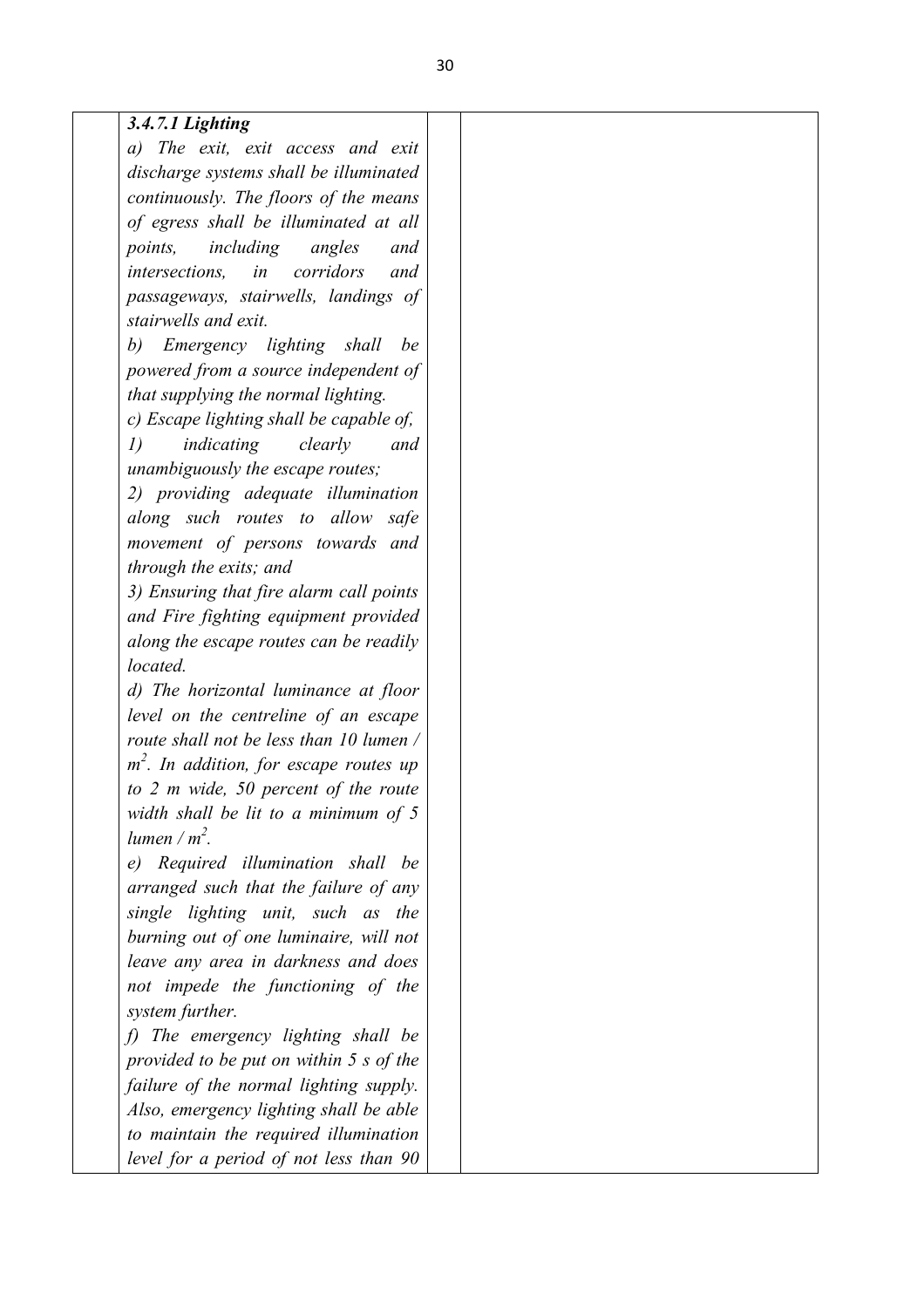|                   | min in the event of failure of the                                        |  |
|-------------------|---------------------------------------------------------------------------|--|
|                   | normal lighting even for smaller                                          |  |
| premises.         |                                                                           |  |
|                   | g) Battery pack emergency lighting,                                       |  |
|                   | because of its limited duration and                                       |  |
|                   | reliability, shall not be allowed to be                                   |  |
|                   | used in lieu of a diesel engine driven                                    |  |
|                   | emergency power supply.                                                   |  |
|                   | h) Escape lighting luminaries should                                      |  |
|                   | be sited to cover the following                                           |  |
| locations:        |                                                                           |  |
|                   | 1) Near each intersection of corridors,                                   |  |
|                   | 2) At exits and at each exit door,                                        |  |
|                   | 3) Near each change of direction in                                       |  |
| the escape route, |                                                                           |  |
|                   | 4) Near each staircase so that each                                       |  |
|                   | flight of stairs receives direct light,                                   |  |
|                   | 5) Near any other change of floor                                         |  |
| level,            |                                                                           |  |
|                   | 6) Outside each final exit and close to it,                               |  |
|                   | 7) Near each fire alarm call point,                                       |  |
|                   | 8) Near fire fighting equipment, and                                      |  |
|                   | 9) To illuminate exit and safety signs                                    |  |
|                   | as required by the enforcing authority.                                   |  |
|                   | <b>NOTE.</b> For the purpose of this clause                               |  |
|                   | 'near' is normally considered to be                                       |  |
|                   | within 2 m measured horizontally.                                         |  |
|                   | <i>i</i> ) The luminaries shall be mounted as                             |  |
|                   | low as Possible, but at least 2 m above                                   |  |
| the floor level.  |                                                                           |  |
|                   | k) Signs are required at all exits,                                       |  |
|                   | emergency exits and escape routes,                                        |  |
|                   | which should comply with the graphic                                      |  |
|                   | requirements of the relevant Indian                                       |  |
| Standards.        |                                                                           |  |
|                   | 3.4.7.2 Exit passageway (at ground)                                       |  |
|                   | and staircase lighting shall also be                                      |  |
|                   | connected to alternative supply. The                                      |  |
|                   | alternative source of supply may be                                       |  |
|                   | provided by battery continuously                                          |  |
|                   | trickle charged from the electric                                         |  |
| mains.            |                                                                           |  |
|                   |                                                                           |  |
|                   |                                                                           |  |
|                   | 3.4.7.3 Suitable arrangements shall<br>be made by installing double throw |  |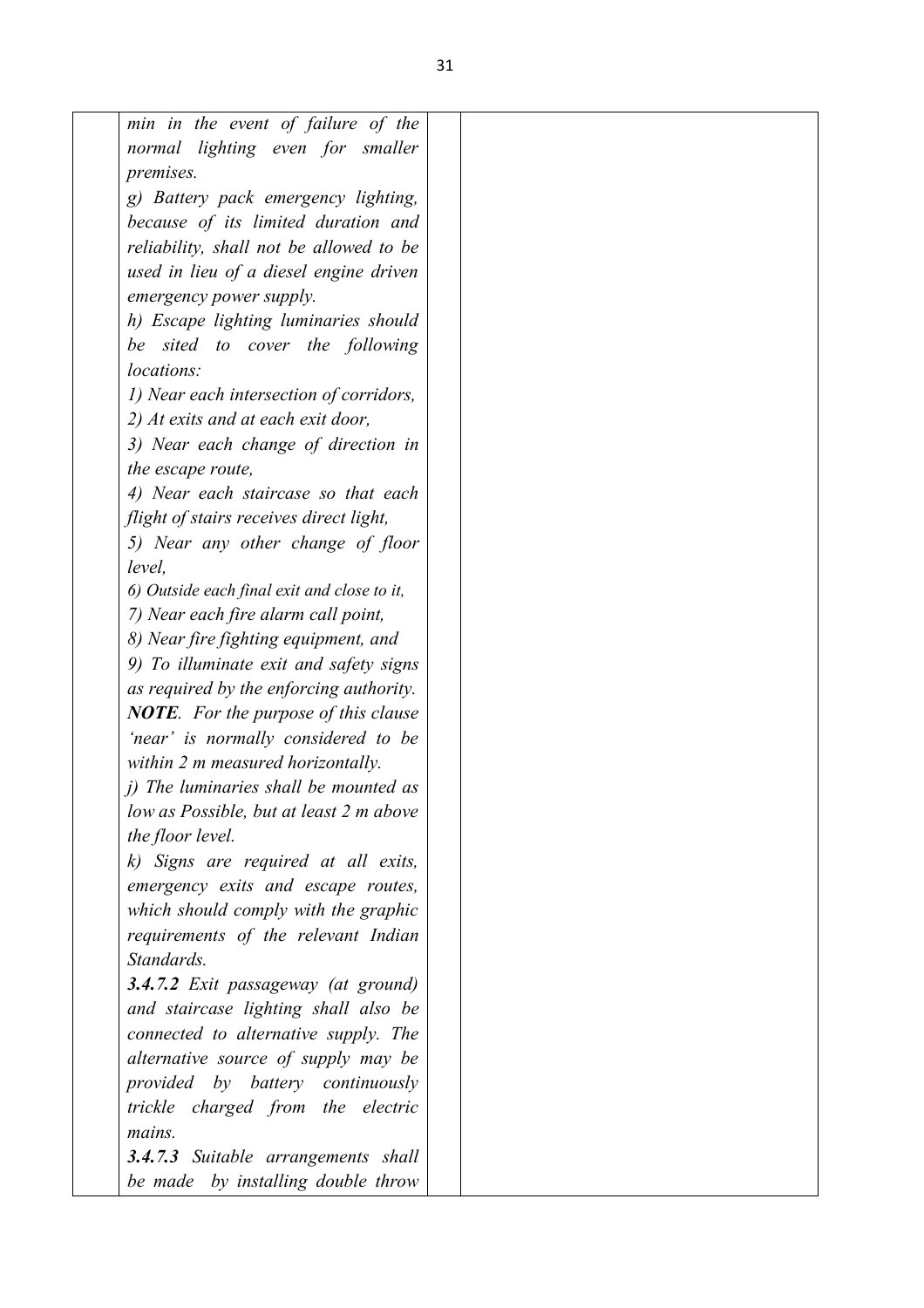*switches to ensure that the lighting installed in the staircase and the corridor does not get connected to two sources of supply simultaneously. Double throw switch shall be installed in the service room for terminating the stand-by supply.*

*The emergency lighting system shall be well maintained by periodical inspections and tests so as to ensure their perfect serviceability at all times. 3.4.7.4 Exit signage Where exit access is provided through corridors / paths, the occupants shall be able to easily identify the way to exits. Exit signs shall be provided such that no point in an exit access is more than 30 m from a visible exit directional sign. An exit sign indicating the direction to an exit shall be provided at all changes in direction.*

*Exits shall be clearly visible and the route to reach the exits shall be clearly marked and signs posted to guide the occupants of the floor concerned. Signs shall be illuminated and wired to an independent electrical circuit on an alternative source of supply. The sizes and colours of the exit signs shall be in accordance with good practice [4(7)]. The colour of the exit signs shall be green.*

*NOTE. This provision shall not apply to A-2 and A-4 occupancies less than 15 m in height. The exit sign with arrow indicating the way to the escape route shall be provided at a suitable height from the floor level on the wall and shall be illuminated by electric light connected to corridor circuits. All exit way marking signs should be so installed that no mechanical damage shall occur to them due to*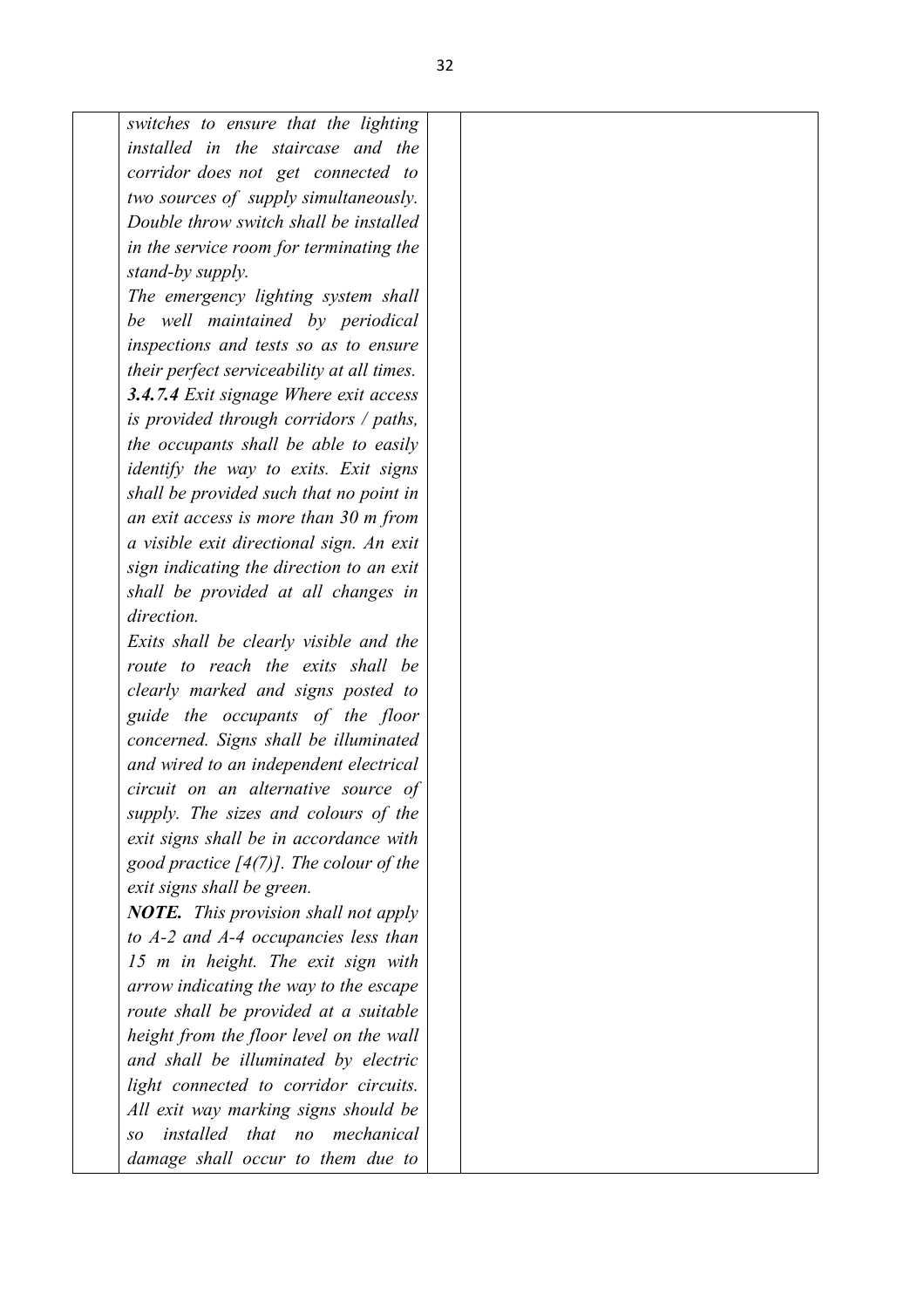|    | moving of furniture or other heavy              |                                                                                         |
|----|-------------------------------------------------|-----------------------------------------------------------------------------------------|
|    | equipment. Further, all landings of             |                                                                                         |
|    | floor shall have floor indicating               |                                                                                         |
|    | boards prominently indicating the               |                                                                                         |
|    | of the<br>number<br>floor.<br>Photo             |                                                                                         |
|    | luminescent markings shall be pasted            |                                                                                         |
|    | at internal hydrant boxes.                      |                                                                                         |
|    |                                                 |                                                                                         |
|    |                                                 | D. The builder should arrange for the following fire fighting and evacuation measures:- |
| 1. | <b>Electric Power Supply.</b>                   |                                                                                         |
|    |                                                 |                                                                                         |
|    | NBC 2016, Part-4 Fire and Life                  |                                                                                         |
|    | <b>Safety, 3.4.6.2</b> Emergency power for      |                                                                                         |
|    | fire and life safety systems Emergency          |                                                                                         |
|    | power supplying distribution system             |                                                                                         |
|    | critical requirement<br>for<br>for              |                                                                                         |
|    | functioning of fire and life safety             |                                                                                         |
|    | system and equipment shall be                   |                                                                                         |
|    | planned for efficient and reliable              |                                                                                         |
|    | power and control supply to the                 |                                                                                         |
|    | following systems and equipment                 |                                                                                         |
|    | where provided:                                 |                                                                                         |
|    | a) Fire pumps.                                  |                                                                                         |
|    | b) Pressurization and smoke venting;            |                                                                                         |
|    | including its ancillary systems such as         |                                                                                         |
|    | dampers and actuators.                          |                                                                                         |
|    | c) Fireman's lifts (including all lifts).       |                                                                                         |
|    | d) Exit signage lighting.                       |                                                                                         |
|    | e) Emergency lighting.                          |                                                                                         |
|    | f) Fire alarm system.                           |                                                                                         |
|    | $g)$ <i>Public</i><br>address<br>(PA)<br>system |                                                                                         |
|    | Emergency<br>(relating<br>voice<br>$\iota$      |                                                                                         |
|    | evacuation and annunciation).                   |                                                                                         |
|    | h) Magnetic door hold open devices.             |                                                                                         |
|    | j) Lighting in fire command centre and          |                                                                                         |
|    | security room. Power supply to these            |                                                                                         |
|    | systems and equipment shall be from             |                                                                                         |
|    | and emergency (standby<br>normal                |                                                                                         |
|    | generator)<br>power<br>with<br>sources          |                                                                                         |
|    | changeover facility. If power supply, is        |                                                                                         |
|    | from HV source and HV generation,               |                                                                                         |
|    | the transformer should be planned in            |                                                                                         |
|    | standby<br>capacity<br>$\iota$<br>ensure        |                                                                                         |
|    | of power<br>continuity<br>such<br>to            |                                                                                         |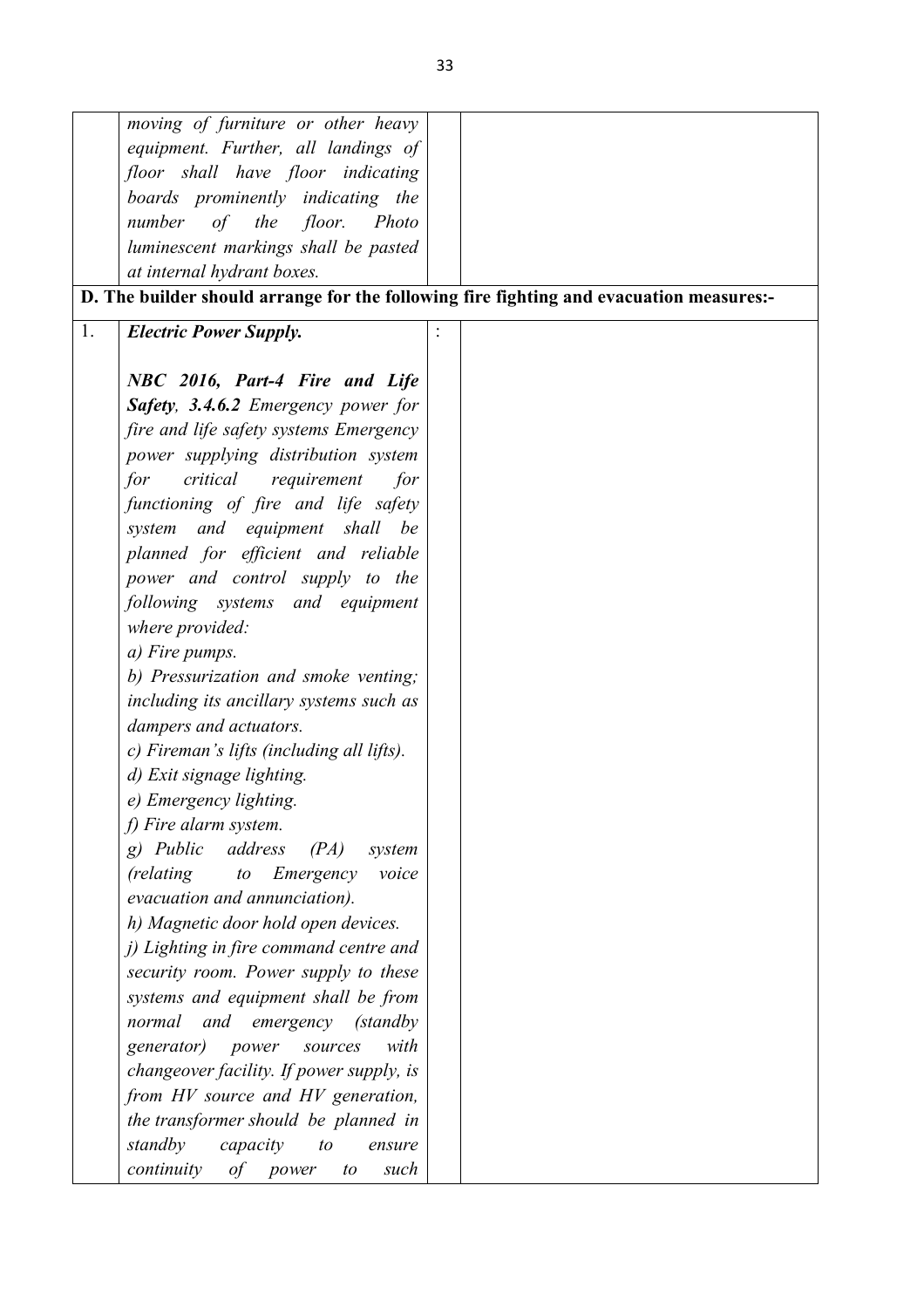| systems. Wherever and backup DG                      |                |
|------------------------------------------------------|----------------|
| sets are of higher voltage rating, then              |                |
| dual redundant cables shall be taken                 |                |
| to all transformers. The generator                   |                |
| shall be capable of taking starting                  |                |
| current of all the fire and life safety              |                |
| systems and equipment as above.                      |                |
| Where parallel HV/LV supply from a                   |                |
| separate substation fed from different               |                |
| grid is provided with appropriate                    |                |
| transformer for emergency,<br>the                    |                |
| provision of generator may be waived                 |                |
| in consultation with the Authority.                  |                |
| <b>Standby</b><br>3.4.6.4<br><b>Diesel</b><br>supply |                |
| generator set(s) shall not be installed              |                |
| at any floor other than ground/first                 |                |
| <b>basement.</b> If the same are installed           |                |
| <i>indoors,</i><br>ventilation<br>proper<br>and      |                |
| exhaust shall be planned. The DG set                 |                |
| room shall be separated by 120 min                   |                |
| fire resistance rated walls and doors.               |                |
| The oil tank for the DG sets (if not in              |                |
| the base of the DG) shall be provided                |                |
| with a dyked enclosure having a                      |                |
| volumetric capacity of at least 10                   |                |
| percent more than the volume of the                  |                |
| oil tank. The enclosure shall be filled              |                |
| with sand for a height of 300 mm. For                |                |
| detailed information regarding fire                  |                |
| safety requirements for hazardous                    |                |
| petroleum products, reference may be                 |                |
| made to The Petroleum Act, 1934 and                  |                |
| the Rules framed there under.                        |                |
| 2.<br>Wet riser system.                              | $\ddot{\cdot}$ |
| NBC 2016 Part-4, Fire & Life                         |                |
| Safety, Clause 2.65 Wet Riser - An                   |                |
| arrangement for fire fighting within                 |                |
| the building by means of vertical                    |                |
| rising mains not less than 100 mm                    |                |
| nominal diameter with landing valves                 |                |
| on each floor/landing for fire fighting              |                |
| purposes and permanently charged                     |                |
| with water from a pressurized supply.                |                |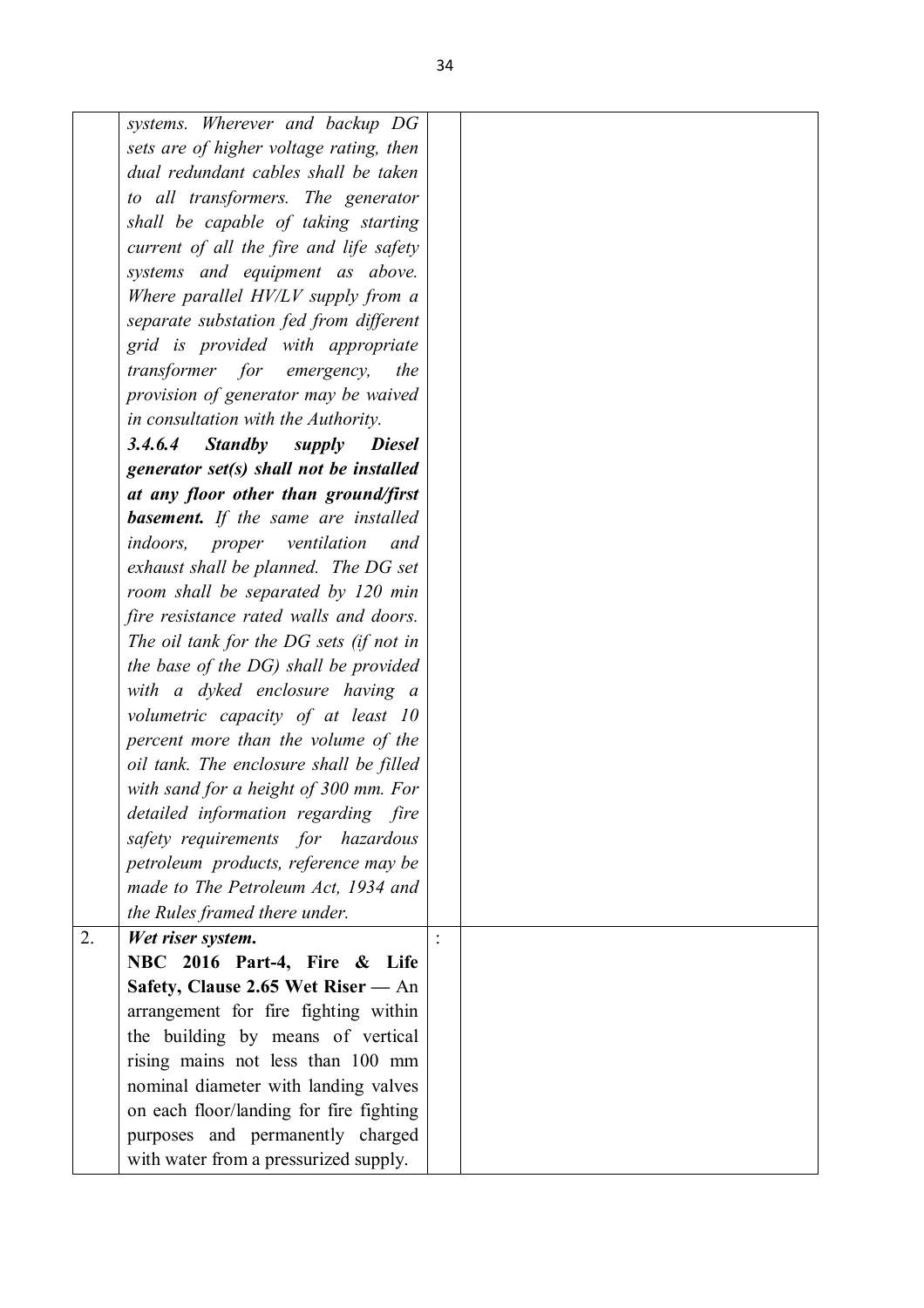|    | NBC -2016, Part-4 Fire & Life                                                                                                             |  |
|----|-------------------------------------------------------------------------------------------------------------------------------------------|--|
|    | Safety, Table 7 (5) wet riser shall be                                                                                                    |  |
|    | provided for every 1000 sq.mtrs. built                                                                                                    |  |
|    | up area,                                                                                                                                  |  |
|    | <b>Industrial Buildings (G-3)</b>                                                                                                         |  |
|    | 1. Built up area more than<br>$150m^2$ .                                                                                                  |  |
|    | Size of mains upto 15 m height 100<br>mm with single outlet landing<br>valves.                                                            |  |
|    | Size of mains above 15 m height<br>150 mm with single outlet landing                                                                      |  |
|    | valves.                                                                                                                                   |  |
| 3. | First aid hose reel hose system.                                                                                                          |  |
|    | NBC-2016, Part-4, Fire and Life<br>Safety, Table 7 (4) First Aid Hose<br>reel shall be provided for,<br><b>Industrial Buildings (G-3)</b> |  |
|    | 1. Should be provided in all buildings<br>irrespective<br>height<br>of<br>&<br>оссирапсу.                                                 |  |
|    | Rubber lined Hose reel hose of size                                                                                                       |  |
|    | minimum 19 mm of 40 mtr length as                                                                                                         |  |
|    | per IS 884, with Gate valve (upstream)                                                                                                    |  |
|    | and shut off nozzle of 5 mm size. The                                                                                                     |  |
|    | hose reel hose should be connected at                                                                                                     |  |
|    | each landing by means of an adaptor.                                                                                                      |  |
|    | Adequate BIS marked re-in forced                                                                                                          |  |
|    | rubber lined delivery hoses of 63 mm                                                                                                      |  |
|    | size to reach the farthest point of the                                                                                                   |  |
|    | floor / setbacks from the system should                                                                                                   |  |
|    | be provided with a branch pipe near                                                                                                       |  |
|    | each hydrant outlet in a proper box to                                                                                                    |  |
|    | protect it from withering.                                                                                                                |  |
| 4. | NBC-2016, Part-4, Clause 2.64.1 :                                                                                                         |  |
|    | <b>Hydrant</b> system $-A$ distribution                                                                                                   |  |
|    | system having a network of piping                                                                                                         |  |
|    | installed underground / above ground                                                                                                      |  |
|    | around and $\ell$ or through inside of a                                                                                                  |  |
|    | building with internal and $\sqrt{or}$                                                                                                    |  |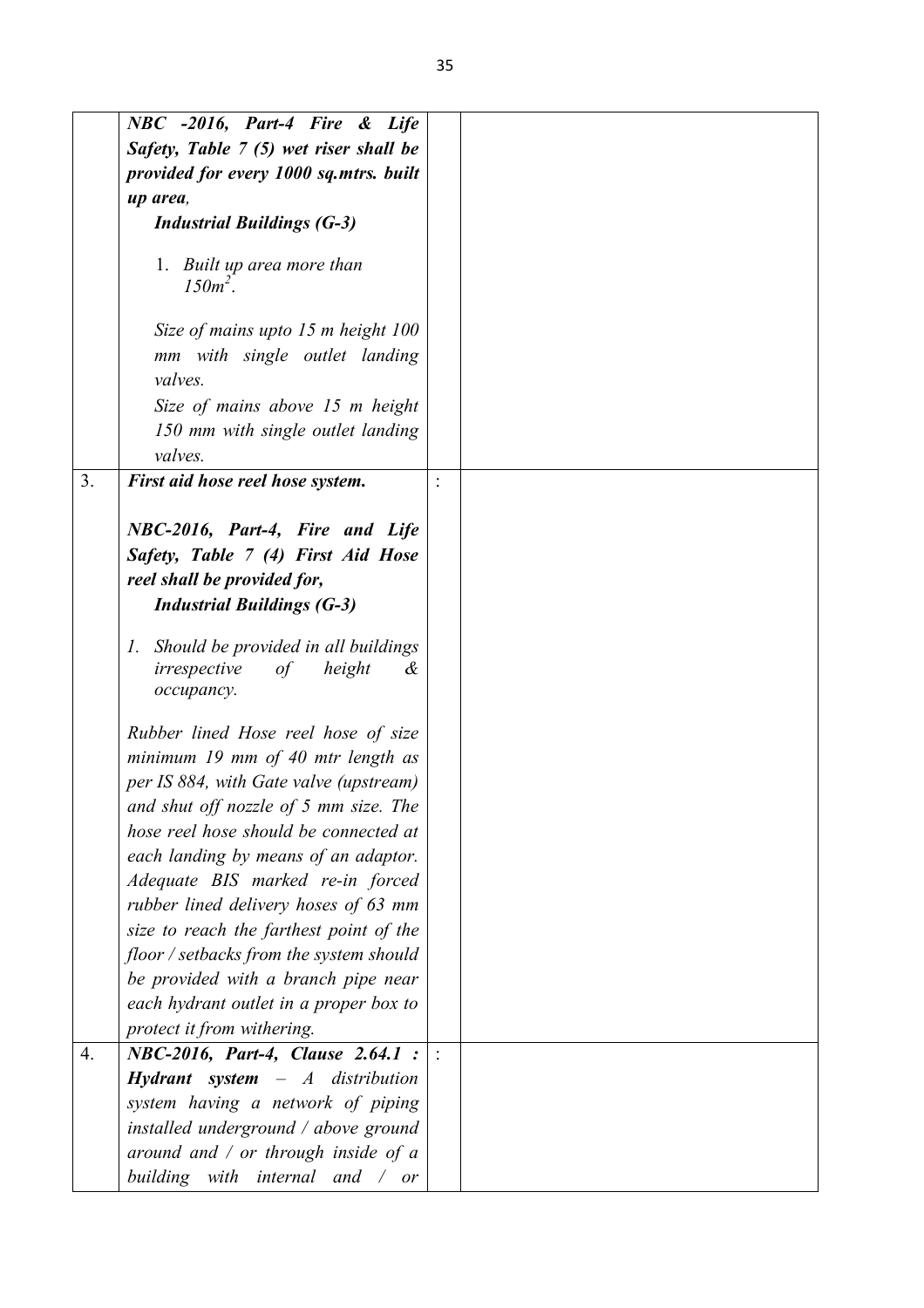|    | external hydrants fitted with landing                                                   |  |
|----|-----------------------------------------------------------------------------------------|--|
|    | walls at regular interval according to                                                  |  |
|    | the occupancy. The distribution system                                                  |  |
|    | is connected to water supply system                                                     |  |
|    | from fire fighting.                                                                     |  |
|    | NBC-2016, Part-4, Table 7 (7) Yard                                                      |  |
|    | hydrant shall be provided for,                                                          |  |
|    | <b>Industrial Buildings (G-3)</b>                                                       |  |
|    | 1. Built up area more than $300m^2$ .                                                   |  |
|    | At least two fire service inlets to boost                                               |  |
|    | the water in the riser directly from the                                                |  |
|    | mobile pump should also be provided.                                                    |  |
|    | These inlets should be located at an                                                    |  |
|    | easily accessible position, preferable                                                  |  |
|    | near the entry point to the premises.                                                   |  |
| 5. | NBC-2016, Part-4, Table 7 (11)                                                          |  |
|    | <b>Underground Static Water Storage</b>                                                 |  |
|    | Tank Combined Capacity for Wet                                                          |  |
|    | Riser, Yard hydrant and Sprinklers                                                      |  |
|    | per set of Pumps shall be provided                                                      |  |
|    | for,                                                                                    |  |
|    | <b>Industrial Buildings (G-3)</b>                                                       |  |
|    | 1. Built up area more than $150m^2$                                                     |  |
|    | and upto 300 $m^2$ – 50,000 Ltrs.                                                       |  |
|    | 2. Built up area more than $300m^2$                                                     |  |
|    | and upto 500 $m^2$ – 1,00,000                                                           |  |
|    | Ltrs.<br>3. Built up area more than $500m^2$                                            |  |
|    | $-1,50,000$ Ltrs.                                                                       |  |
|    |                                                                                         |  |
|    | Note: Fire tank to be always filled                                                     |  |
|    | with water. Over flow of fire tank to                                                   |  |
|    | domestic<br>be<br>taken<br>tank.<br>$\boldsymbol{\mathit{to}}$                          |  |
|    | Arrangement should be such that any                                                     |  |
|    | incoming water should first fill-up                                                     |  |
|    | fire tank, then overflow to other                                                       |  |
|    | utilizations.                                                                           |  |
|    |                                                                                         |  |
|    | <b>H-4 ENCLOSED PARKING STRUCTURES</b><br>c) For<br>basement<br><i>parking</i> ,<br>car |  |
|    | compartmentation can be achieved,                                                       |  |
|    | with fire barrier or with water curtain                                                 |  |
|    | nozzle $(K-23)$ or with combination                                                     |  |
|    | there of. Automatic deluge system                                                       |  |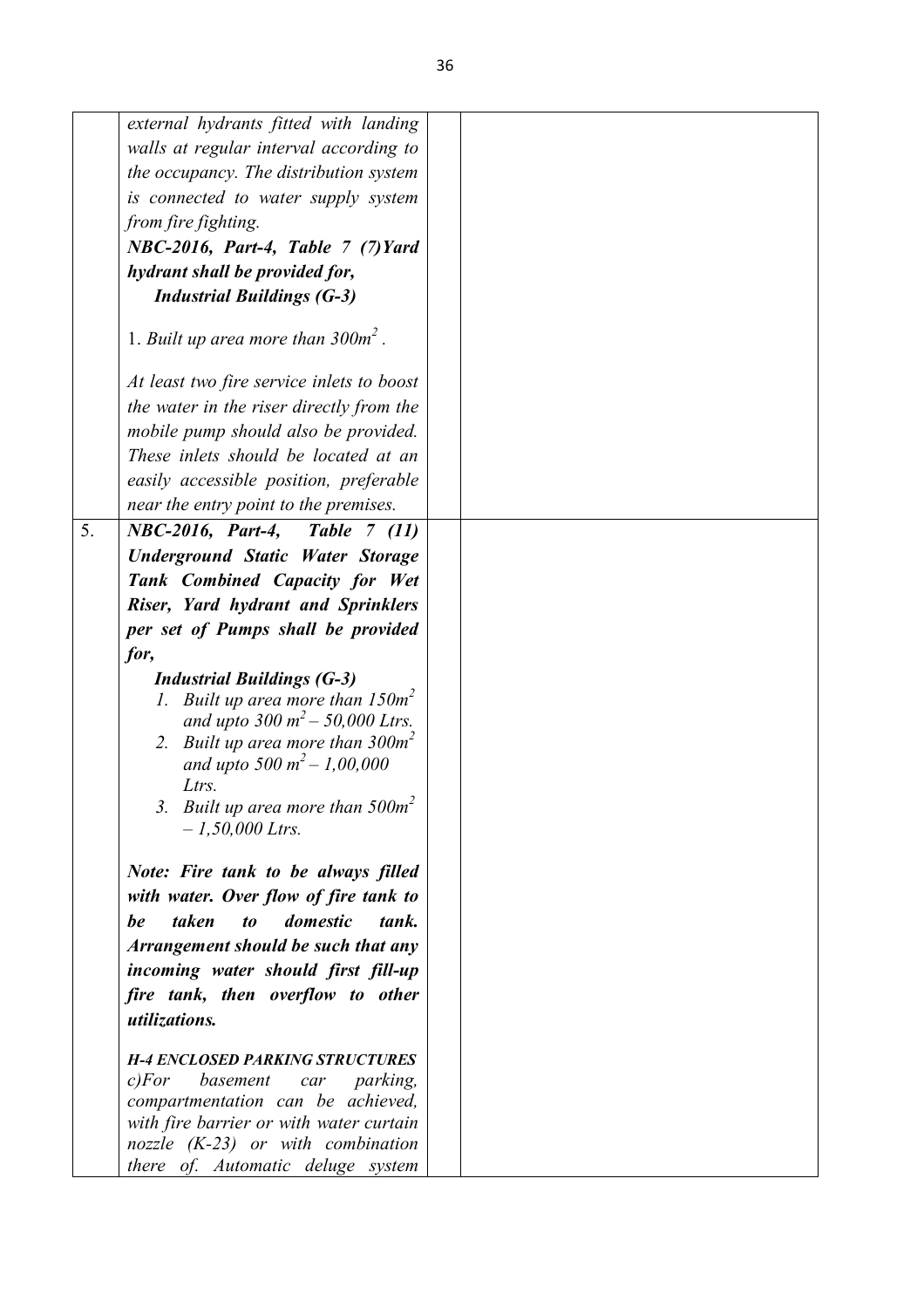|    | comprising deluge valve, piping,<br>nozzles, etc shall be used to zone the<br>compartment in case of water curtain<br>system. In case of water curtain,<br>existing water storage shall<br>be<br>supplemented by water demand for<br>water curtain nozzles for 60 min<br>considering the largest compartment.<br>perimeter out of all compartments of<br>car parking in any of the basements.<br>d) The water supply for the water<br>curtain nozzles shall be through<br>independent electric pump of adequate<br>capacity (flow and head) with<br>piping/riser for the water supply to the                                         |                |  |
|----|--------------------------------------------------------------------------------------------------------------------------------------------------------------------------------------------------------------------------------------------------------------------------------------------------------------------------------------------------------------------------------------------------------------------------------------------------------------------------------------------------------------------------------------------------------------------------------------------------------------------------------------|----------------|--|
|    | nozzles.<br>e) The water curtain shall be operated<br>by the actuation of flow switch<br>actuating sprinkler system.                                                                                                                                                                                                                                                                                                                                                                                                                                                                                                                 |                |  |
| 6. | NBC-2016,<br><b>Table</b><br>7(12)<br>Part-4<br><b>Terrace Tank Over Respective Tower</b><br><b>Terrace shall be provided for</b><br><b>Industrial Buildings (G-3)</b><br>1. Built up area up to 50 $m2$ –<br>10,000 ltrs.<br>2. Built up area more than 50 $m^2$ &<br>up to 150 $m^2 - 25,000$ ltrs.<br>3. Built up area more than 150 $m2$<br>& up to 300 $m^2$ – 10,000 ltrs.<br>4. Built up area more than 300 $m^2$ –<br>20,000 ltrs.<br>Note: Over head tank to overflow to<br>domestic tank. Arrangement should be<br>such that any incoming water should<br>first fill-up fire tank, then overflow to<br>other utilizations. | $\ddot{\cdot}$ |  |
| 7. | NBC-2016, Part-4, Table<br>7 $(13)$<br>Pump near underground static water<br>storage tank (Fire pump)<br>with<br>minimum pressure of 3.5 $kg/cm2$ at<br>remotest location.<br><b>Industrial Buildings (G-3)</b><br>1. 1. Built up area more than 150<br>$m^2$ & up to 300 $m^2$ (Note 14:                                                                                                                                                                                                                                                                                                                                            |                |  |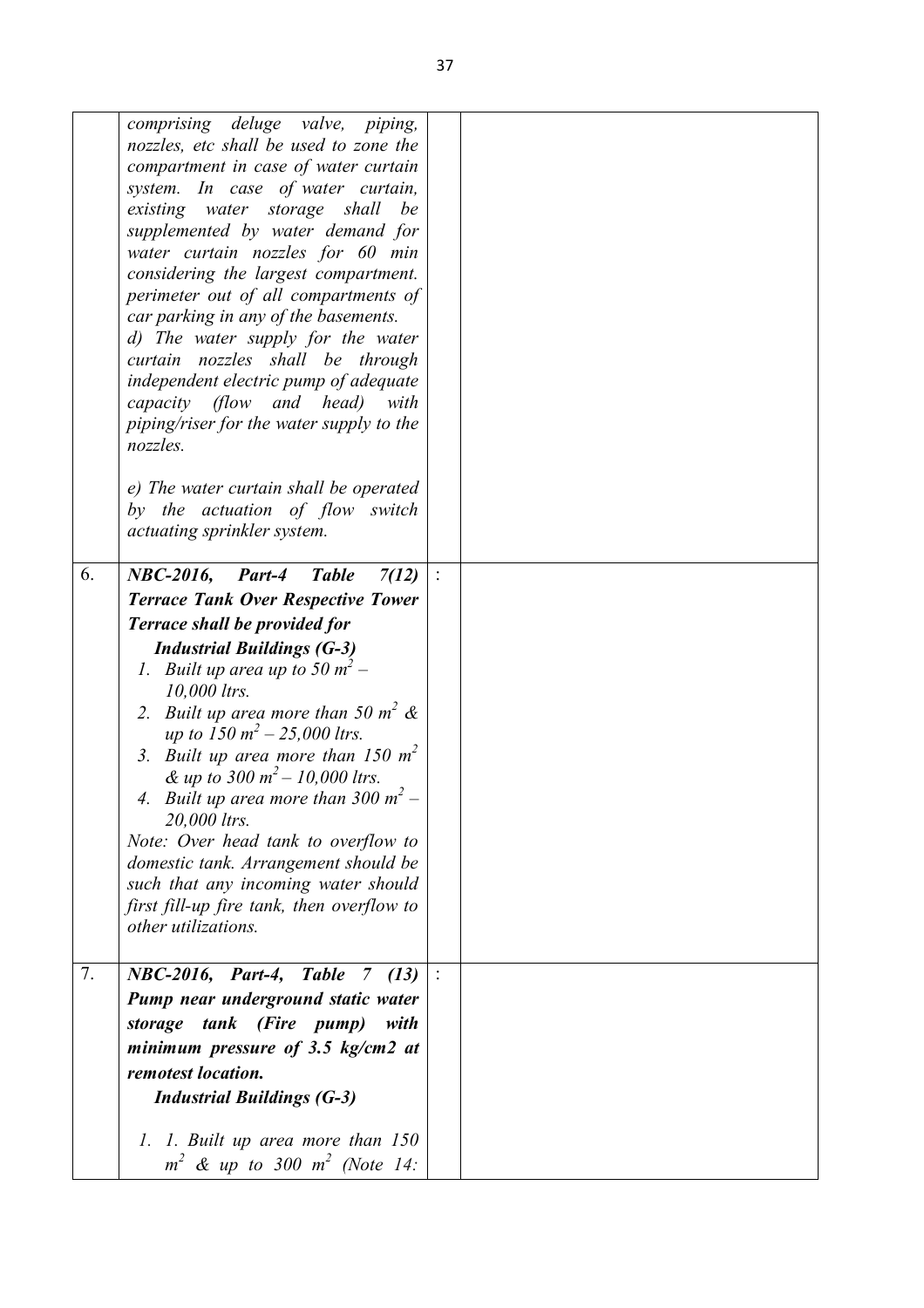|    | Provide required number of set of               |  |
|----|-------------------------------------------------|--|
|    | pumps each consisting of one                    |  |
|    | electric and one diesel pump                    |  |
|    | $(statody)$ of capacity $1620$                  |  |
|    | litre/min and one electric pump                 |  |
|    | of capacity 180 litre/min (see                  |  |
|    | also Notes 22 and 23).                          |  |
|    | 1. Built up area more than 300 $m^2$            |  |
|    | and up to 500 $m^2$ . (Note 10:                 |  |
|    | Provide required number of sets of              |  |
|    | pumps each consisting of one                    |  |
|    | electric and one diesel pump                    |  |
|    | $(stat$ by) of capacity 2280                    |  |
|    | litre/min and one electric pump of              |  |
|    | capacity 180 litre/min (see also                |  |
|    | Notes 22 and 23).                               |  |
|    | 2. Built up area more than 500 $m2$             |  |
|    | 11: Provide required<br>$\textit{Note}$         |  |
|    | number of sets of pumps each                    |  |
|    | consisting of two electric and one              |  |
|    | diesel pump (stand by) of capacity              |  |
|    |                                                 |  |
|    | 2280 litre/min and two electric                 |  |
|    | pump of capacity 180 litre/min (see             |  |
|    | Fig.12) (see also Notes 22 and 23).             |  |
|    | If Basement is compartmented using              |  |
|    | water curtains additional pump as               |  |
|    | per clause H-4 d) The water supply              |  |
|    | for the water curtain nozzles shall be          |  |
|    | through independent electric pump               |  |
|    | of adequate capacity (flow and head)            |  |
|    | with piping/riser for the water supply          |  |
|    | to the nozzles to be provided.                  |  |
|    |                                                 |  |
| 8. | <b>Table 7 (14)</b><br><b>NBC-2016, Part-4,</b> |  |
|    | pumps at the Terrace tank level with            |  |
|    | Minimum Pressure of 3.5 kg/cm2                  |  |
|    | shall be provided for,                          |  |
|    | <b>Industrial Buildings (G-3)</b>               |  |
|    |                                                 |  |
|    | 1. Built up area up to 150 $m^2 - 900$          |  |
|    | Lpm.                                            |  |
|    |                                                 |  |
| 9. | Manually operated fire alarm system.            |  |
|    |                                                 |  |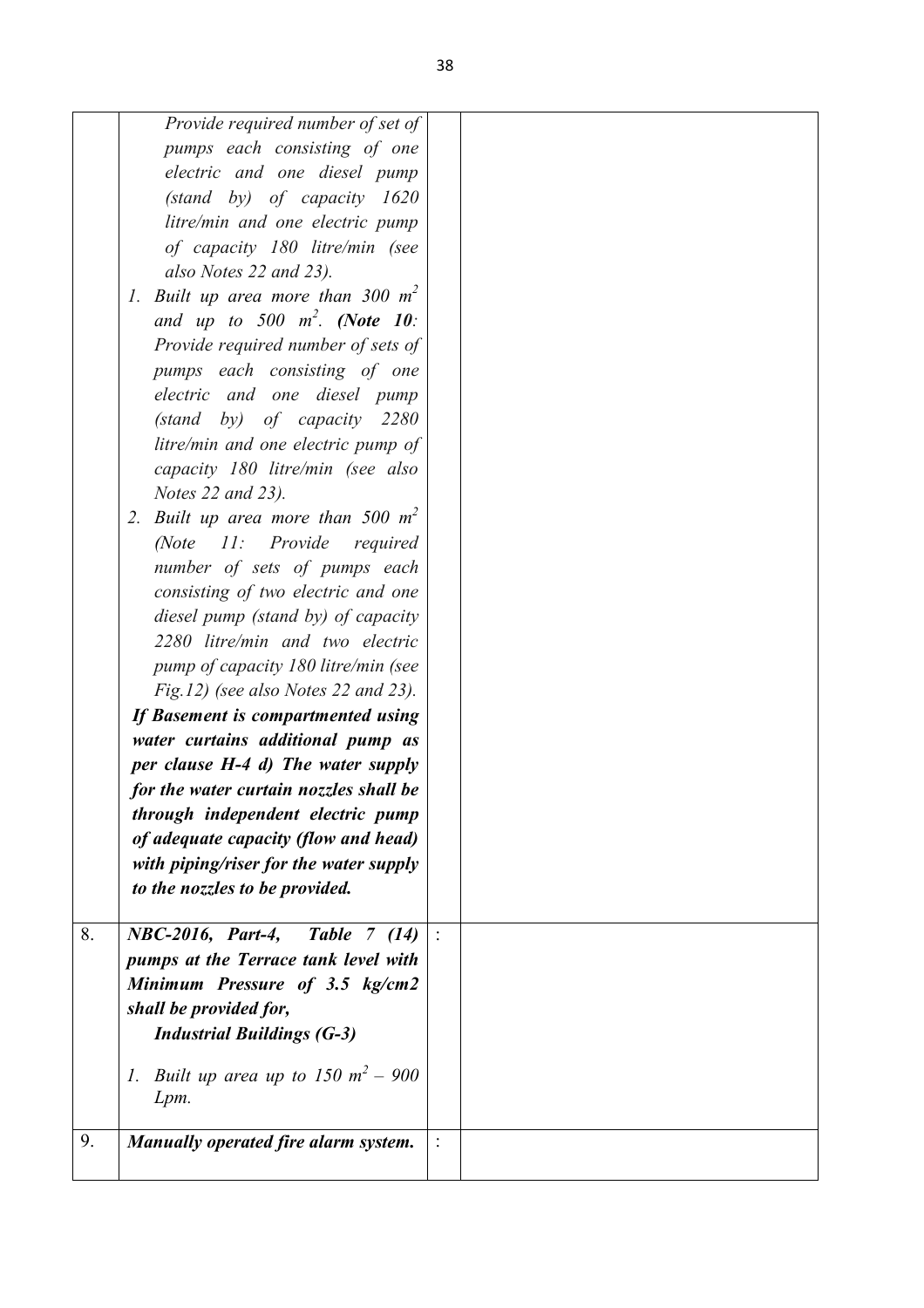|     | NBC-2016, Part-4, Clause 2.1 Alarm                          |  |
|-----|-------------------------------------------------------------|--|
|     | <b>System</b><br>– Fire alarm<br>system                     |  |
|     | comprising components<br>for                                |  |
|     | automatically<br>detecting a<br>fire,                       |  |
|     | initiating an alarm of fire<br>and                          |  |
|     | initiating other actions as appropriate.                    |  |
|     | $NOTE$ – The system may also include                        |  |
|     | manual fire alarm call points.                              |  |
|     | NBC-2016, Part-4, Table<br>(9)<br>7                         |  |
|     | <b>Manually operated Electric Fire</b>                      |  |
|     | alarm system is required                                    |  |
|     | <b>Industrial Buildings (G-3)</b>                           |  |
|     | 1. Built up area more than 50 $m^2$ .                       |  |
|     |                                                             |  |
|     | Manually operated electrical fire                           |  |
|     | alarm system should be installed with                       |  |
|     | call boxes located near each staircase                      |  |
|     | landing of each building. The call                          |  |
|     | boxes should be of 'break glass' type,                      |  |
|     | the<br>call is<br>where<br>transmitted                      |  |
|     | automatically to the control room                           |  |
|     | when the glass of the system is broken.                     |  |
|     | This system should also be connected                        |  |
|     | to an alternative source of power                           |  |
|     | supply (diesel generator).                                  |  |
|     | The call boxes should be so installed                       |  |
|     | that their location can be easily                           |  |
|     | noticed from either direction and                           |  |
|     | should be at a height of one meter                          |  |
|     | from the floor level.                                       |  |
| 10. | $NBC-2016$ ,<br><b>Table</b><br>7(10)<br>Part-4,            |  |
|     | <b>Automatic</b><br><b>Detection</b><br>and<br><b>Alarm</b> |  |
|     | System.                                                     |  |
|     | <b>Industrial Buildings (G-3)</b>                           |  |
|     | 1. Built up area more than 50 $m2$ .                        |  |
|     |                                                             |  |
| 11. | <b>Public Address System:</b>                               |  |
|     | A system of two way talk back speaker                       |  |
|     | with push to talk speakers to be                            |  |
|     | provided at every staircase or firemen                      |  |
|     | telephone to be provided at every                           |  |
|     | Necessary<br>staircase.<br>console<br>&                     |  |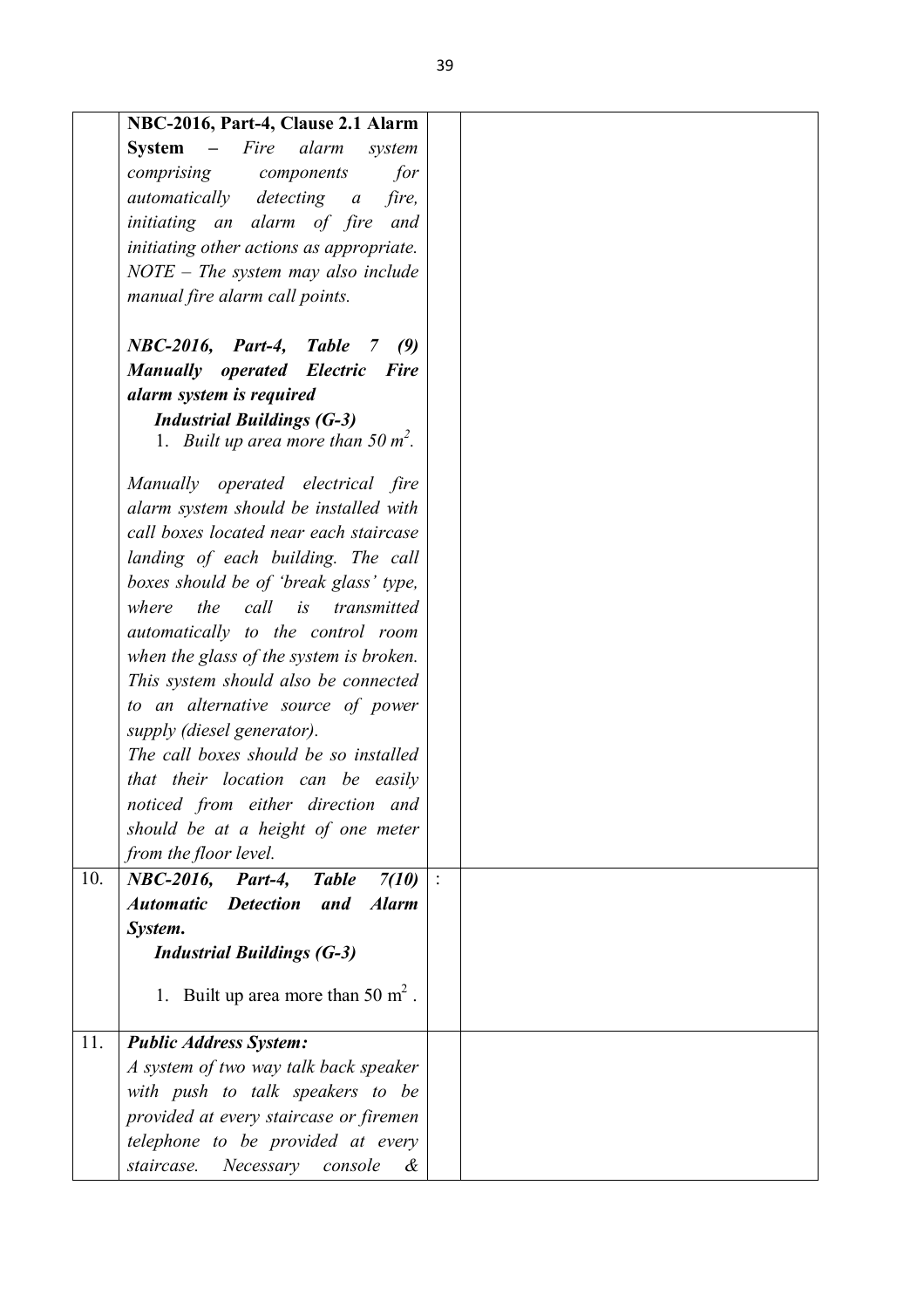|     | amplifier with micro phone to be                 |  |
|-----|--------------------------------------------------|--|
|     | provided at ground floor in fire                 |  |
|     | command center.                                  |  |
| 12. | Automatic sprinkler system $- A$ :               |  |
|     | system of water pipes fitted with                |  |
|     |                                                  |  |
|     | sprinkler heads at suitable intervals            |  |
|     | and heights and designed to actuate              |  |
|     | automatically, control and extinguish            |  |
|     | a fire by the discharge of water.                |  |
|     |                                                  |  |
|     | NBC-2016, Part-4, Table<br>(8)<br>$\overline{7}$ |  |
|     | <b>Automatic Sprinkler system.</b>               |  |
|     | <b>Industrial Buildings (G-3)</b>                |  |
|     |                                                  |  |
|     | Should be provided in all the<br>$l_{\cdot}$     |  |
|     | buildings irrespective of height $\&$            |  |
|     | occupancy.                                       |  |
| 13. | <b>Fire Command Centre.</b>                      |  |
|     |                                                  |  |
|     |                                                  |  |
|     | NBC-2016, Part-4 Clause 3.4.12 Fire              |  |
|     | <b>Command Centre (FCC)</b>                      |  |
|     | a) Fire command centre shall be on               |  |
|     | the entrance floor of the building               |  |
|     | having direct access. The control                |  |
|     | room shall have the main fire alarm              |  |
|     | panel with communication system                  |  |
|     | (suitable public address system) to              |  |
|     | and facilities<br>aid floors<br>for              |  |
|     | receiving the message from different             |  |
|     | floors.                                          |  |
|     | b) Fire command centre shall be                  |  |
|     | constructed with 120 min rating walls            |  |
|     |                                                  |  |
|     | with a fire door and shall be provided           |  |
|     | with emergency lighting. Interior                |  |
|     | finishes shall not use any flammable             |  |
|     | materials. All controls and monitoring           |  |
|     | of fire alarm systems, pressurization            |  |
|     | systems, smoke management systems                |  |
|     | shall<br>happen from<br>this<br>room.            |  |
|     | Monitoring of integrated building                |  |
|     | management systems, CCTVs or any                 |  |
|     | other critical parameters in building            |  |
|     | may also be from the same room.                  |  |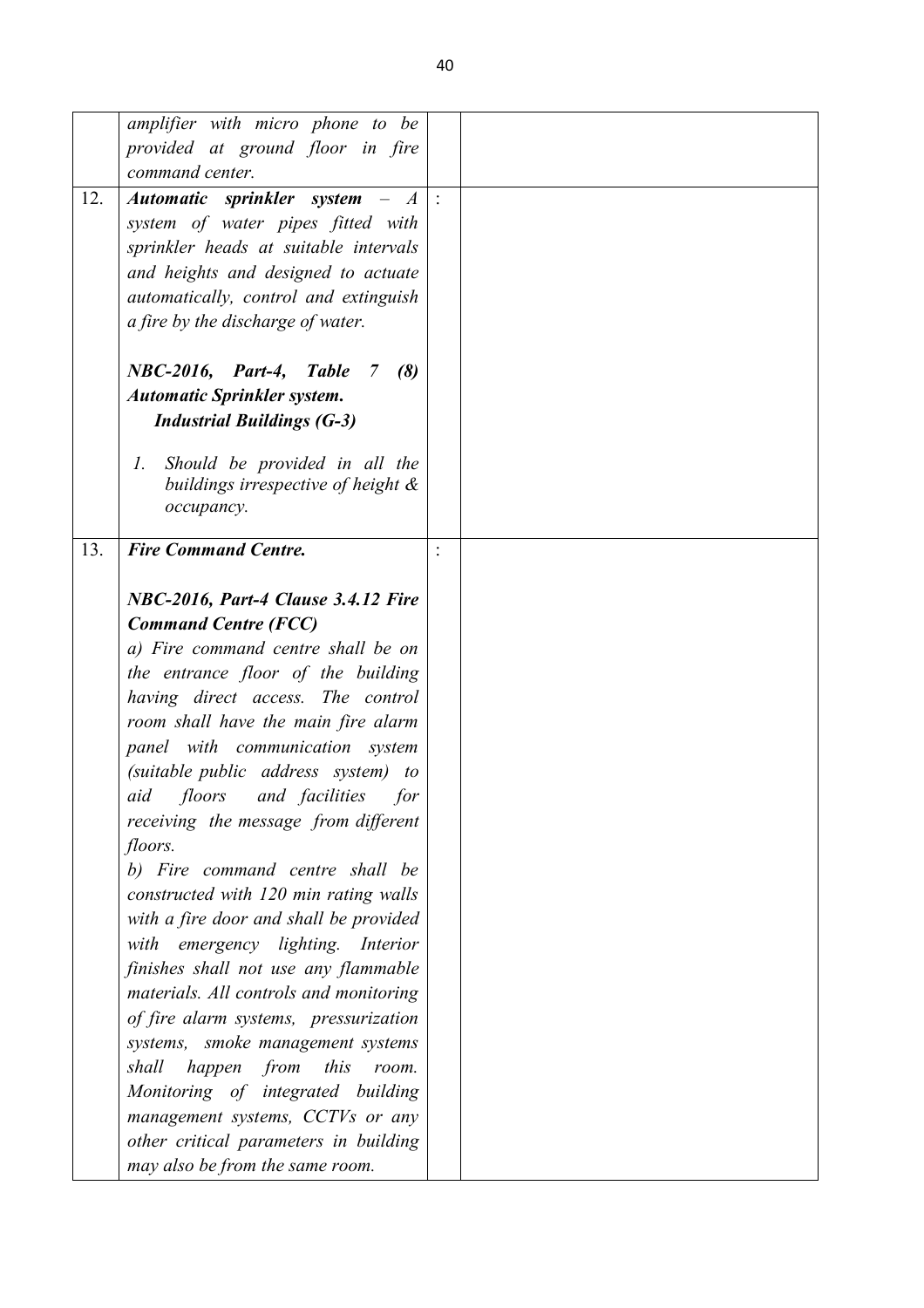|     | c) Details of all floor plans along with                          |  |
|-----|-------------------------------------------------------------------|--|
|     | the details of fire fighting equipment                            |  |
|     | and installations (2 sets laminated                               |  |
|     | and bound) shall be maintained in                                 |  |
|     | fire command centre.                                              |  |
|     | d) The fire staff in charge of the fire                           |  |
|     | command centre shall be responsible                               |  |
|     | for the maintenance of the various                                |  |
|     | services and fire fighting equipment                              |  |
|     | and installations in coordination with                            |  |
|     |                                                                   |  |
|     | security, electrical and civil staff of                           |  |
|     | the building.                                                     |  |
|     |                                                                   |  |
| 14. | NBC-2016, Part-4, Annex-D, Clause                                 |  |
|     | <b>4.11 D-5 FIRE SAFETY PLAN</b>                                  |  |
|     |                                                                   |  |
|     | <b>D-5.1</b> A format for the Fire Safety                         |  |
|     | Plan shall be as given in D-9.10.                                 |  |
|     |                                                                   |  |
|     | <b>D-5.2</b> The applicable parts of the                          |  |
|     | approved Fire Safety Plan shall be                                |  |
|     | distributed to all tenants of the                                 |  |
|     | building by the building management                               |  |
|     | when the Fire Safety Plan has been                                |  |
|     |                                                                   |  |
|     | approved by the Fire Authority.                                   |  |
|     | D-5.3 The applicable parts of the                                 |  |
|     | approved Fire Safety Plan shall then                              |  |
|     | be distributed by the tenants to all                              |  |
|     | their employees and by the building                               |  |
|     | management to all their building                                  |  |
|     | employees.                                                        |  |
|     | $D-5.4$ In the event there are changes                            |  |
|     | from conditions existing at the time the                          |  |
|     | Fire Safety Plan for the building was                             |  |
|     | approved, and the changes are such so                             |  |
|     | as to require amending the Fire Safety                            |  |
|     | Plan, within 30 days after such                                   |  |
|     | changes, an amended Fire Safety Plan                              |  |
|     | shall be submitted to the fire brigade                            |  |
|     | for approval.                                                     |  |
| 15. |                                                                   |  |
|     | As per clause 4.10 of Part 4 Fire and<br>Life Safety of NBC 2016: |  |
|     |                                                                   |  |
|     | 4.10 Fire Officer                                                 |  |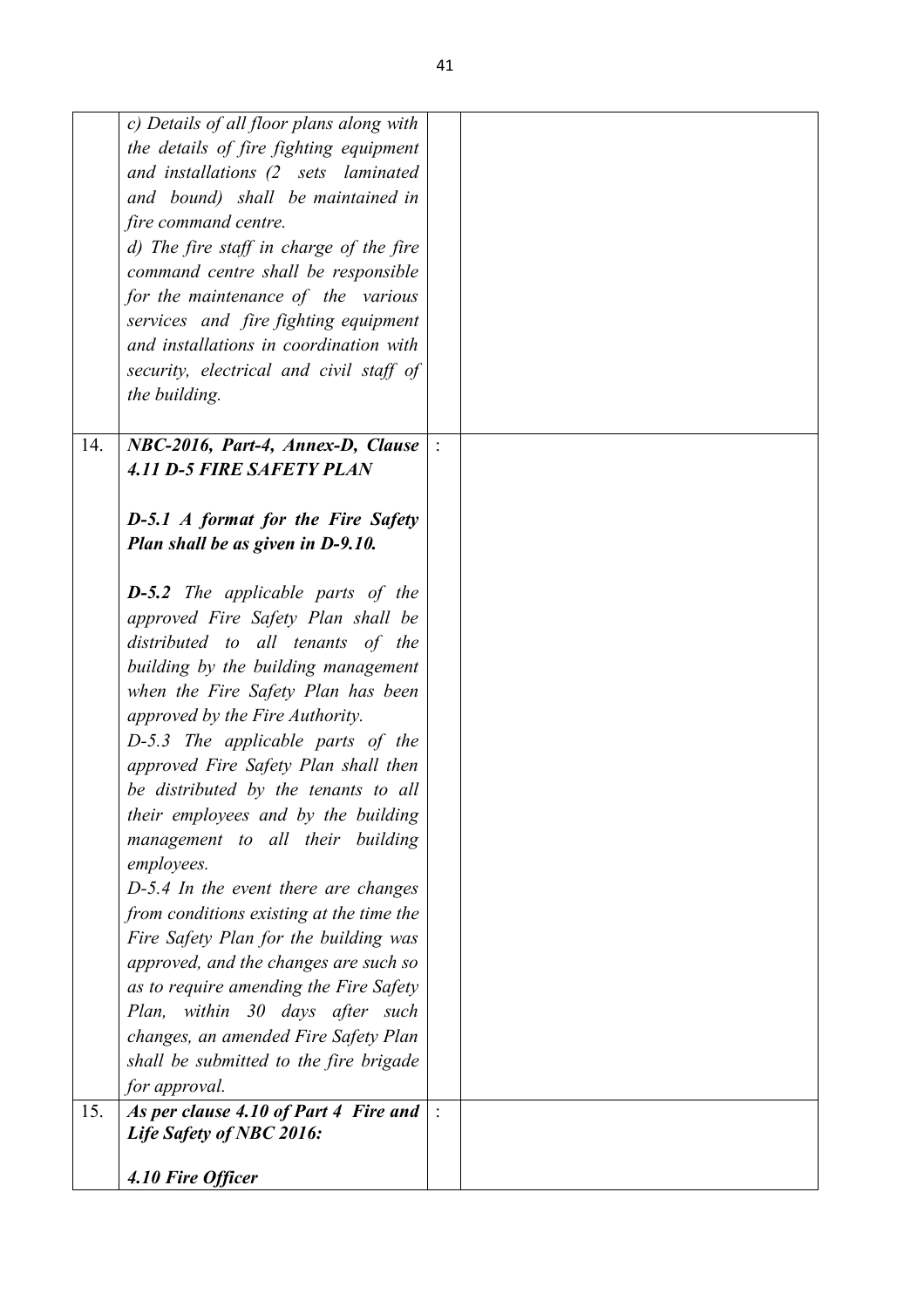|     | 4.10.1 A qualified Fire Officer with<br>experience of not less than 3 years<br>shall be appointed who will<br>be                                                                                                                                                                                                                                                                                                                                                                                                                                                            |  |
|-----|-----------------------------------------------------------------------------------------------------------------------------------------------------------------------------------------------------------------------------------------------------------------------------------------------------------------------------------------------------------------------------------------------------------------------------------------------------------------------------------------------------------------------------------------------------------------------------|--|
|     | available on<br>the premises,<br>for<br>Industrial buildings.                                                                                                                                                                                                                                                                                                                                                                                                                                                                                                               |  |
|     | 4.10.2 The Fire Officer shall,<br>a) maintain the fire fighting equipment<br>in good working condition at all times.<br>b) prepare fire orders<br>and<br>fire<br>operational plans and get<br>them<br>promulgated.<br>c)impart regular training to<br>the<br>occupants of the buildings in the use<br>of fire fighting equipment provided on<br>the premises and keep them informed<br>about the fire emergency evacuation<br>plan.<br>d) keep proper liaison with the city fire<br>brigade.<br>e)ensure that all fire precautionary<br>measures are observed at the times. |  |
|     | <b>NOTE</b><br>- Competent<br>authority<br>having<br>jurisdiction may insist on compliance of the<br>above rules in case of buildings having very                                                                                                                                                                                                                                                                                                                                                                                                                           |  |
|     | large areas even if the height is less than $30$<br>m.                                                                                                                                                                                                                                                                                                                                                                                                                                                                                                                      |  |
| 16. | Fire extinguishers.                                                                                                                                                                                                                                                                                                                                                                                                                                                                                                                                                         |  |
|     | NBC-2016, Part-4, Table 7 (3) Fire                                                                                                                                                                                                                                                                                                                                                                                                                                                                                                                                          |  |
|     | extinguishers shall be provided for,                                                                                                                                                                                                                                                                                                                                                                                                                                                                                                                                        |  |
|     | <b>Industrial G3</b>                                                                                                                                                                                                                                                                                                                                                                                                                                                                                                                                                        |  |
|     | 1. One ABC powder extinguishers of                                                                                                                                                                                                                                                                                                                                                                                                                                                                                                                                          |  |
|     | 6 kgs. Capacity for every 8 cars at                                                                                                                                                                                                                                                                                                                                                                                                                                                                                                                                         |  |
|     | parking areas should be provided.                                                                                                                                                                                                                                                                                                                                                                                                                                                                                                                                           |  |
|     | 2. One $CO2$ extinguishers of 4.5 kgs.<br>Capacity should be provided near<br>the entrance to the electrical room.                                                                                                                                                                                                                                                                                                                                                                                                                                                          |  |
|     | Mechanical<br><b>One</b><br>Foam<br>3.<br>extinguishers of 9 litres capacity $\&$<br>one ABC powder extinguishers of                                                                                                                                                                                                                                                                                                                                                                                                                                                        |  |
|     | 6 kgs. Capacity should be provided<br>near the transformer.                                                                                                                                                                                                                                                                                                                                                                                                                                                                                                                 |  |
|     | 4. One<br>Mechanical<br>foam<br>extinguishers of 9 litres capacity<br>and one ABC powder extinguishers                                                                                                                                                                                                                                                                                                                                                                                                                                                                      |  |